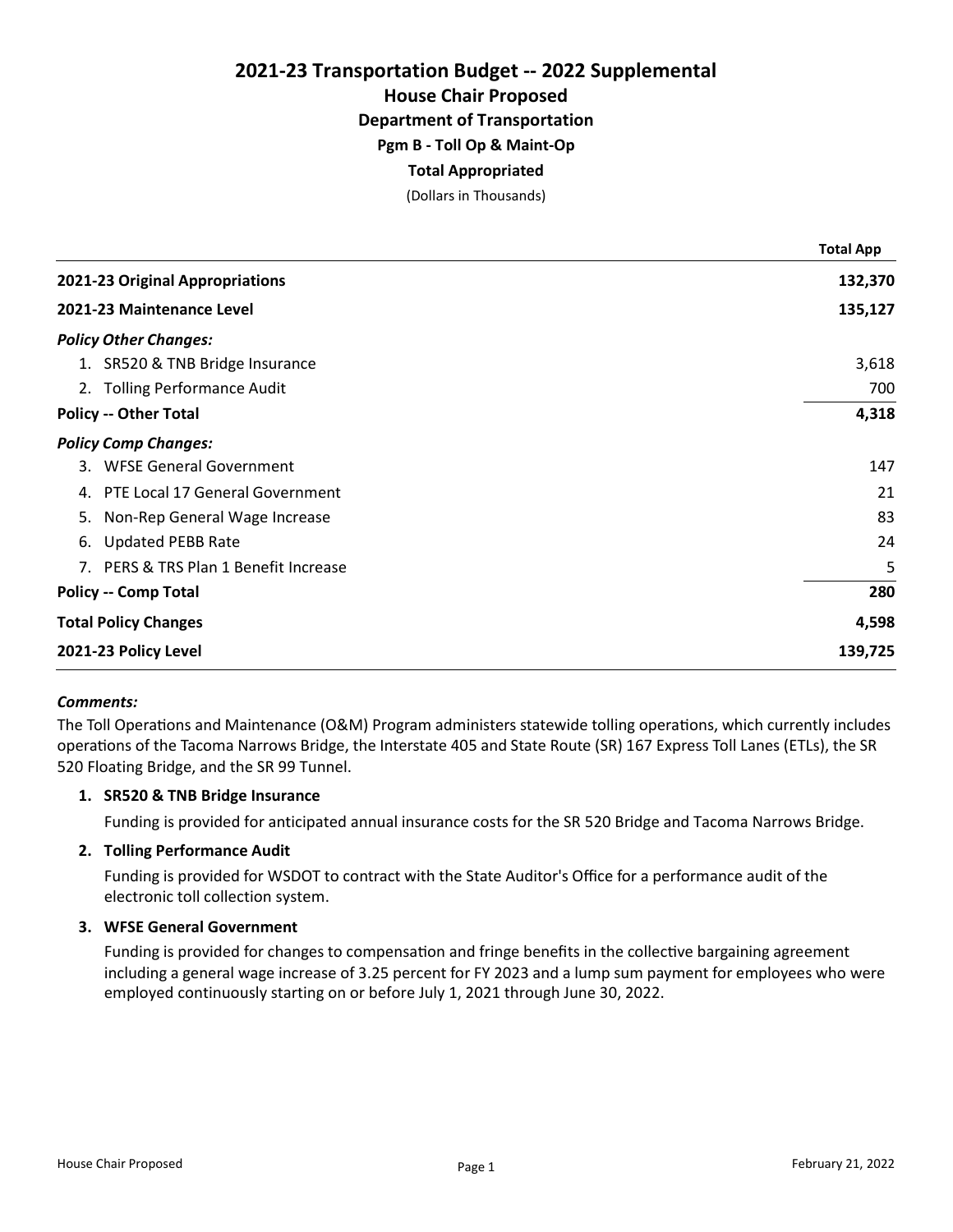## 2021-23 Transportation Budget -- 2022 Supplemental House Chair Proposed Department of Transportation Pgm B - Toll Op & Maint-Op Total Appropriated

(Dollars in Thousands)

## 4. PTE Local 17 General Government

Funding is provided for changes to compensation and fringe benefits in the collective bargaining agreement taking effect on or after July 1, 2022, including a general wage increase of 3.25 percent for FY 2023 and a lump sum payment for all employees hired before July 1, 2022.

## 5. Non-Rep General Wage Increase

This adjusts the employer funding rate for public employee insurance benefits to reflect updated plan experience. It increases the rate by \$37 per month in the second fiscal year.

## 6. Updated PEBB Rate

This adjusts the employer funding rate for public employee insurance benefits to reflect updated plan experience. It increases the rate by \$37 per month in the second fiscal year.

## 7. PERS & TRS Plan 1 Benefit Increase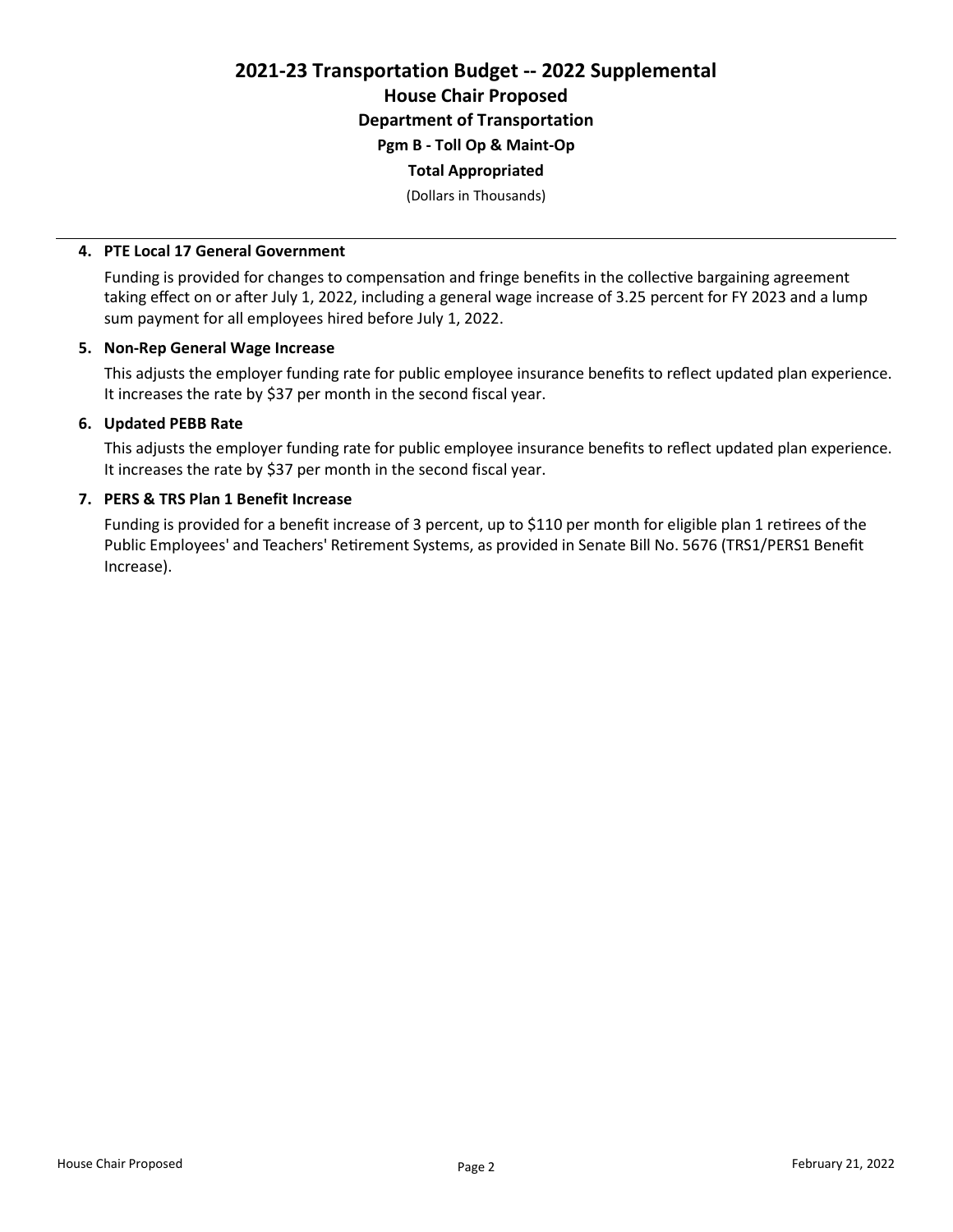House Chair Proposed

Department of Transportation

Pgm C - Information Technology

## Total Appropriated

(Dollars in Thousands)

|                                       | <b>Total App</b> |
|---------------------------------------|------------------|
| 2021-23 Original Appropriations       | 107,045          |
| 2021-23 Maintenance Level             | 107,047          |
| <b>Policy Other Changes:</b>          |                  |
| 1. IT: Program Software License Costs | 4,671            |
| 2. IT: DOTime Operating Costs         | 256              |
| <b>Policy -- Other Total</b>          | 4,927            |
| <b>Policy Comp Changes:</b>           |                  |
| 3. State Employee Benefits            | 2                |
| <b>WFSE General Government</b><br>4.  | 680              |
| 5. Rep Employee Health Benefits       | 3                |
| PTE Local 17 General Government<br>6. | 4                |
| 7. Non-Rep General Wage Increase      | 353              |
| 8. Updated PEBB Rate                  | 108              |
| 9. PERS & TRS Plan 1 Benefit Increase | 29               |
| <b>Policy -- Comp Total</b>           | 1,179            |
| <b>Total Policy Changes</b>           | 6,106            |
| 2021-23 Policy Level                  | 113,153          |

#### Comments:

The Information Technology (IT) Program is responsible for developing and maintaining information systems that support the operations and program delivery of the Washington State Department of Transportation (WSDOT). This program operates, preserves, and maintains WSDOT IT infrastructure by performing the following functions: equipment acquisition and installation, mainframe and server operations, technical support and Internet operations oversight, network management, personal computer support, business application development, and data/telecommunication management.

## 1. IT: Program Software License Costs

Funding is adjusted for cost increases in enterprise software licenses and agreements.

## 2. IT: DOTime Operating Costs

Funding is provided for Data Warehouse Software fees, WaTech costs, and increased DOTtime vendor costs to support the WSDOT transportation employee time system. FTE authority is provided.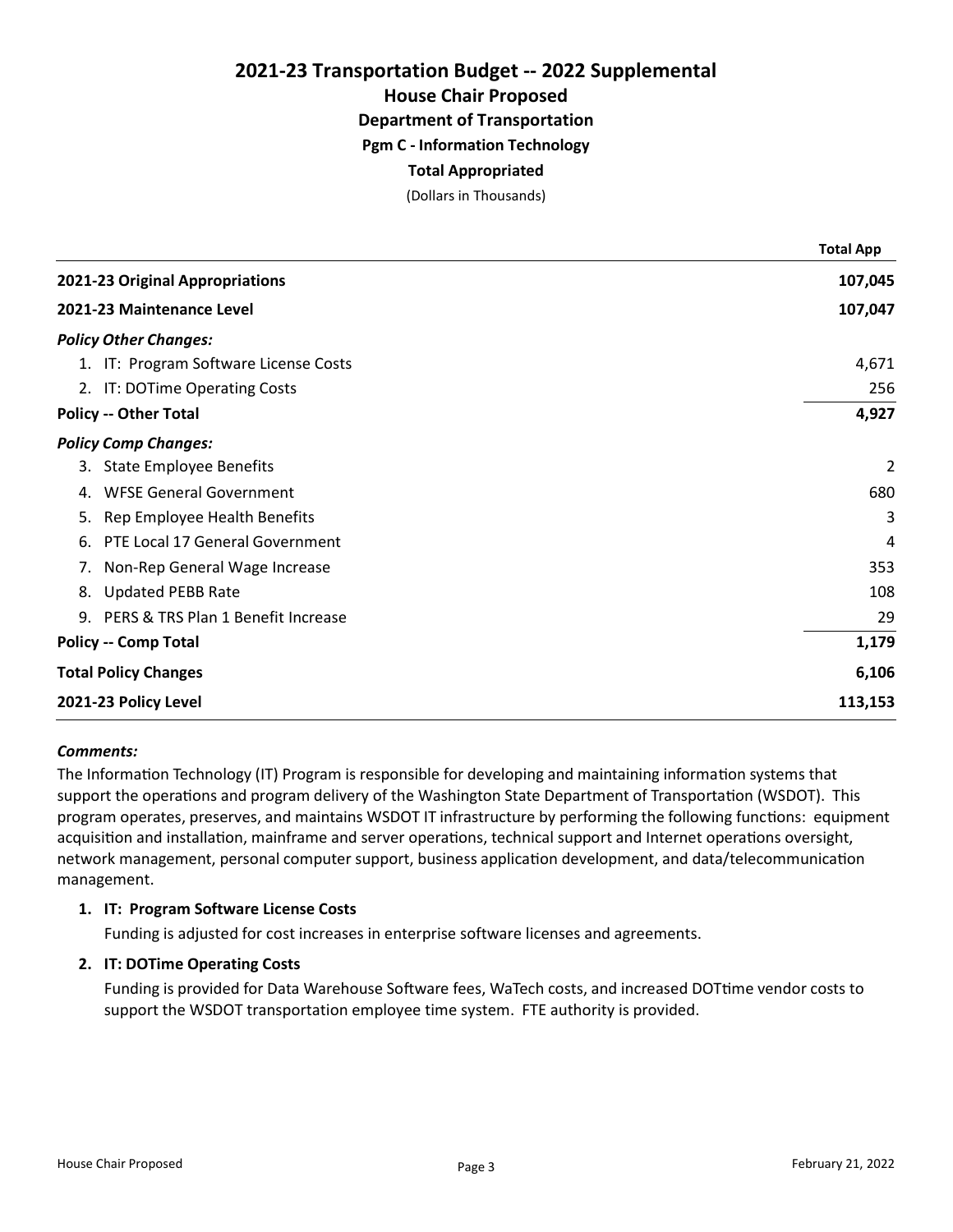House Chair Proposed

Department of Transportation

Pgm C - Information Technology

## Total Appropriated

(Dollars in Thousands)

## 3. State Employee Benefits

Health insurance funding is provided for state employees who are not covered by the Health Care Coalition. The insurance funding rate is \$936 per employee per month for FY 2022 and \$1,130 per employee per month for FY 2023.

## 4. WFSE General Government

Funding is provided for changes to compensation and fringe benefits in the collective bargaining agreement including a general wage increase of 3.25 percent for FY 2023 and a lump sum payment for employees who were employed continuously starting on or before July 1, 2021 through June 30, 2022.

## 5. Rep Employee Health Benefits

Health insurance funding is provided as part of the master agreements for employees who bargain for health benefits as part of a coalition of unions. The insurance funding rate is \$936 per employee per month for FY 2022 and \$1,130 per employee per month for FY 2023.

## 6. PTE Local 17 General Government

Funding is provided for changes to compensation and fringe benefits in the collective bargaining agreement taking effect on or after July 1, 2022, including a general wage increase of 3.25 percent for FY 2023 and a lump sum payment for all employees hired before July 1, 2022.

## 7. Non-Rep General Wage Increase

This adjusts the employer funding rate for public employee insurance benefits to reflect updated plan experience. It increases the rate by \$37 per month in the second fiscal year.

## 8. Updated PEBB Rate

This adjusts the employer funding rate for public employee insurance benefits to reflect updated plan experience. It increases the rate by \$37 per month in the second fiscal year.

## 9. PERS & TRS Plan 1 Benefit Increase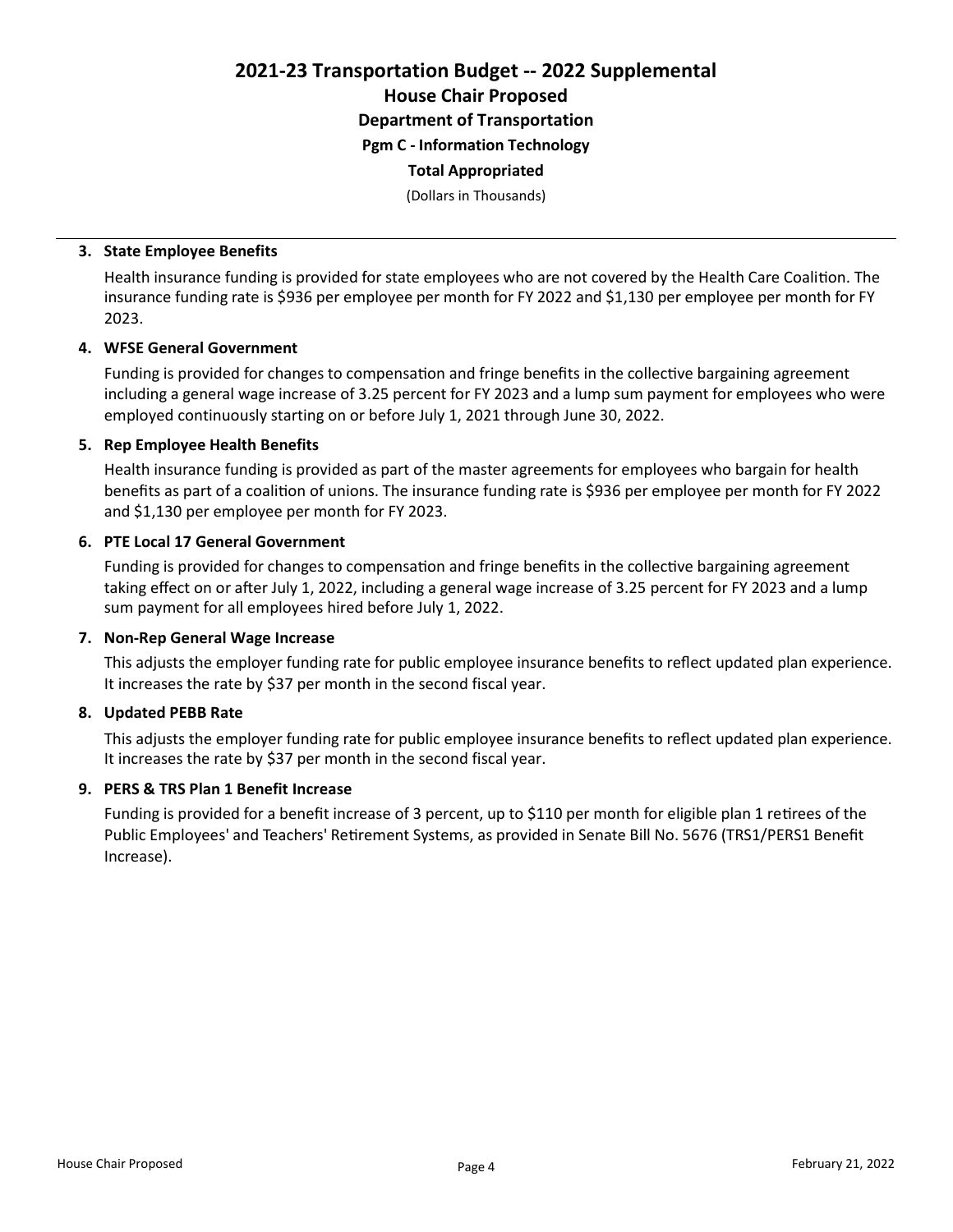House Chair Proposed

Department of Transportation

Pgm D - Facilities-Op

## Total Appropriated

(Dollars in Thousands)

|                                       | <b>Total App</b> |
|---------------------------------------|------------------|
| 2021-23 Original Appropriations       | 35,608           |
| 2021-23 Maintenance Level             | 35,703           |
| <b>Policy Other Changes:</b>          |                  |
| 1. Asbestos Safety Program            | 1,220            |
| 2. Facilities: COVID Janitorial Costs | 220              |
| <b>Policy -- Other Total</b>          | 1,440            |
| <b>Policy Comp Changes:</b>           |                  |
| 3. WFSE General Government            | 313              |
| 4. Rep Employee Health Benefits       | 2                |
| 5. PTE Local 17 General Government    | 49               |
| Non-Rep General Wage Increase<br>6.   | 61               |
| 7. Updated PEBB Rate                  | 46               |
| 8. PERS & TRS Plan 1 Benefit Increase | 8                |
| <b>Policy -- Comp Total</b>           | 479              |
| <b>Total Policy Changes</b>           | 1,919            |
| 2021-23 Policy Level                  | 37,622           |

#### Comments:

The Facilities Operating Program operates, maintains, and oversees capital improvements and preservation of approximately 950 Washington State Department of Transportation (WSDOT)-owned buildings and structures at approximately 300 separate sites across the state. Sites include region headquarters, maintenance shops, project engineer offices, laboratories, materials storage sites, communication sites, pits, quarries, and stockpile storage areas.

### 1. Asbestos Safety Program

Funding is provided for an additional position in the asbestos safety program to perform inspections and analysis and to ensure timely responses.

## 2. Facilities: COVID Janitorial Costs

Funding is adjusted for increased janitorial costs due to additional cleaning of surfaces in WSDOT facilities to meet Centers for Disease Control and Department of Labor and Industries guidelines.

## 3. WFSE General Government

Funding is provided for changes to compensation and fringe benefits in the collective bargaining agreement including a general wage increase of 3.25 percent for FY 2023 and a lump sum payment for employees who were employed continuously starting on or before July 1, 2021 through June 30, 2022.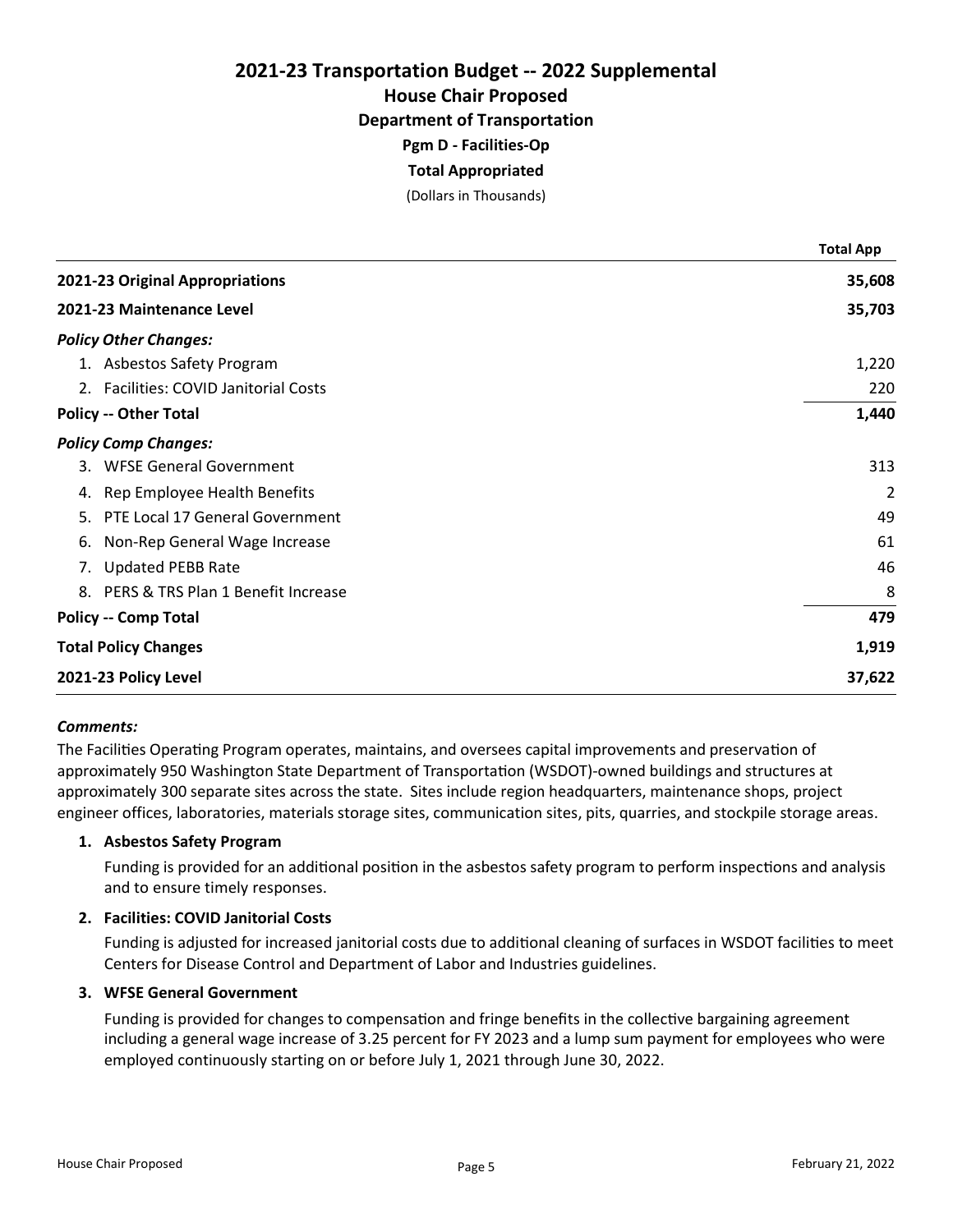2021-23 Transportation Budget -- 2022 Supplemental House Chair Proposed Department of Transportation Pgm D - Facilities-Op Total Appropriated

(Dollars in Thousands)

#### 4. Rep Employee Health Benefits

Health insurance funding is provided as part of the master agreements for employees who bargain for health benefits as part of a coalition of unions. The insurance funding rate is \$936 per employee per month for FY 2022 and \$1,130 per employee per month for FY 2023.

#### 5. PTE Local 17 General Government

Funding is provided for changes to compensation and fringe benefits in the collective bargaining agreement taking effect on or after July 1, 2022, including a general wage increase of 3.25 percent for FY 2023 and a lump sum payment for all employees hired before July 1, 2022.

## 6. Non-Rep General Wage Increase

This adjusts the employer funding rate for public employee insurance benefits to reflect updated plan experience. It increases the rate by \$37 per month in the second fiscal year.

## 7. Updated PEBB Rate

This adjusts the employer funding rate for public employee insurance benefits to reflect updated plan experience. It increases the rate by \$37 per month in the second fiscal year.

## 8. PERS & TRS Plan 1 Benefit Increase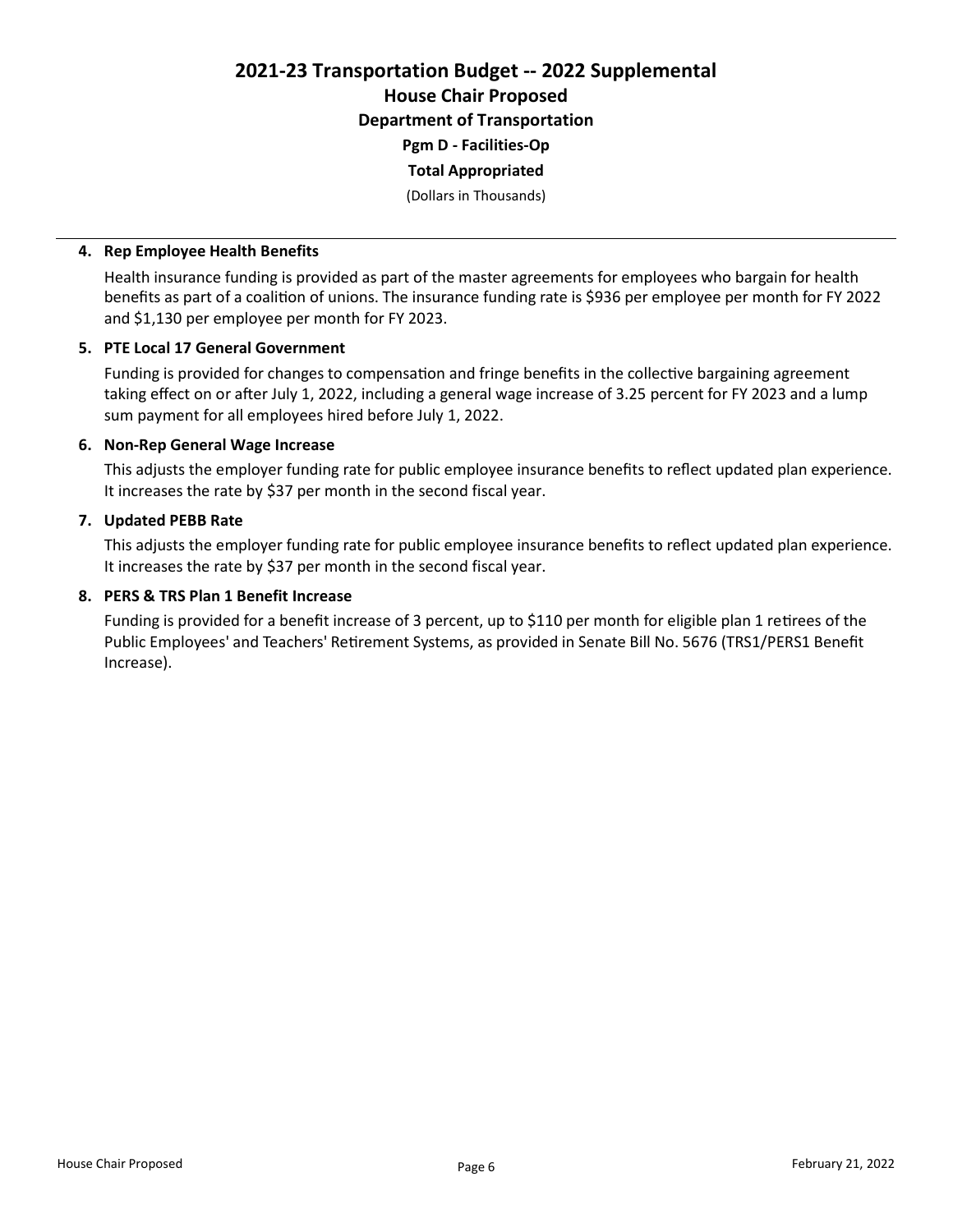# 2021-23 Transportation Budget -- 2022 Supplemental House Chair Proposed Department of Transportation Pgm D - Facilities-Cap Total Appropriated

(Dollars in Thousands)

|                                 | <b>Total App</b> |
|---------------------------------|------------------|
| 2021-23 Original Appropriations | 14,141           |
| 2021-23 Maintenance Level       | 16,070           |
| <b>Policy Other Changes:</b>    |                  |
| 1. Capital Projects             | 2,220            |
| <b>Policy -- Other Total</b>    | 2,220            |
| <b>Total Policy Changes</b>     | 2,220            |
| 2021-23 Policy Level            | 18,290           |

#### Comments:

The Facilities Capital Program includes replacement, preservation, and improvements to the Washington State Department of Transportation (WSDOT) buildings and related sites. Its focus is providing a safe and efficient work environment by preserving WSDOT assets. This program includes preservation projects such as roof replacements, site environmental cleanups, and other code-compliance activities for facilities.

#### 1. Capital Projects

Funding is provided for works and preservation, pre-wash maintenance facilities updates, and HVAC work for radio sites.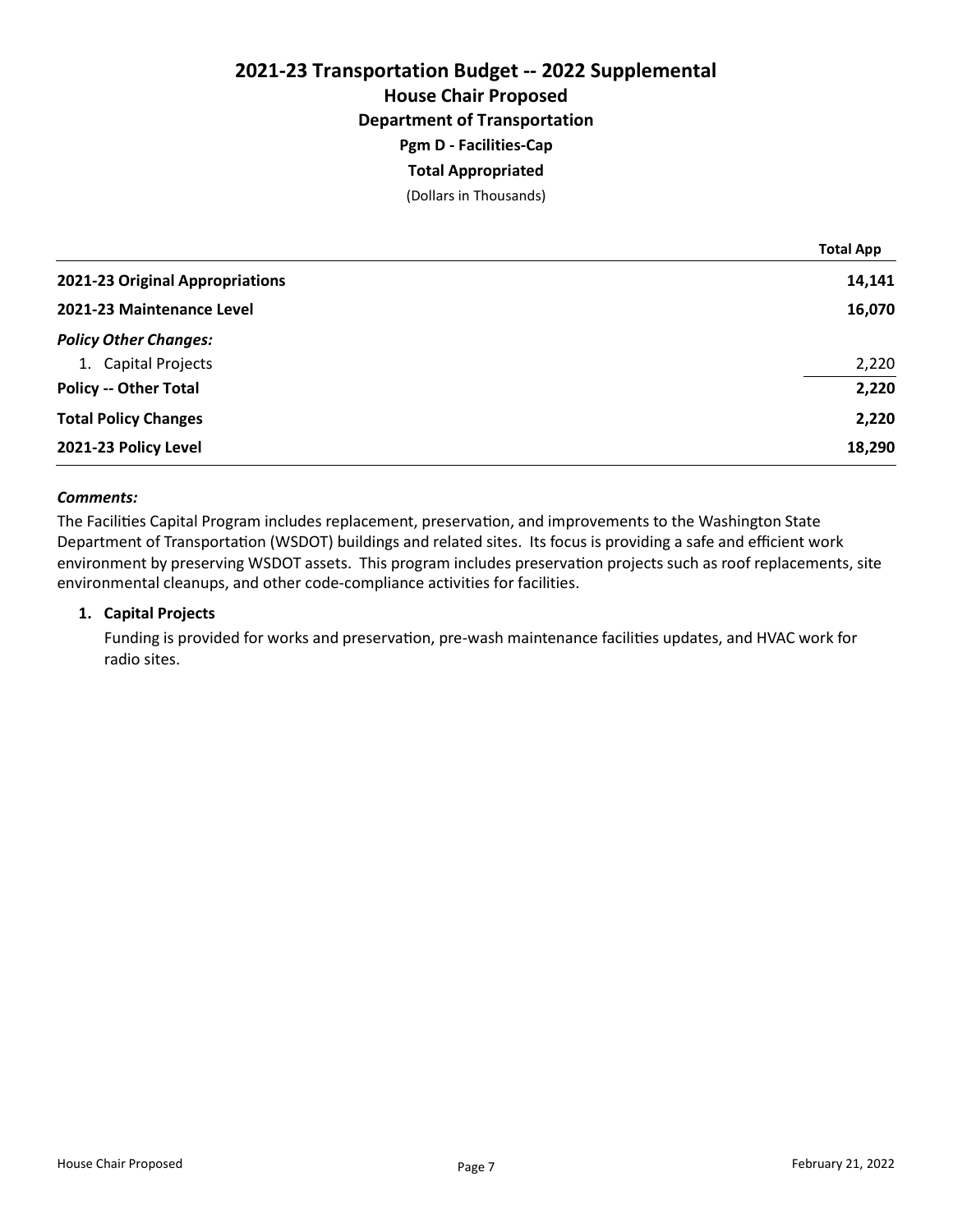House Chair Proposed

Department of Transportation

Pgm F - Aviation

## Total Appropriated

(Dollars in Thousands)

|                                       | <b>Total App</b> |
|---------------------------------------|------------------|
| 2021-23 Original Appropriations       | 12,031           |
| 2021-23 Maintenance Level             | 12,031           |
| <b>Policy Comp Changes:</b>           |                  |
| 1. WFSE General Government            | 9                |
| 2. PTE Local 17 General Government    | 4                |
| Non-Rep General Wage Increase<br>3.   | 31               |
| <b>Updated PEBB Rate</b><br>4.        | 5                |
| 5. PERS & TRS Plan 1 Benefit Increase | 1                |
| <b>Policy -- Comp Total</b>           | 50               |
| <b>Total Policy Changes</b>           | 50               |
| 2021-23 Policy Level                  | 12,081           |

## Comments:

The Aviation Program's primary function is the preservation of public airports at the local level and maintaining the 16 state-owned airports. The program's key activities include managing the Washington State Department of Transportation's Airport Aid Grant Program; conducting aviation planning; coordinating air search and rescue operations; and overseeing aircraft registration. State and federal grants and technical assistance are provided to municipalities for capital projects at public-use airports. Projects include runway paving, resurfacing, and crack sealing.

#### 1. WFSE General Government

Funding is provided for changes to compensation and fringe benefits in the collective bargaining agreement including a general wage increase of 3.25 percent for FY 2023 and a lump sum payment for employees who were employed continuously starting on or before July 1, 2021 through June 30, 2022.

## 2. PTE Local 17 General Government

Funding is provided for changes to compensation and fringe benefits in the collective bargaining agreement taking effect on or after July 1, 2022, including a general wage increase of 3.25 percent for FY 2023 and a lump sum payment for all employees hired before July 1, 2022.

#### 3. Non-Rep General Wage Increase

This adjusts the employer funding rate for public employee insurance benefits to reflect updated plan experience. It increases the rate by \$37 per month in the second fiscal year.

#### 4. Updated PEBB Rate

This adjusts the employer funding rate for public employee insurance benefits to reflect updated plan experience. It increases the rate by \$37 per month in the second fiscal year.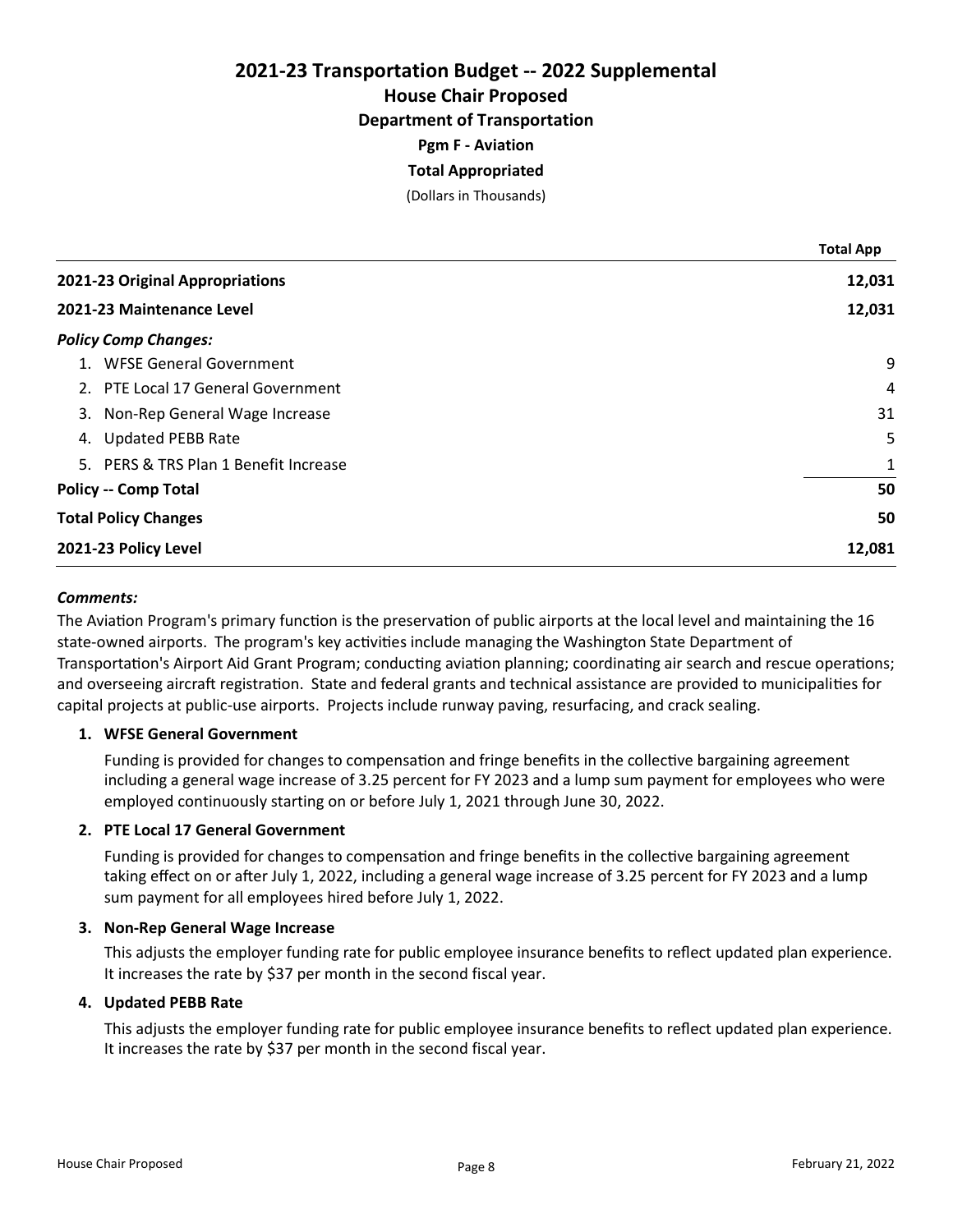# 2021-23 Transportation Budget -- 2022 Supplemental House Chair Proposed Department of Transportation

Pgm F - Aviation

Total Appropriated

(Dollars in Thousands)

## 5. PERS & TRS Plan 1 Benefit Increase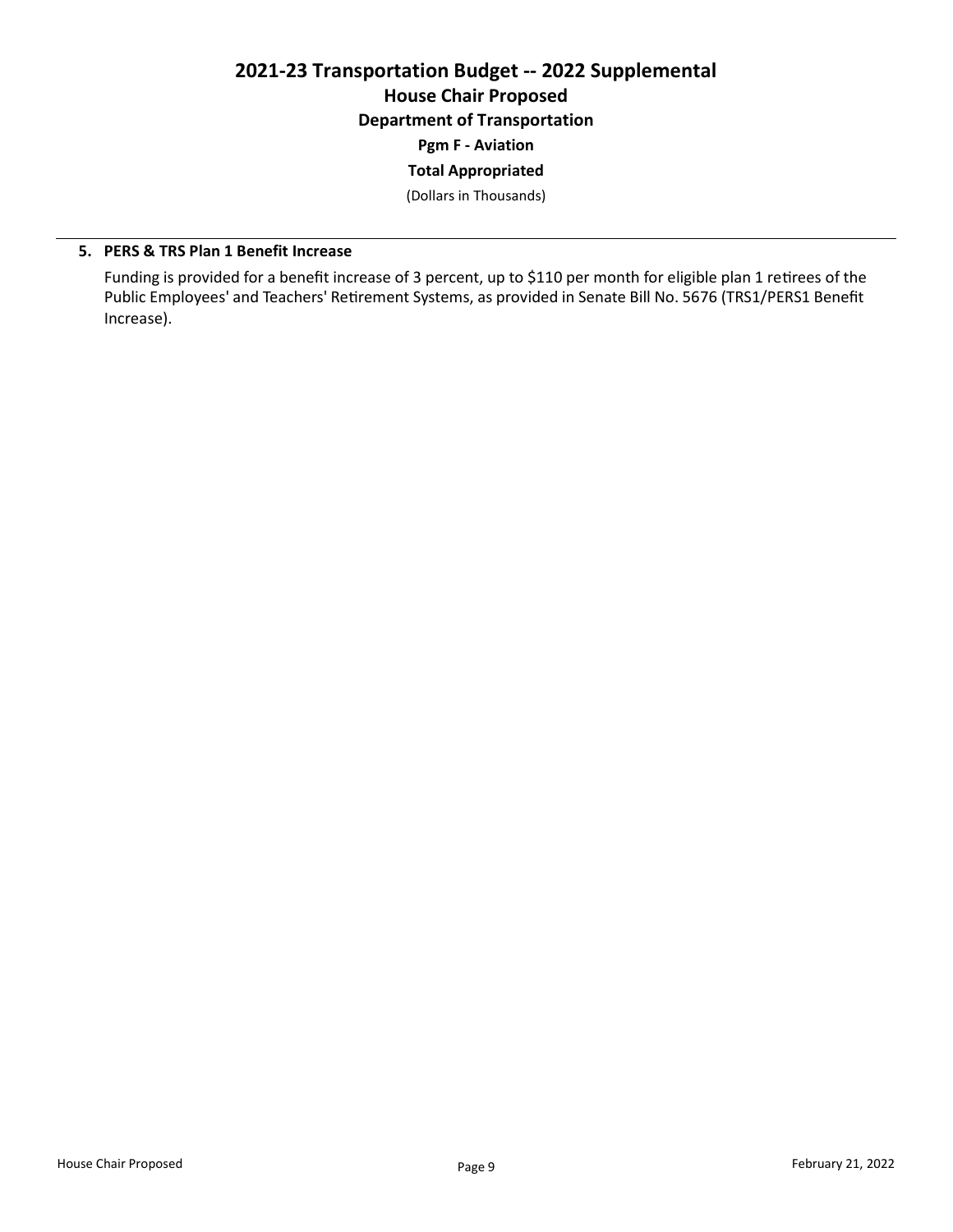House Chair Proposed

Department of Transportation

## Pgm H - Pgm Delivery Mgmt & Suppt

## Total Appropriated

(Dollars in Thousands)

|                                       | <b>Total App</b> |
|---------------------------------------|------------------|
| 2021-23 Original Appropriations       | 60,396           |
| 2021-23 Maintenance Level             | 60,379           |
| <b>Policy Other Changes:</b>          |                  |
| 1. Heal Act Implementation            | 526              |
| 2. Noxious Weed Eradication Funding   | 235              |
| <b>Policy -- Other Total</b>          | 761              |
| <b>Policy Comp Changes:</b>           |                  |
| 3. State Employee Benefits            | 3                |
| <b>WFSE General Government</b><br>4.  | 275              |
| 5. Rep Employee Health Benefits       | 2                |
| PTE Local 17 General Government<br>6. | 200              |
| 7. Non-Rep General Wage Increase      | 551              |
| 8. Updated PEBB Rate                  | 110              |
| 9. PERS & TRS Plan 1 Benefit Increase | 26               |
| <b>Policy -- Comp Total</b>           | 1,167            |
| <b>Total Policy Changes</b>           | 1,928            |
| 2021-23 Policy Level                  | 62,307           |

#### Comments:

The Program Delivery Management and Support Program provides construction management and support to the Washington State Department of Transportation (WSDOT) headquarters and its six regions. Regional activities include executive management, human resources, finance, and administrative support. Program activities at headquarters include executive management and support for construction, design, real estate services, bridge and structures, environmental services, and program development. The Program also administers statewide safety efforts.

#### 1. Heal Act Implementation

Funding is provided to implement provisions in the Healthy Environment for All (HEAL Act) approved by the Legislature (Chapter 314, Laws of 2021).

#### 2. Noxious Weed Eradication Funding

Funding is provided to implement provisions in the noxious weed control legislation approved by the Legislature (Chapter 217, Laws of 2021).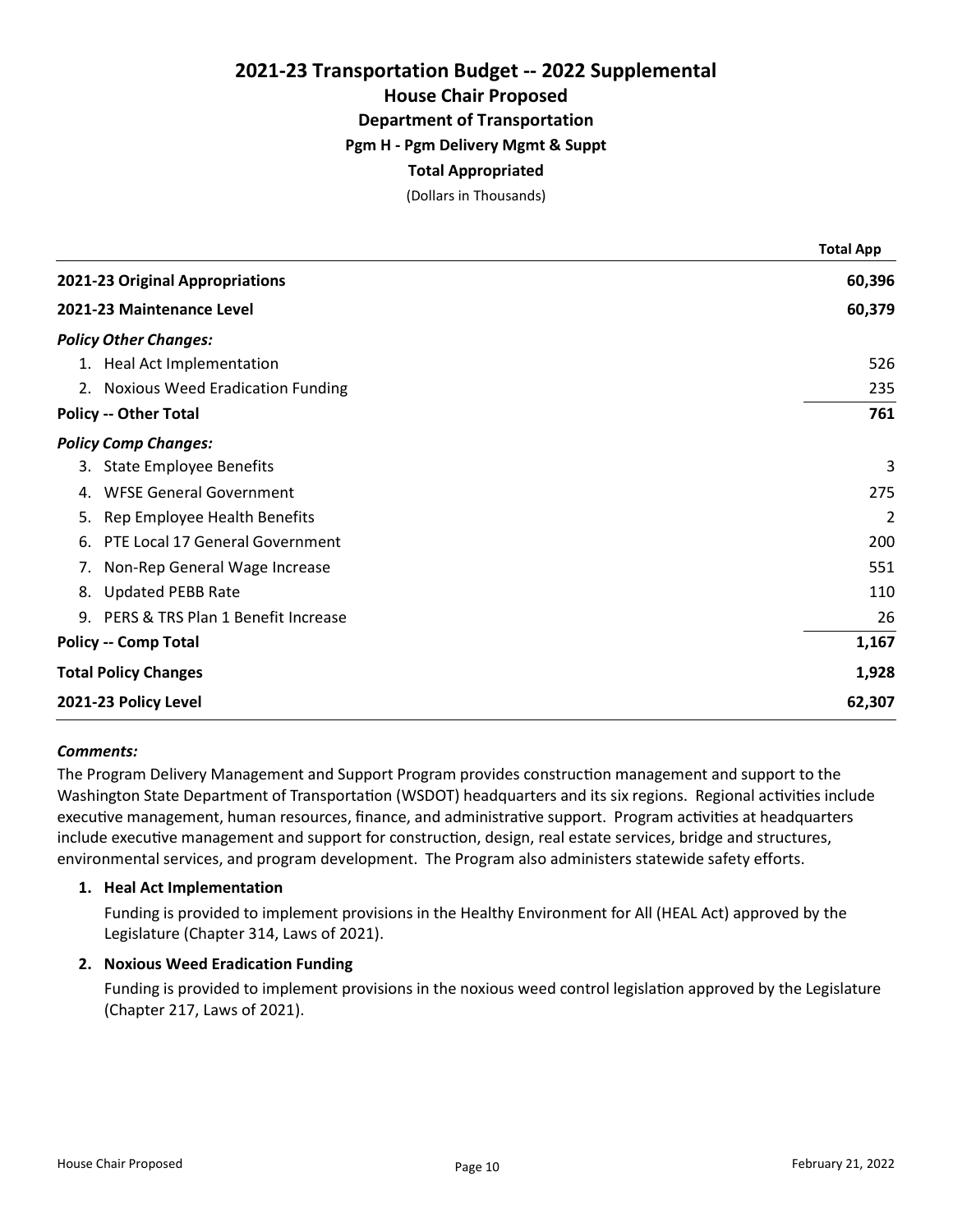2021-23 Transportation Budget -- 2022 Supplemental House Chair Proposed Department of Transportation Pgm H - Pgm Delivery Mgmt & Suppt

## Total Appropriated

(Dollars in Thousands)

#### 3. State Employee Benefits

Health insurance funding is provided for state employees who are not covered by the Health Care Coalition. The insurance funding rate is \$936 per employee per month for FY 2022 and \$1,130 per employee per month for FY 2023.

## 4. WFSE General Government

Funding is provided for changes to compensation and fringe benefits in the collective bargaining agreement including a general wage increase of 3.25 percent for FY 2023 and a lump sum payment for employees who were employed continuously starting on or before July 1, 2021 through June 30, 2022.

## 5. Rep Employee Health Benefits

Health insurance funding is provided as part of the master agreements for employees who bargain for health benefits as part of a coalition of unions. The insurance funding rate is \$936 per employee per month for FY 2022 and \$1,130 per employee per month for FY 2023.

## 6. PTE Local 17 General Government

Funding is provided for changes to compensation and fringe benefits in the collective bargaining agreement taking effect on or after July 1, 2022, including a general wage increase of 3.25 percent for FY 2023 and a lump sum payment for all employees hired before July 1, 2022.

## 7. Non-Rep General Wage Increase

This adjusts the employer funding rate for public employee insurance benefits to reflect updated plan experience. It increases the rate by \$37 per month in the second fiscal year.

## 8. Updated PEBB Rate

This adjusts the employer funding rate for public employee insurance benefits to reflect updated plan experience. It increases the rate by \$37 per month in the second fiscal year.

#### 9. PERS & TRS Plan 1 Benefit Increase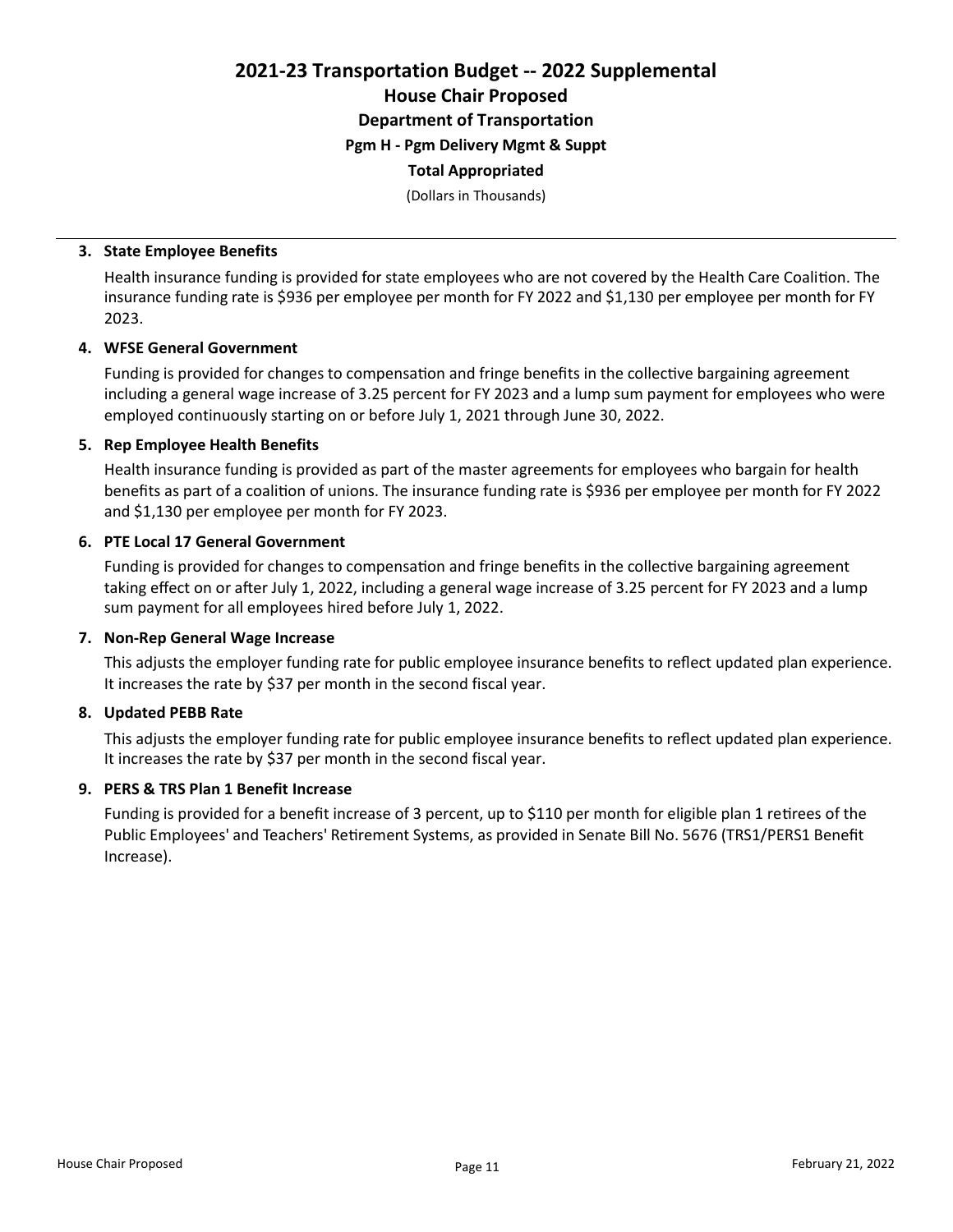House Chair Proposed

Department of Transportation

Pgm I - Improvements

## Total Appropriated

(Dollars in Thousands)

|                                 | <b>Total App</b> |
|---------------------------------|------------------|
| 2021-23 Original Appropriations | 4,089,878        |
| 2021-23 Maintenance Level       | 4,495,665        |
| <b>Policy Other Changes:</b>    |                  |
| 1. Capital Projects             | -997,788         |
| 2. Sales Tax Deferral           | $-600$           |
| 3. I-5 North Lewis Ind Access   | 1,500            |
| South Pierce County Study<br>4. | 500              |
| <b>Policy -- Other Total</b>    | $-996,388$       |
| <b>Total Policy Changes</b>     | $-996,388$       |
| 2021-23 Policy Level            | 3,499,277        |

## Comments:

The Highway Improvements Program implements capital projects that increase highway capacity, reduce congestion, increase mobility, and prevent collisions.

#### 1. Capital Projects

Funding is provided for the projects that increase highway capacity to move more vehicles, reduce congestion, correct highway safety deficiencies, improve the movement of freight goods, and reduce the impact of highway construction projects on the environment. This item also includes funding to meet fish barrier injunction timelines.

#### 2. Sales Tax Deferral

Sales taxes incurred during the construction of the I-405 and SR-522 to I-5 improvement projects are deferred from the 2021-23 biennium to be repaid beginning six years following completion of the project around fiscal year 2032, assuming the passage of House Bill 1990 (SR 167 & I-405 tax deferral).

#### 3. I-5 North Lewis Ind Access

Additional funding is provided for the I-5/North Lewis county Interchange project (L2000204) to accelerate delivery by up to two years.

#### 4. South Pierce County Study

Funding is provided for the SR 162/SR 161 Additional Connectivity in South Pierce County project (L1000312) to evaluate the need for additional connectivity in the area between SR 161 and SR 162, south of Military Road East and north of Orting in South Pierce County.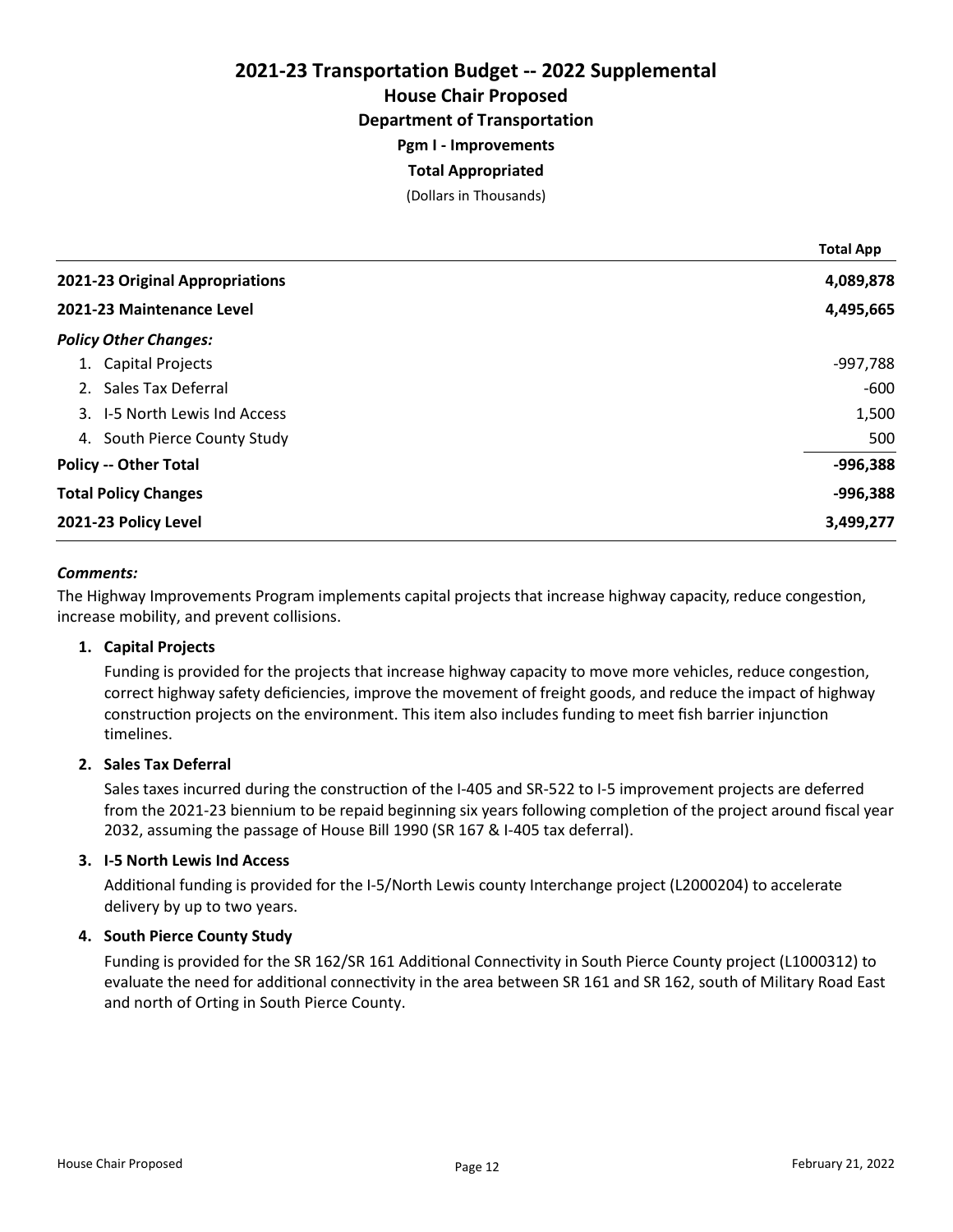House Chair Proposed

Department of Transportation

Pgm K - Public/Private Part-Op

## Total Appropriated

(Dollars in Thousands)

|                                      | <b>Total App</b> |
|--------------------------------------|------------------|
| 2021-23 Original Appropriations      | 13,865           |
| 2021-23 Maintenance Level            | 13,865           |
| <b>Policy Other Changes:</b>         |                  |
| 1. Clean Alt Fuel Charging Infra     | 2,000            |
| 2. National Electric Vehicle Program | 16,900           |
| <b>Policy -- Other Total</b>         | 18,900           |
| <b>Policy Comp Changes:</b>          |                  |
| 3. Non-Rep General Wage Increase     | 9                |
| <b>Updated PEBB Rate</b><br>4.       | 1                |
| <b>Policy -- Comp Total</b>          | 10               |
| <b>Total Policy Changes</b>          | 18,910           |
| 2021-23 Policy Level                 | 32,775           |

## Comments:

The Public/Private Partnership Program provides funding to foster partnerships with private firms to develop and operate needed transportation facilities throughout the state. The Program funds administration and program support for economic partnership activities by the Washington State Department of Transportation (WSDOT) and provides a point of contact for businesses and private individuals to gain information about WSDOT programs. The Program also administers grant-programs related to clean alternative fuel infrastructure needs.

#### 1. Clean Alt Fuel Charging Infra

Amounts planned for expenditure in the 2023-25 biennium are moved forward for the Zero Emission Vehicle Infrastructure Partnerships Grant Program for additional alternative fuel charging infrastructure grants.

#### 2. National Electric Vehicle Program

Federal funds from the Infrastructure Investment and Jobs Act and accompanying state matching funds are provided for the National Electric Vehicle program for electric vehicle charging infrastructure, as well as to fund the electric vehicle infrastructure mapping tool required under Chapter 300, Laws of 2021 (E2SHB 1287).

#### 3. Non-Rep General Wage Increase

This adjusts the employer funding rate for public employee insurance benefits to reflect updated plan experience. It increases the rate by \$37 per month in the second fiscal year.

#### 4. Updated PEBB Rate

This adjusts the employer funding rate for public employee insurance benefits to reflect updated plan experience. It increases the rate by \$37 per month in the second fiscal year.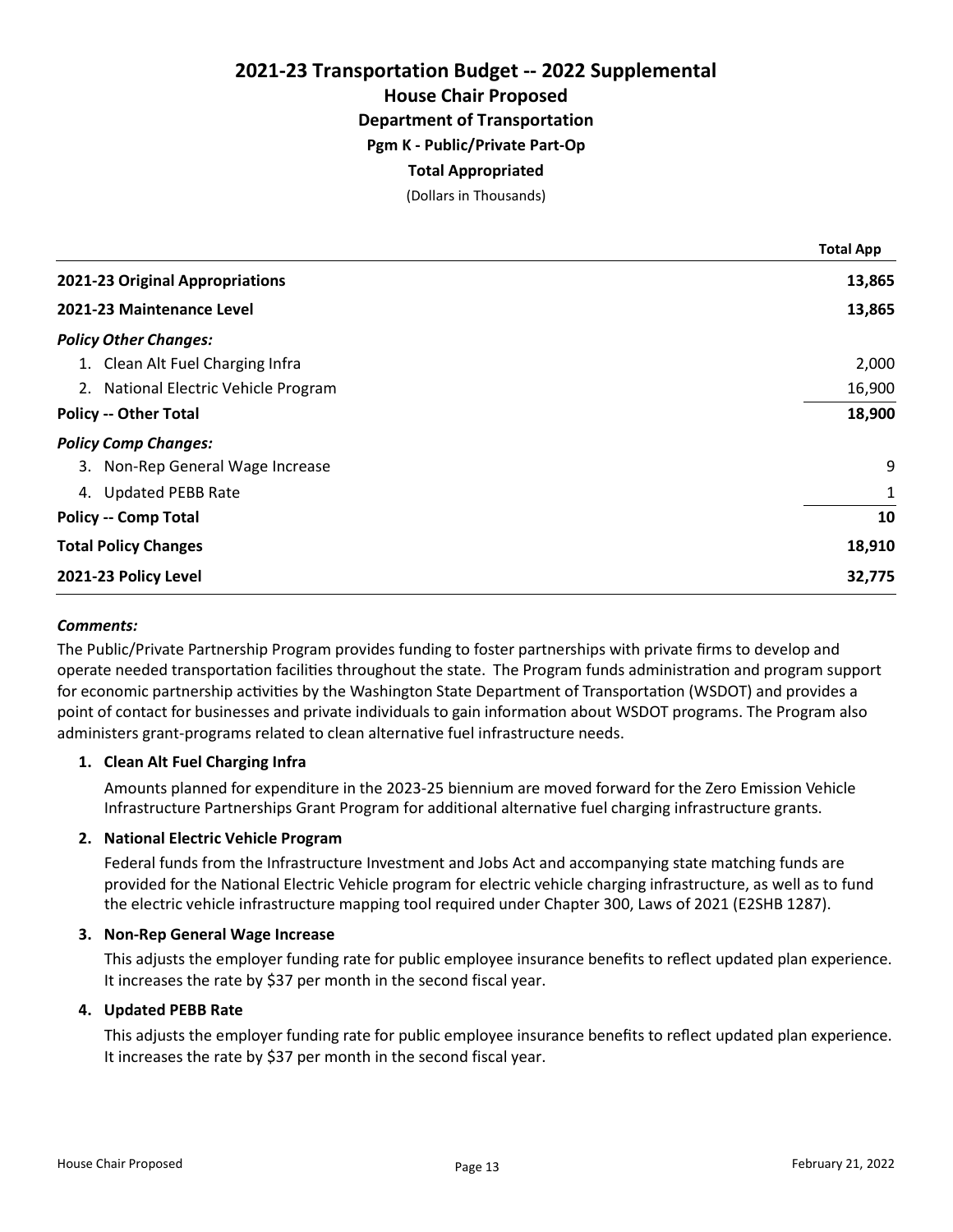House Chair Proposed

Department of Transportation

Pgm M - Highway Maintenance

## Total Appropriated

(Dollars in Thousands)

|                           |                                        | <b>Total App</b> |
|---------------------------|----------------------------------------|------------------|
|                           | 2021-23 Original Appropriations        | 520,188          |
| 2021-23 Maintenance Level |                                        | 520,770          |
|                           | <b>Policy Other Changes:</b>           |                  |
|                           | 1. PS Gateway Fife Encampment Clean-up | 2,000            |
|                           | 2. Human Trafficking Info Posters      | 50               |
|                           | 3. Encampment Clean-up Costs           | 5,000            |
|                           | 4. SR-520 Toll Corridor                | 353              |
|                           | 5. Safety Rest Area Addt'l Resources   | 5,000            |
|                           | <b>Policy -- Other Total</b>           | 12,403           |
|                           | <b>Policy Comp Changes:</b>            |                  |
| 6.                        | <b>WSF Licensed Marine Engineers</b>   | 5                |
| 7.                        | <b>State Employee Benefits</b>         | 3                |
| 8.                        | <b>WFSE General Government</b>         | 7,129            |
| 9.                        | Rep Employee Health Benefits           | 39               |
| 10.                       | PTE Local 17 General Government        | 193              |
| 11.                       | Non-Rep General Wage Increase          | 429              |
| 12.                       | <b>Updated PEBB Rate</b>               | 780              |
|                           | 13. PERS & TRS Plan 1 Benefit Increase | 134              |
|                           | <b>Policy -- Comp Total</b>            | 8,712            |
|                           | <b>Total Policy Changes</b>            | 21,115           |
|                           | 2021-23 Policy Level                   | 541,885          |

#### Comments:

The Highway Maintenance Program at the Washington State Department of Transportation (WSDOT) administers routine functions related to maintaining the state highway system. The primary functions and objectives of this program are to maintain state highway infrastructure in good working order and to keep people and goods moving through inclement weather and following natural disasters.

## 1. PS Gateway Fife Encampment Clean-up

Additional funding is provided for WSDOT to contract with the city of Fife to address safety risks and public health concerns associated with the clean-up of homeless encampments on WSDOT-owned rights-of-way.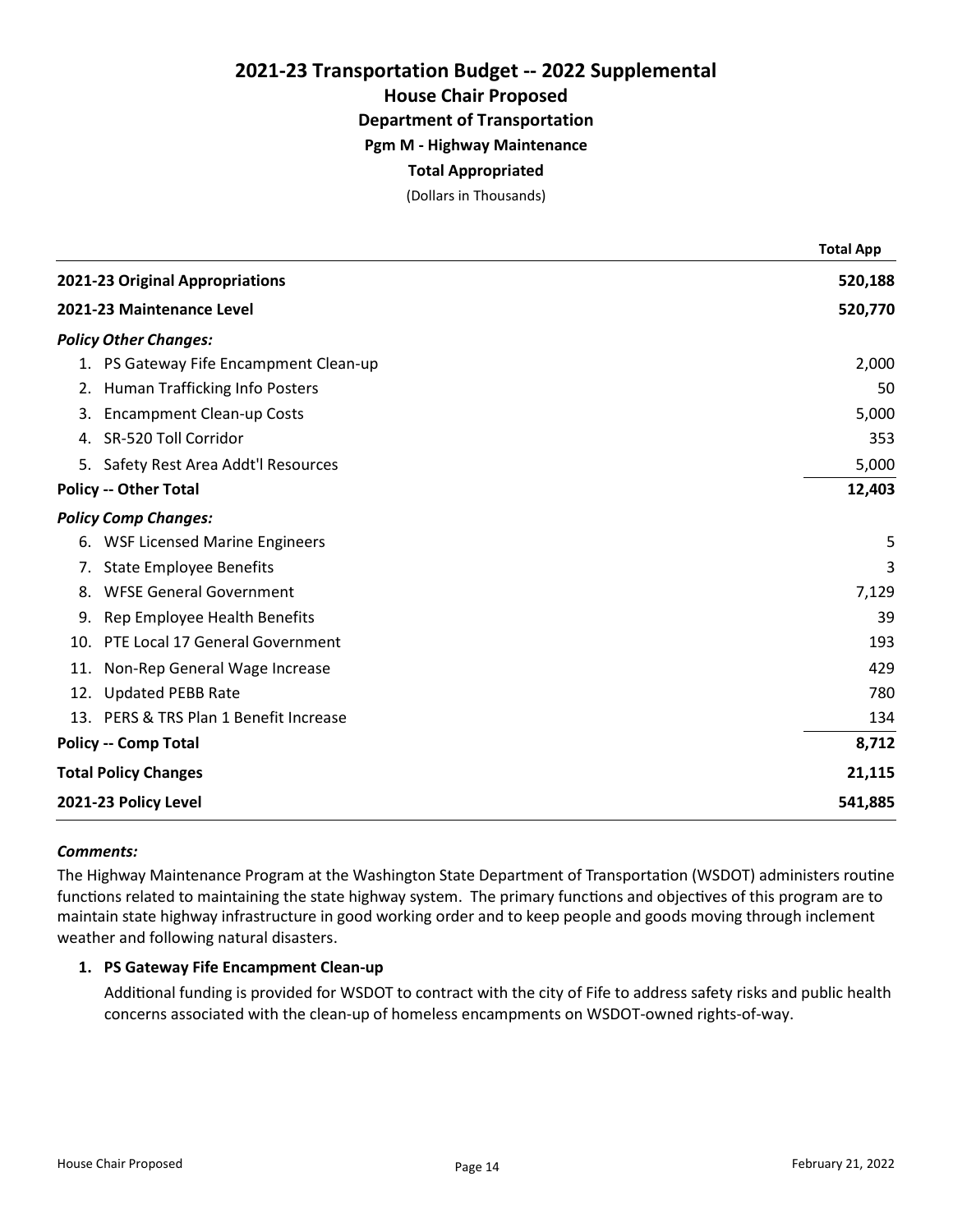House Chair Proposed Department of Transportation

Pgm M - Highway Maintenance

## Total Appropriated

(Dollars in Thousands)

## 2. Human Trafficking Info Posters

Funding is provided for WSDOT to install and inspect monthly human trafficking informational posters in every restroom in every safety rest area owned and operated by WSDOT.

## 3. Encampment Clean-up Costs

Additional funding is provided to address safety risks and public health concerns associated with the clean-up of homeless encampments on WSDOT-owned rights-of-way.

## 4. SR-520 Toll Corridor

Funding is adjusted for increased costs to maintain the State Route 520 toll corridor. Funding will support maintenance of pontoons.

## 5. Safety Rest Area Addt'l Resources

Funding is provided for additional resources for operations, maintenance, facility replacements, security, and upgrades to safety rest areas to ensure that safety rest areas owned and operated by WSDOT are open for use.

## 7. State Employee Benefits

Health insurance funding is provided for state employees who are not covered by the Health Care Coalition. The insurance funding rate is \$936 per employee per month for FY 2022 and \$1,130 per employee per month for FY 2023.

## 8. WFSE General Government

Funding is provided for changes to compensation and fringe benefits in the collective bargaining agreement including a general wage increase of 3.25 percent for FY 2023 and a lump sum payment for employees who were employed continuously starting on or before July 1, 2021 through June 30, 2022.

## 9. Rep Employee Health Benefits

Health insurance funding is provided as part of the master agreements for employees who bargain for health benefits as part of a coalition of unions. The insurance funding rate is \$936 per employee per month for FY 2022 and \$1,130 per employee per month for FY 2023.

## 10. PTE Local 17 General Government

Funding is provided for changes to compensation and fringe benefits in the collective bargaining agreement taking effect on or after July 1, 2022, including a general wage increase of 3.25 percent for FY 2023 and a lump sum payment for all employees hired before July 1, 2022.

## 11. Non-Rep General Wage Increase

This adjusts the employer funding rate for public employee insurance benefits to reflect updated plan experience. It increases the rate by \$37 per month in the second fiscal year.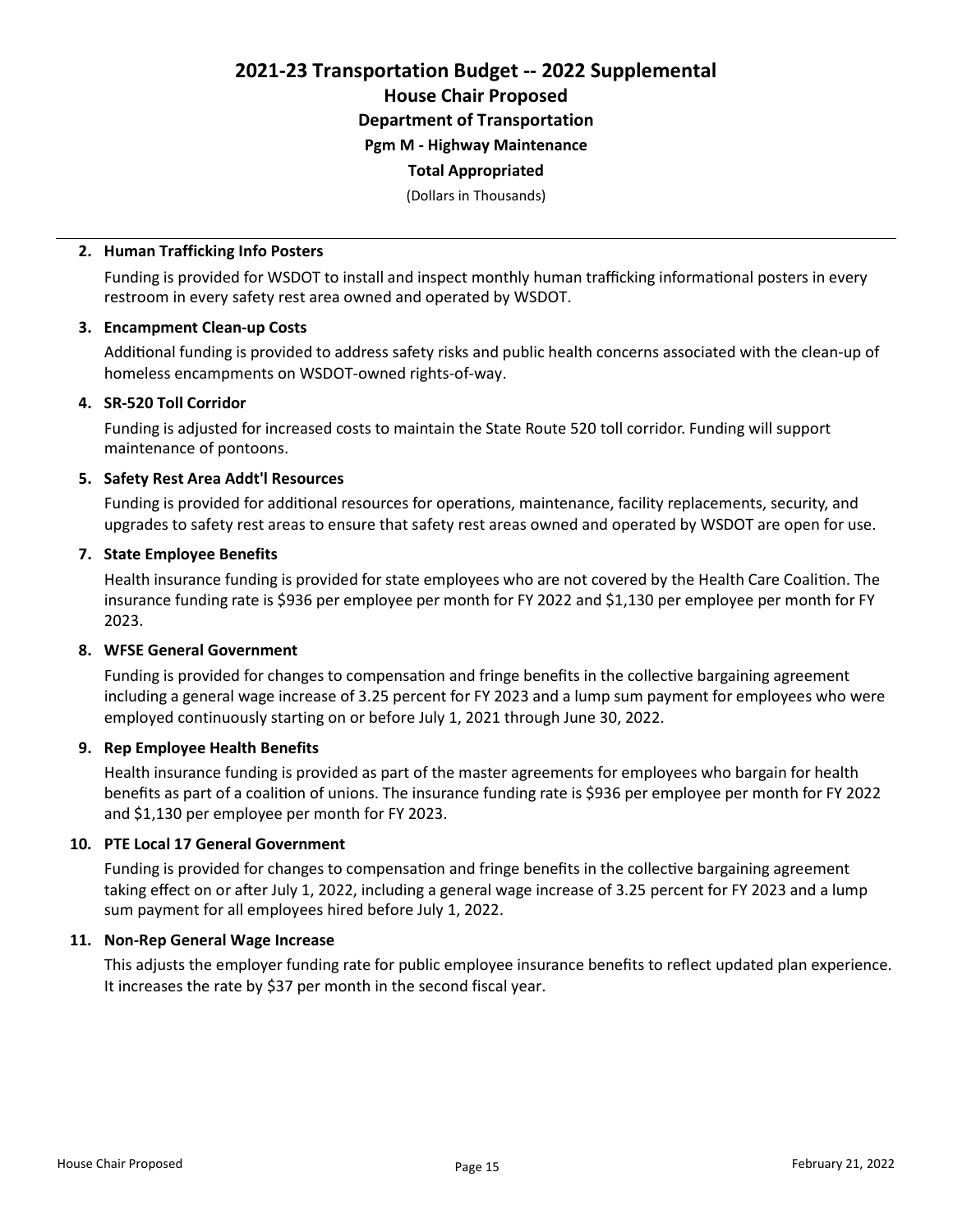2021-23 Transportation Budget -- 2022 Supplemental House Chair Proposed Department of Transportation

Pgm M - Highway Maintenance

## Total Appropriated

(Dollars in Thousands)

#### 12. Updated PEBB Rate

This adjusts the employer funding rate for public employee insurance benefits to reflect updated plan experience. It increases the rate by \$37 per month in the second fiscal year.

## 13. PERS & TRS Plan 1 Benefit Increase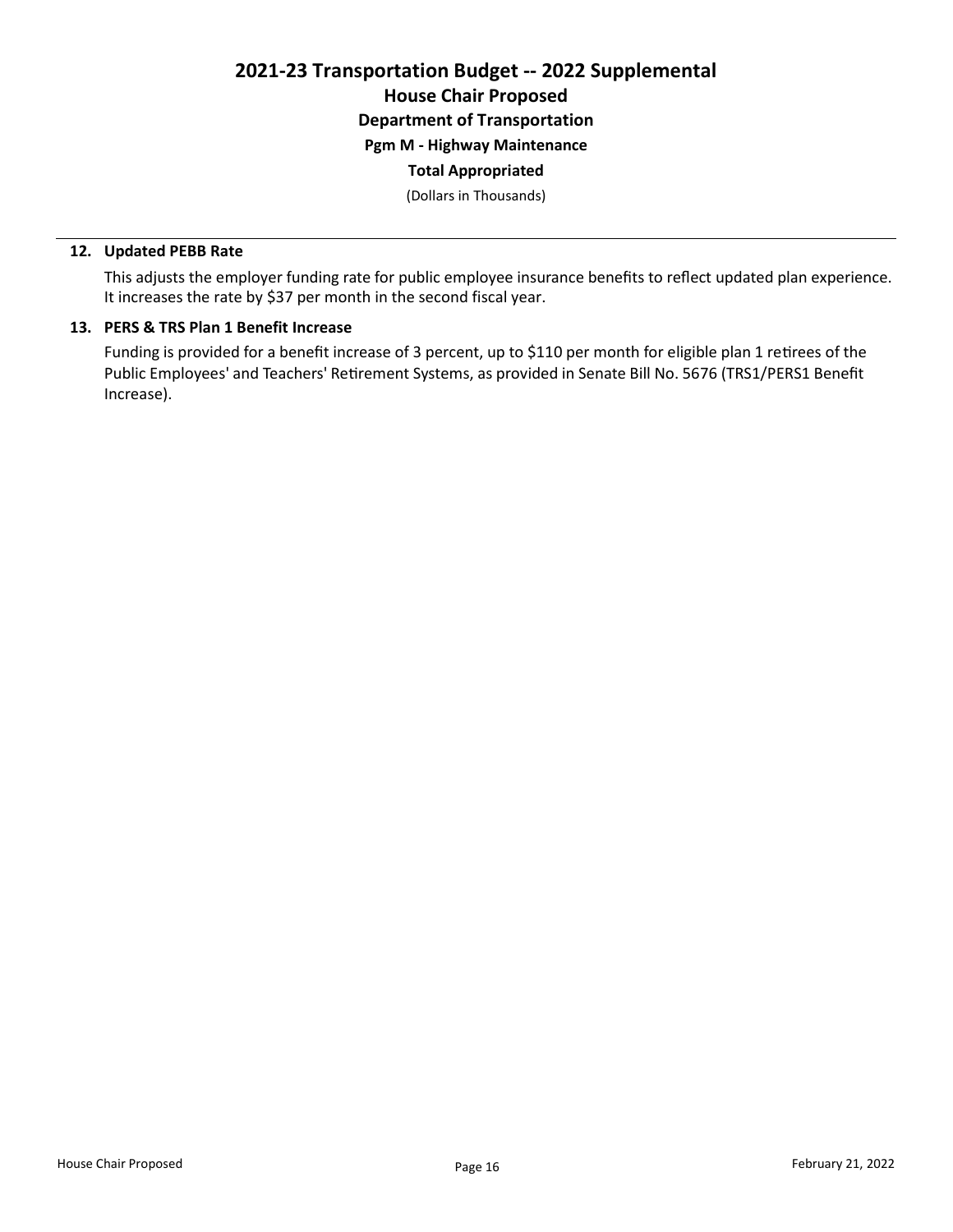## 2021-23 Transportation Budget -- 2022 Supplemental House Chair Proposed Department of Transportation Pgm P - Preservation Total Appropriated

# (Dollars in Thousands)

|                                 | <b>Total App</b> |
|---------------------------------|------------------|
| 2021-23 Original Appropriations | 848,663          |
| 2021-23 Maintenance Level       | 1,104,023        |
| <b>Policy Other Changes:</b>    |                  |
| 1. Capital Projects             | $-114,794$       |
| 2. State Route 109              | 1,700            |
| <b>Policy -- Other Total</b>    | $-113,094$       |
| <b>Total Policy Changes</b>     | $-113,094$       |
| 2021-23 Policy Level            | 990,929          |

#### Comments:

The Highway Preservation Program preserves the structural integrity of the state highway system. Projects include preservation or rehabilitation of roadway pavement, safety features, bridges, and other structures.

#### 1. Capital Projects

Funding is provided to implement capital projects that preserve the state highway system.

## 2. State Route 109

Funding is provided for the Washington State Department of Transportation to work with Quinault Nation to construct a two-mile, temporary bypass of SR 109 around the 88 Corner area to address damage related to weather events and landslides.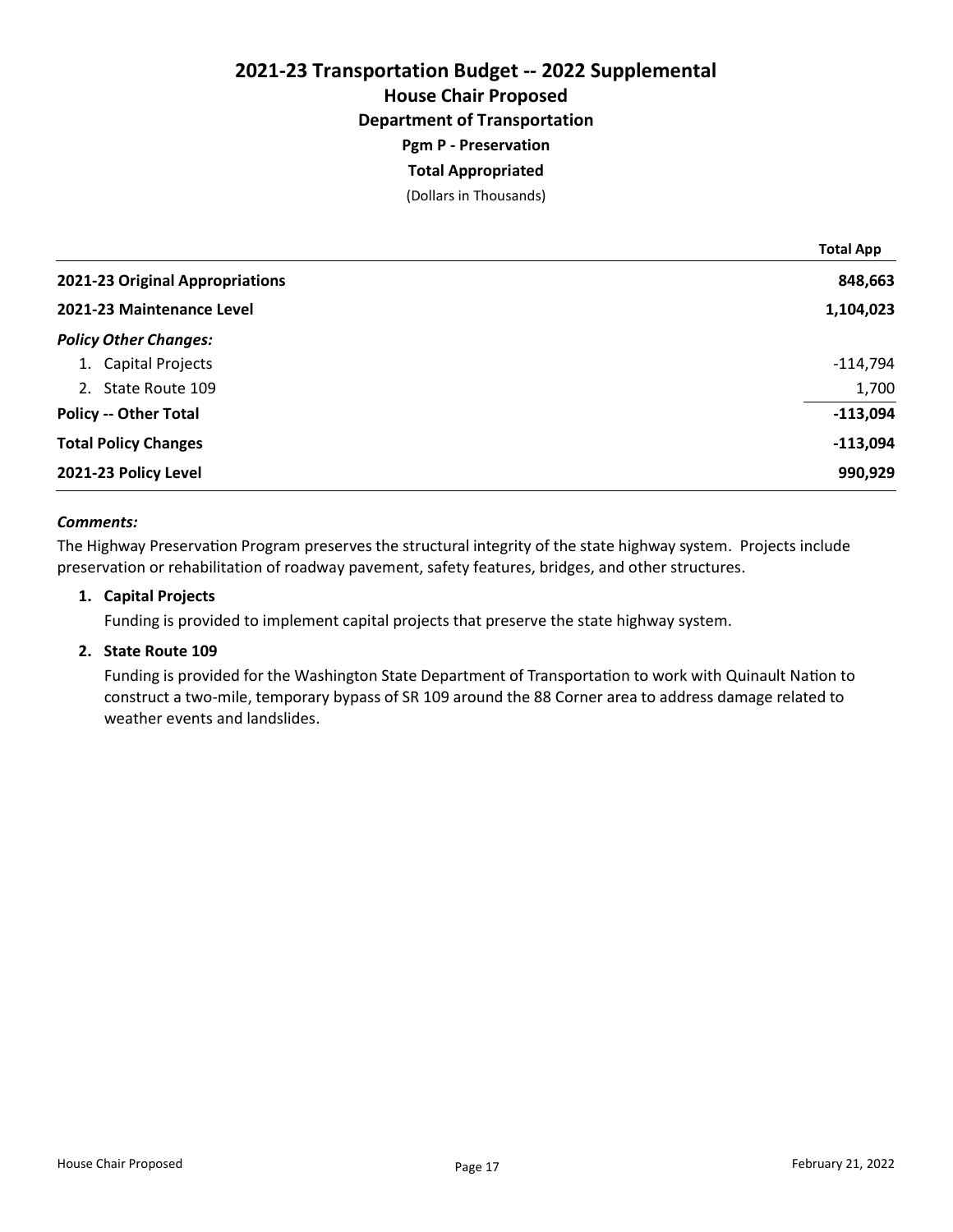House Chair Proposed

Department of Transportation

Pgm Q - Traffic Operations - Op

## Total Appropriated

(Dollars in Thousands)

|                                       | <b>Total App</b> |
|---------------------------------------|------------------|
| 2021-23 Original Appropriations       | 78,103           |
| 2021-23 Maintenance Level             | 78,188           |
| <b>Policy Other Changes:</b>          |                  |
| 1. Traffic Ops: CVS Credit Card Fees  | 119              |
| 2. Additional Local Authority         | 45               |
| <b>Policy -- Other Total</b>          | 164              |
| <b>Policy Comp Changes:</b>           |                  |
| 3. State Employee Benefits            | $\overline{2}$   |
| <b>WFSE General Government</b><br>4.  | 528              |
| 5. Rep Employee Health Benefits       | 5                |
| PTE Local 17 General Government<br>6. | 435              |
| 7. Non-Rep General Wage Increase      | 285              |
| 8. Updated PEBB Rate                  | 127              |
| 9. PERS & TRS Plan 1 Benefit Increase | 28               |
| <b>Policy -- Comp Total</b>           | 1,410            |
| <b>Total Policy Changes</b>           | 1,574            |
| 2021-23 Policy Level                  | 79,762           |

#### Comments:

The Traffic Operations Program uses traffic control devices and regulatory traffic measures to maximize highway capacity and safety. This program also provides incident response and low-cost enhancements to the state highway system.

## 1. Traffic Ops: CVS Credit Card Fees

Funding is adjusted to keep pace with the cost and growth of credit card fees incurred for the processing of selfissued oversize and overweight permits. The department may begin recovering transaction fees incurred through credit card transactions beginning January 1, 2023.

#### 2. Additional Local Authority

Additional local authority is provided for Eastern Region and Olympic Region.

#### 3. State Employee Benefits

Health insurance funding is provided for state employees who are not covered by the Health Care Coalition. The insurance funding rate is \$936 per employee per month for FY 2022 and \$1,130 per employee per month for FY 2023.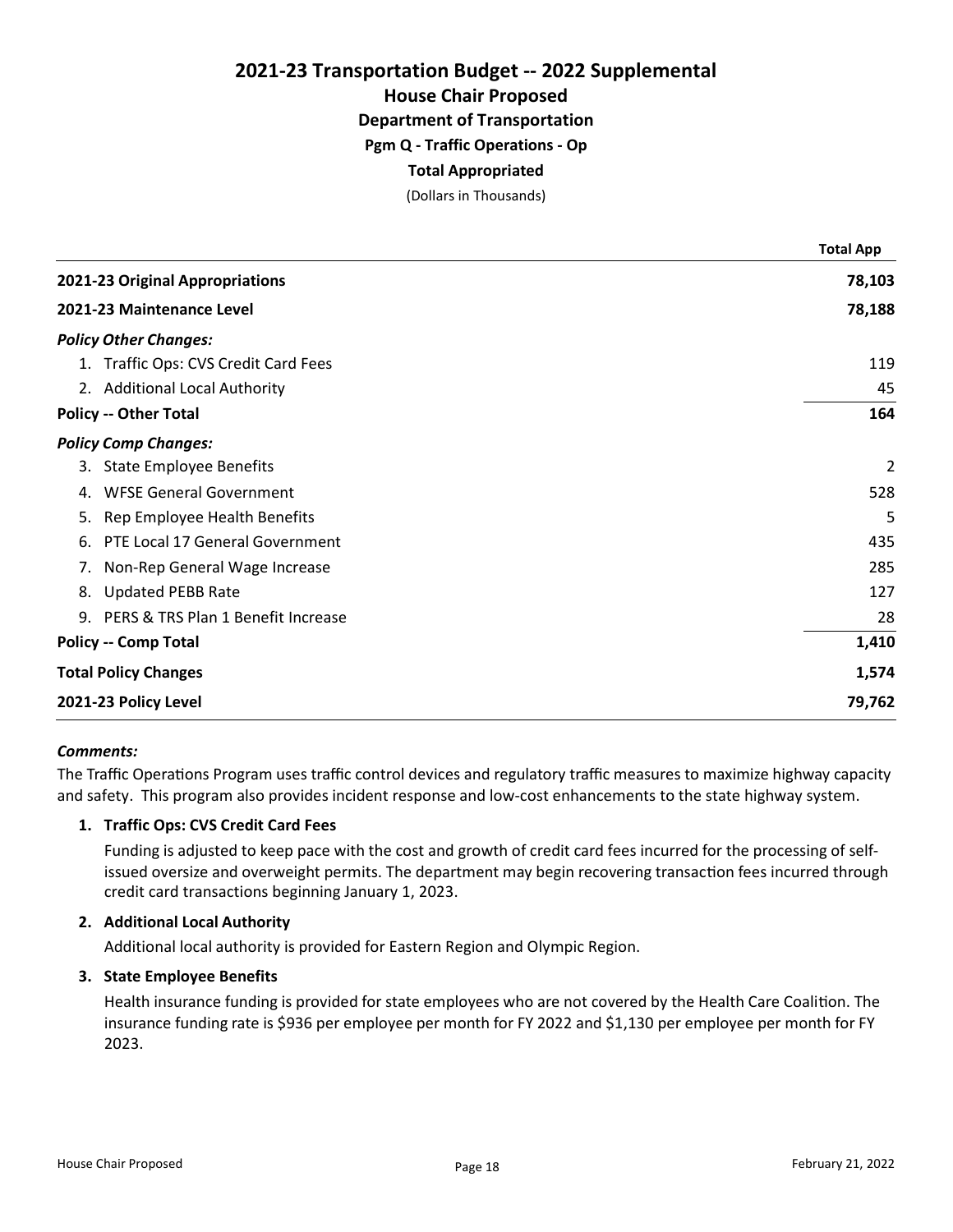2021-23 Transportation Budget -- 2022 Supplemental House Chair Proposed Department of Transportation Pgm Q - Traffic Operations - Op Total Appropriated

(Dollars in Thousands)

## 4. WFSE General Government

Funding is provided for changes to compensation and fringe benefits in the collective bargaining agreement including a general wage increase of 3.25 percent for FY 2023 and a lump sum payment for employees who were employed continuously starting on or before July 1, 2021 through June 30, 2022.

## 5. Rep Employee Health Benefits

Health insurance funding is provided as part of the master agreements for employees who bargain for health benefits as part of a coalition of unions. The insurance funding rate is \$936 per employee per month for FY 2022 and \$1,130 per employee per month for FY 2023.

## 6. PTE Local 17 General Government

Funding is provided for changes to compensation and fringe benefits in the collective bargaining agreement taking effect on or after July 1, 2022, including a general wage increase of 3.25 percent for FY 2023 and a lump sum payment for all employees hired before July 1, 2022.

## 7. Non-Rep General Wage Increase

This adjusts the employer funding rate for public employee insurance benefits to reflect updated plan experience. It increases the rate by \$37 per month in the second fiscal year.

## 8. Updated PEBB Rate

This adjusts the employer funding rate for public employee insurance benefits to reflect updated plan experience. It increases the rate by \$37 per month in the second fiscal year.

## 9. PERS & TRS Plan 1 Benefit Increase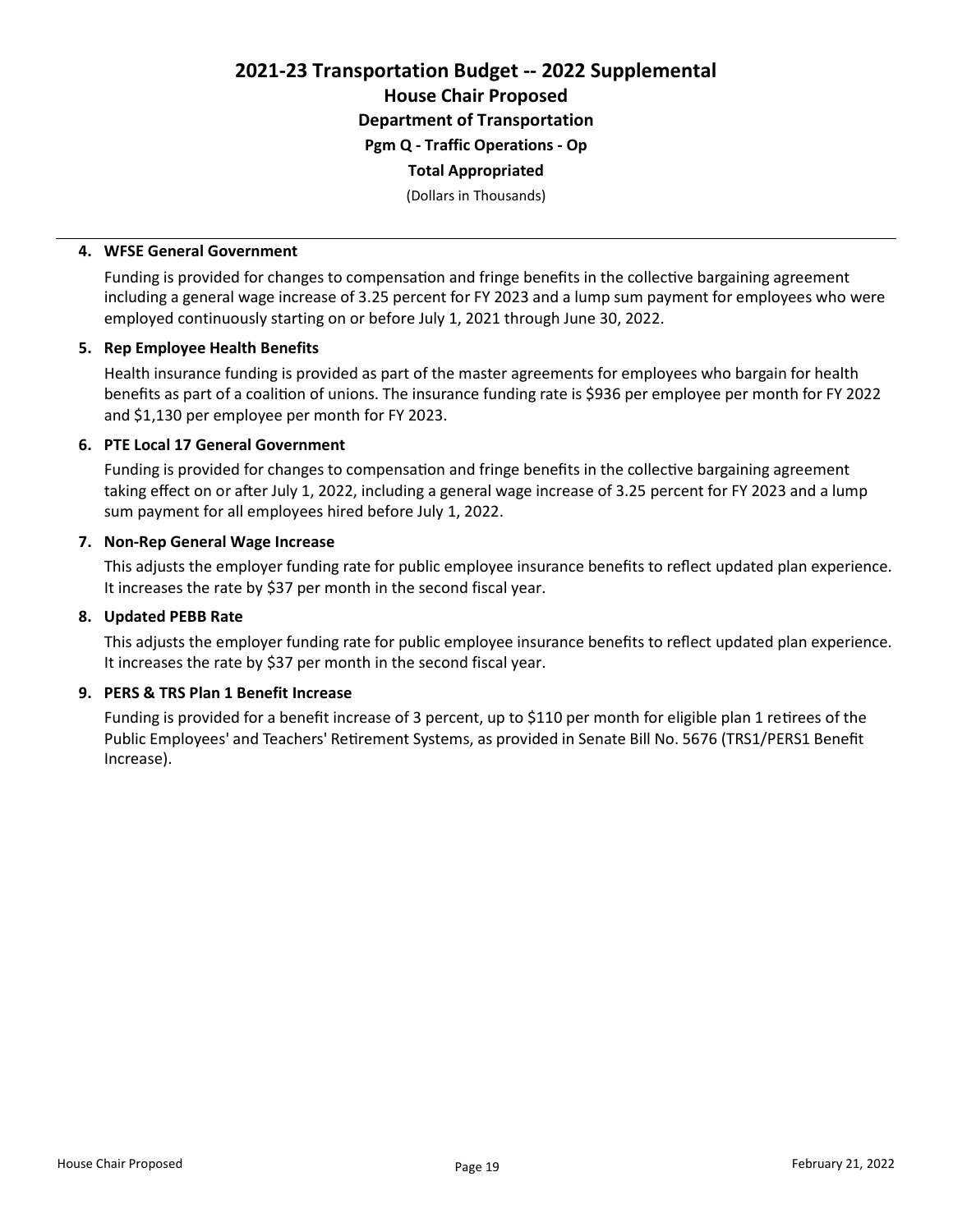## 2021-23 Transportation Budget -- 2022 Supplemental House Chair Proposed Department of Transportation Pgm Q - Traffic Operations - Cap Total Appropriated (Dollars in Thousands)

|                                 | TOTAL APP |
|---------------------------------|-----------|
| 2021-23 Original Appropriations | 14,962    |
| 2021-23 Maintenance Level       | 20,085    |
| <b>Policy Other Changes:</b>    |           |
| 1. Capital Projects             | 2,148     |
| <b>Policy -- Other Total</b>    | 2,148     |
| <b>Total Policy Changes</b>     | 2,148     |
| 2021-23 Policy Level            | 22,233    |

#### Comments:

The Traffic Operations Capital Program constructs projects that increase the availability of information for travelers and that apply advanced technology to the transportation system—examples include installation of traffic cameras, variable message signs, highway advisory radios, ramp meters, traffic data collectors, and traffic management centers.

#### 1. Capital Projects

Funding is provided for capital projects that improve commercial vehicle operations; and provide traveler information, public safety, and congestion relief.

Total App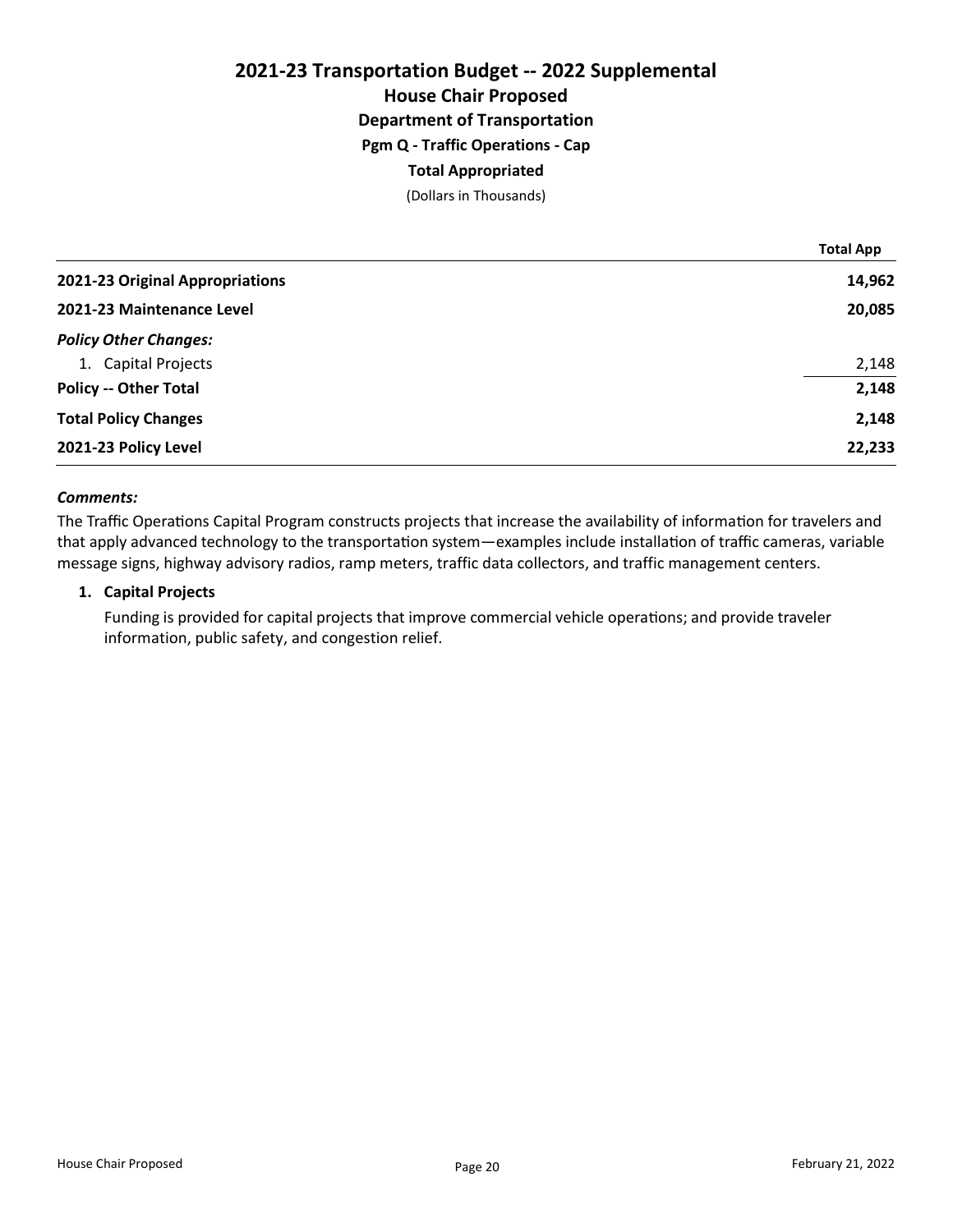## House Chair Proposed

Department of Transportation

## Pgm S - Transportation Management

## Total Appropriated

(Dollars in Thousands)

|                                        | <b>Total App</b> |
|----------------------------------------|------------------|
| 2021-23 Original Appropriations        | 44,304           |
| 2021-23 Maintenance Level              | 44,306           |
| <b>Policy Other Changes:</b>           |                  |
| 1. Diversity, Equity and Inclusion     | 1,430            |
| 2. Stabilizing Maritime Workforce      | 1,500            |
| <b>Policy -- Other Total</b>           | 2,930            |
| <b>Policy Comp Changes:</b>            |                  |
| WSF Office/Professional Intrn'l<br>3.  | 12               |
| <b>State Employee Benefits</b><br>4.   | $\overline{2}$   |
| <b>WFSE General Government</b><br>5.   | 396              |
| Rep Employee Health Benefits<br>6.     | $\overline{2}$   |
| PTE Local 17 General Government<br>7.  | 12               |
| Non-Rep General Wage Increase<br>8.    | 280              |
| <b>Updated PEBB Rate</b><br>9.         | 79               |
| 10. PERS & TRS Plan 1 Benefit Increase | 15               |
| <b>Policy -- Comp Total</b>            | 798              |
| <b>Total Policy Changes</b>            | 3,728            |
| 2021-23 Policy Level                   | 48,034           |

#### Comments:

The Transportation Management and Support Program provides agency-wide executive management and support.

## 1. Diversity, Equity and Inclusion

Funding is provided to utilize a contractor to develop and implement community workforce agreements and to hire workforce development staff to serve as subject matter experts on federal and state civil rights laws.

#### 2. Stabilizing Maritime Workforce

Funding is provided for the Pre-Apprenticeship & Supportive Services (PASS) grant program to increase the number of individuals prepared to work in the maritime labor force.

## 4. State Employee Benefits

Health insurance funding is provided for state employees who are not covered by the Health Care Coalition. The insurance funding rate is \$936 per employee per month for FY 2022 and \$1,130 per employee per month for FY 2023.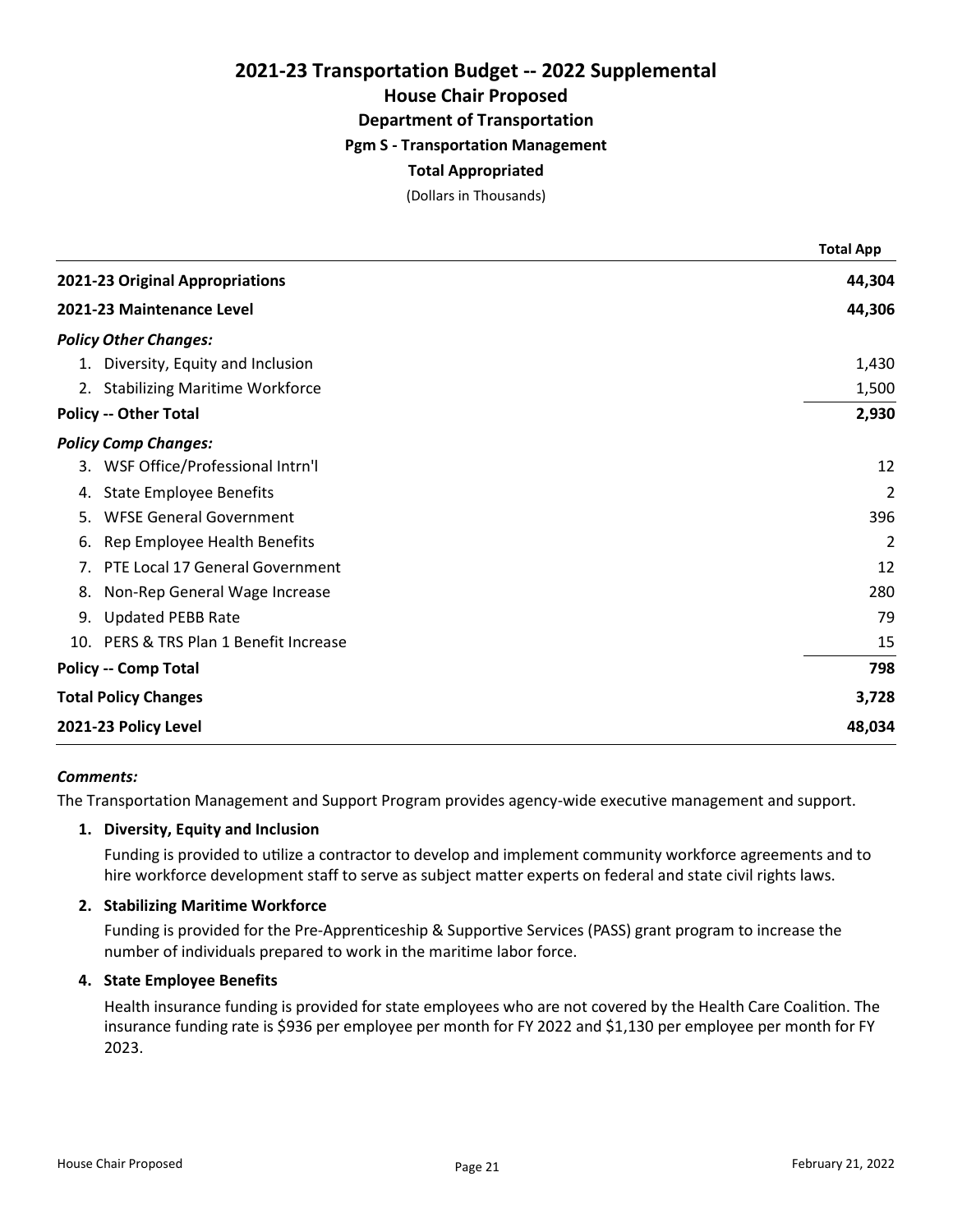2021-23 Transportation Budget -- 2022 Supplemental House Chair Proposed Department of Transportation

Pgm S - Transportation Management

### Total Appropriated

(Dollars in Thousands)

#### 5. WFSE General Government

Funding is provided for changes to compensation and fringe benefits in the collective bargaining agreement including a general wage increase of 3.25 percent for FY 2023 and a lump sum payment for employees who were employed continuously starting on or before July 1, 2021 through June 30, 2022.

## 6. Rep Employee Health Benefits

Health insurance funding is provided as part of the master agreements for employees who bargain for health benefits as part of a coalition of unions. The insurance funding rate is \$936 per employee per month for FY 2022 and \$1,130 per employee per month for FY 2023.

## 7. PTE Local 17 General Government

Funding is provided for changes to compensation and fringe benefits in the collective bargaining agreement taking effect on or after July 1, 2022, including a general wage increase of 3.25 percent for FY 2023 and a lump sum payment for all employees hired before July 1, 2022.

## 8. Non-Rep General Wage Increase

This adjusts the employer funding rate for public employee insurance benefits to reflect updated plan experience. It increases the rate by \$37 per month in the second fiscal year.

## 9. Updated PEBB Rate

This adjusts the employer funding rate for public employee insurance benefits to reflect updated plan experience. It increases the rate by \$37 per month in the second fiscal year.

## 10. PERS & TRS Plan 1 Benefit Increase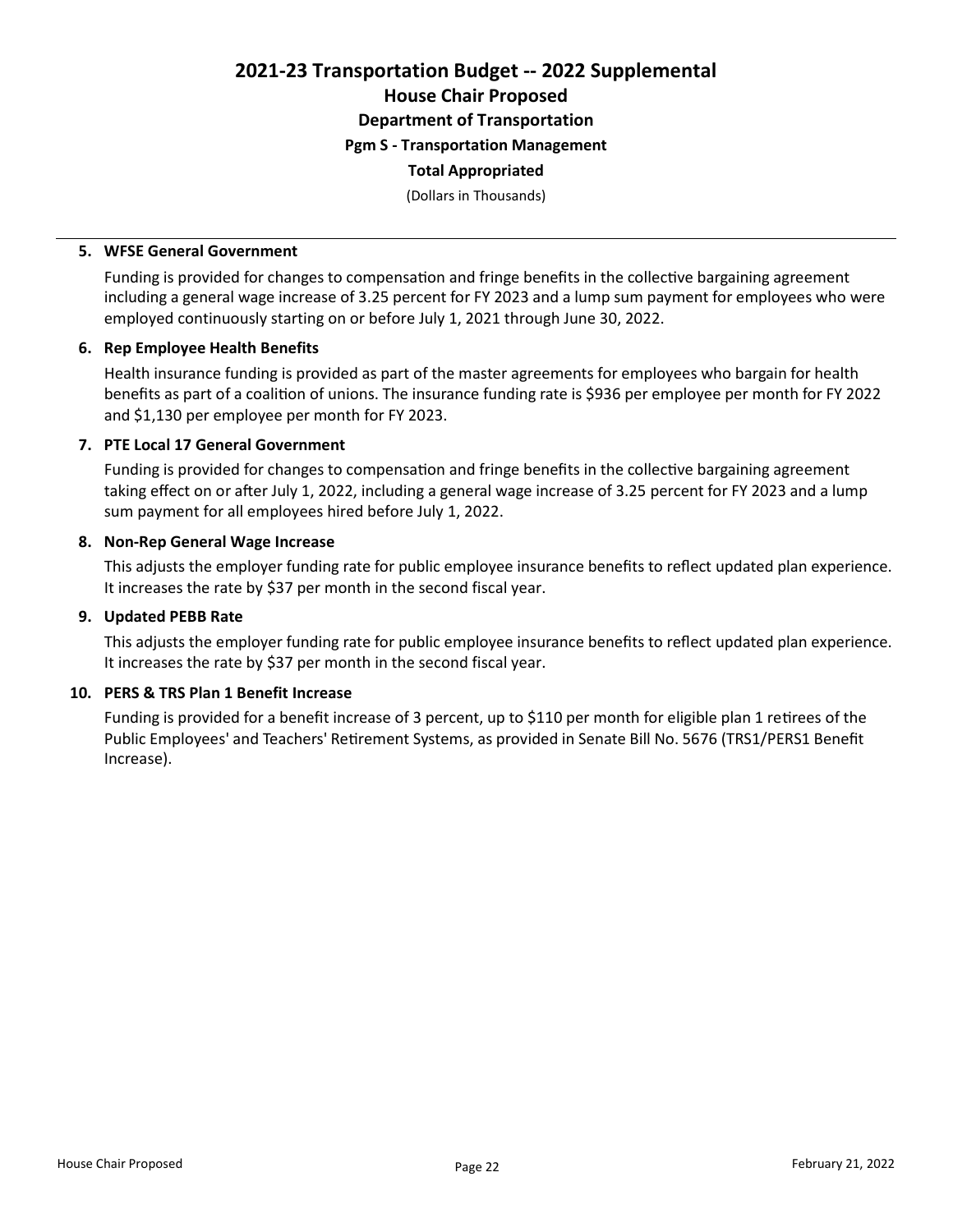House Chair Proposed

Department of Transportation

Pgm T - Transpo Plan, Data & Resch

## Total Appropriated

(Dollars in Thousands)

|                                       | <b>Total App</b> |
|---------------------------------------|------------------|
| 2021-23 Original Appropriations       | 69,435           |
| 2021-23 Maintenance Level             | 69,447           |
| <b>Policy Other Changes:</b>          |                  |
| 1. Bridge Noise Study                 | 45               |
| 2. Planning: Miles Traveled Targets   | 250              |
| <b>Policy -- Other Total</b>          | 295              |
| <b>Policy Comp Changes:</b>           |                  |
| 3. State Employee Benefits            | 2                |
| <b>WFSE General Government</b><br>4.  | 124              |
| 5. Rep Employee Health Benefits       | 2                |
| PTE Local 17 General Government<br>6. | 251              |
| 7. Non-Rep General Wage Increase      | 361              |
| 8. Updated PEBB Rate                  | 80               |
| 9. PERS & TRS Plan 1 Benefit Increase | 19               |
| <b>Policy -- Comp Total</b>           | 839              |
| <b>Total Policy Changes</b>           | 1,134            |
| 2021-23 Policy Level                  | 70,581           |

#### Comments:

The Transportation Planning, Data, and Research Program provides management, coordination, and support for multimodal transportation planning, data, and research.

#### 1. Bridge Noise Study

Expenditure authority is adjusted for unspent funds from the 2019-21 biennium to be used in the 2021-23 biennium to complete the State Route 520 noise study.

### 2. Planning: Miles Traveled Targets

Funding is provided to develop vehicle miles traveled targets in cooperation with the Department of Commerce.

#### 3. State Employee Benefits

Health insurance funding is provided for state employees who are not covered by the Health Care Coalition. The insurance funding rate is \$936 per employee per month for FY 2022 and \$1,130 per employee per month for FY 2023.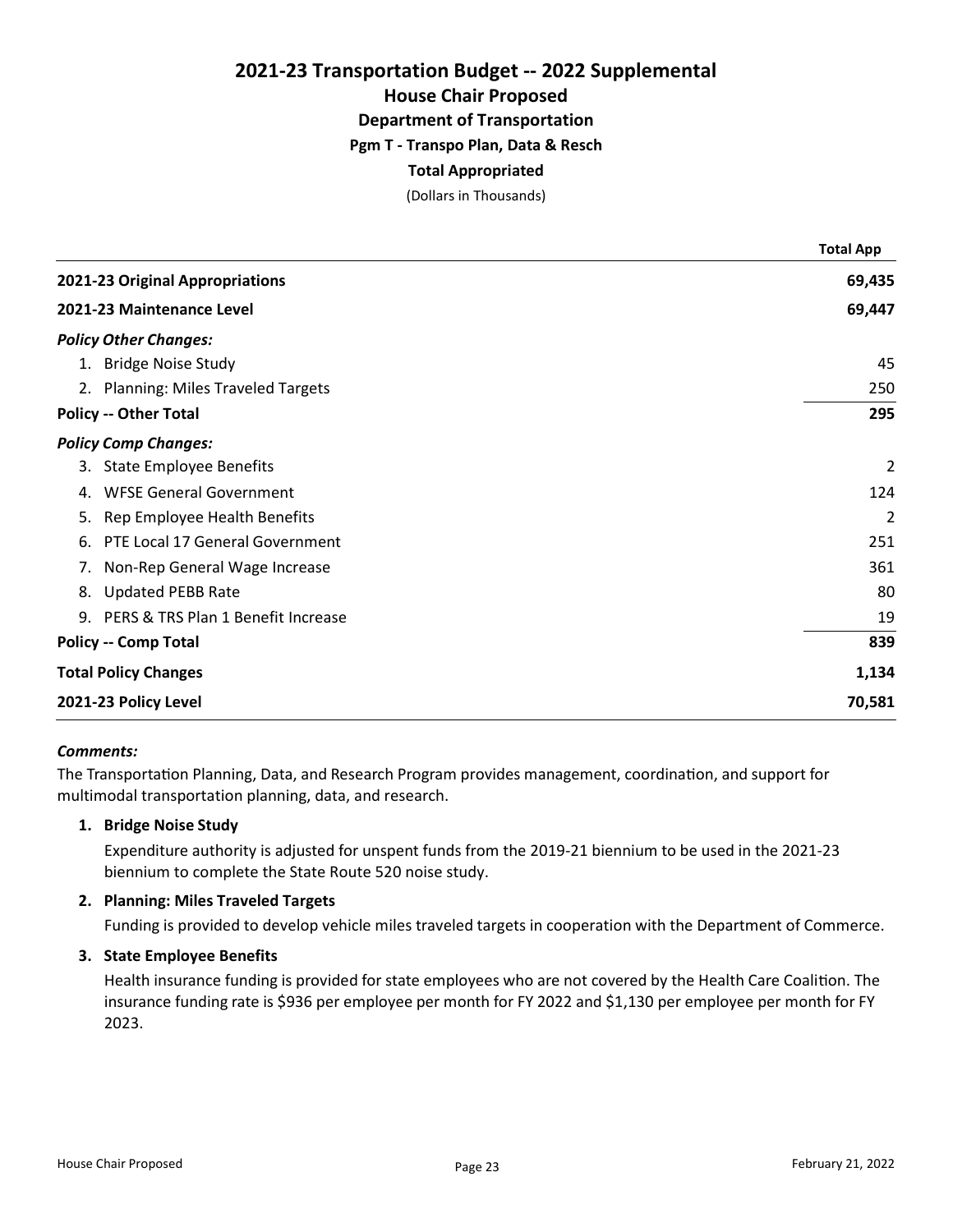2021-23 Transportation Budget -- 2022 Supplemental House Chair Proposed Department of Transportation Pgm T - Transpo Plan, Data & Resch

## Total Appropriated

(Dollars in Thousands)

#### 4. WFSE General Government

Funding is provided for changes to compensation and fringe benefits in the collective bargaining agreement including a general wage increase of 3.25 percent for FY 2023 and a lump sum payment for employees who were employed continuously starting on or before July 1, 2021 through June 30, 2022.

#### 5. Rep Employee Health Benefits

Health insurance funding is provided as part of the master agreements for employees who bargain for health benefits as part of a coalition of unions. The insurance funding rate is \$936 per employee per month for FY 2022 and \$1,130 per employee per month for FY 2023.

## 6. PTE Local 17 General Government

Funding is provided for changes to compensation and fringe benefits in the collective bargaining agreement taking effect on or after July 1, 2022, including a general wage increase of 3.25 percent for FY 2023 and a lump sum payment for all employees hired before July 1, 2022.

#### 7. Non-Rep General Wage Increase

This adjusts the employer funding rate for public employee insurance benefits to reflect updated plan experience. It increases the rate by \$37 per month in the second fiscal year.

#### 8. Updated PEBB Rate

This adjusts the employer funding rate for public employee insurance benefits to reflect updated plan experience. It increases the rate by \$37 per month in the second fiscal year.

#### 9. PERS & TRS Plan 1 Benefit Increase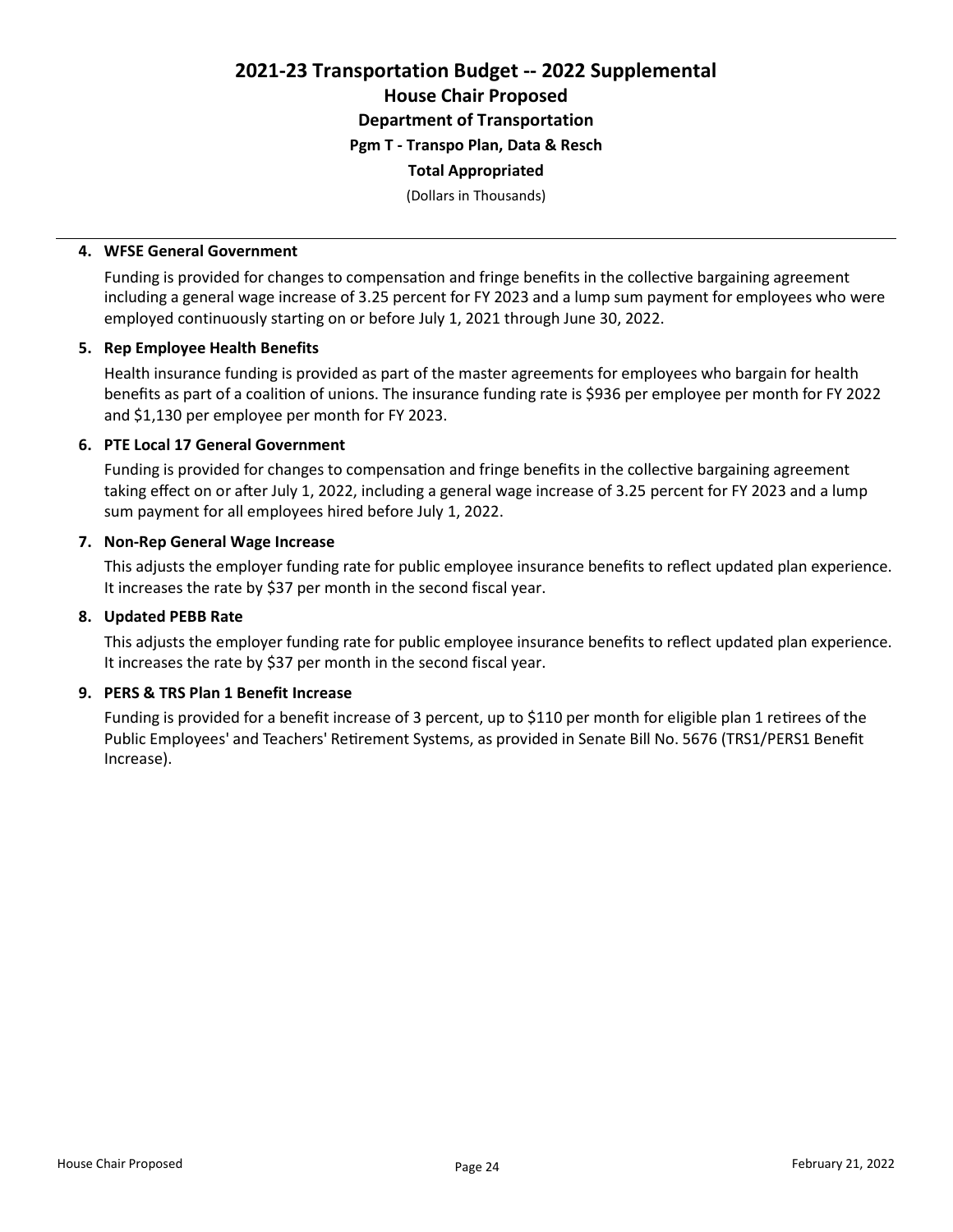## 2021-23 Transportation Budget -- 2022 Supplemental House Chair Proposed Department of Transportation Pgm U - Charges from Other Agys Total Appropriated (Dollars in Thousands)

|                                 | <b>Total App</b> |
|---------------------------------|------------------|
| 2021-23 Original Appropriations | 104,812          |
| 2021-23 Maintenance Level       | 105,068          |
| <b>Policy Other Changes:</b>    |                  |
| 1. Payments to AGO              | 300              |
| <b>Policy -- Other Total</b>    | 300              |
| <b>Total Policy Changes</b>     | 300              |
| 2021-23 Policy Level            | 105,368          |

#### Comments:

The Charges from Other Agencies Program pays for statewide and specialized services that are allocated across all agencies. Charges from other agencies include charges related to activities and services of the State Auditor, Archives and Records Management, the Department of Enterprise Services, Risk Management, and the Attorney General's Office.

#### 1. Payments to AGO

Funding is provided for payments to the Attorney General's Office for legal services for the Fish Passage Program.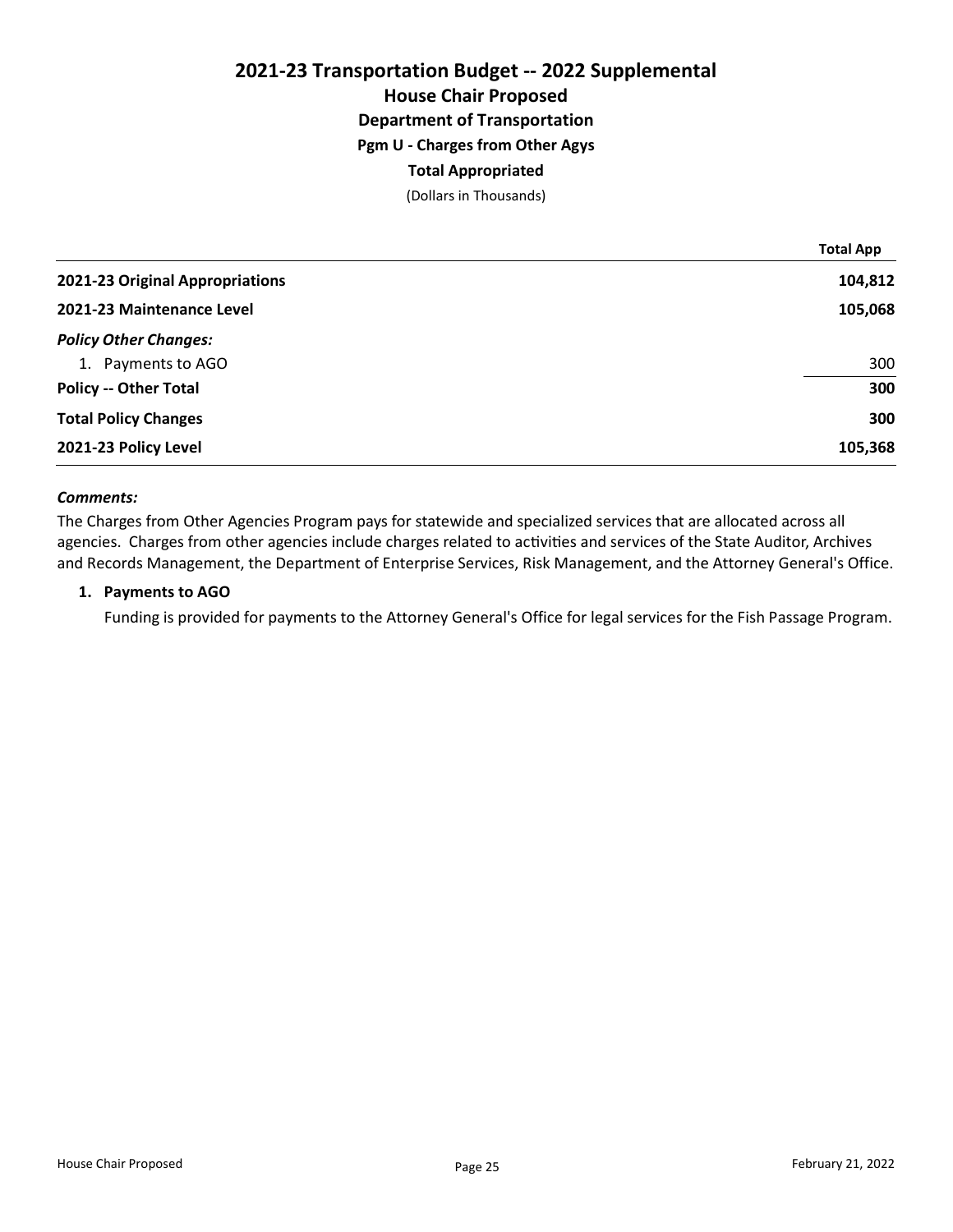House Chair Proposed

Department of Transportation

Pgm V - Public Transportation

## Total Appropriated

(Dollars in Thousands)

|     |                                          | <b>Total App</b> |
|-----|------------------------------------------|------------------|
|     | 2021-23 Original Appropriations          | 273,254          |
|     | 2021-23 Maintenance Level                | 286,287          |
|     | <b>Policy Other Changes:</b>             |                  |
|     | 1. CCA Staffing and Capacity             | 407              |
|     | 2. Frequent Transit Study                | 400              |
| 3.  | <b>De-Escalation Pilot</b>               | 500              |
| 4.  | <b>Special Needs Grants NL</b>           | 14,120           |
| 5.  | <b>Green Transportation Expansion NL</b> | 4,710            |
| 6.  | <b>Transit Projects NL</b>               | 4,680            |
| 7.  | <b>Transit Coordination Grants NL</b>    | 1,000            |
|     | 8. Transit Support Grants NL             | 29,750           |
|     | <b>Policy -- Other Total</b>             | 55,567           |
|     | <b>Policy Comp Changes:</b>              |                  |
|     | 9. State Employee Benefits               | 1                |
| 10. | <b>WFSE General Government</b>           | 4                |
|     | 11. PTE Local 17 General Government      | 51               |
|     | 12. Non-Rep General Wage Increase        | 137              |
|     | 13. Updated PEBB Rate                    | 21               |
|     | 14. PERS & TRS Plan 1 Benefit Increase   | 5                |
|     | <b>Policy -- Comp Total</b>              | 219              |
|     | <b>Total Policy Changes</b>              | 55,786           |
|     | 2021-23 Policy Level                     | 342,073          |

#### Comments:

The Public Transportation Program supports public transportation and trip reduction efforts throughout the state.

## 1. CCA Staffing and Capacity

Funds are provided to increase staffing and program capabilities to scale new and expanded programs related to the Climate Commitment Act (CCA).

## 2. Frequent Transit Study

Funding is provided to study and develop a statewide standard for accessible frequent fixed route transit.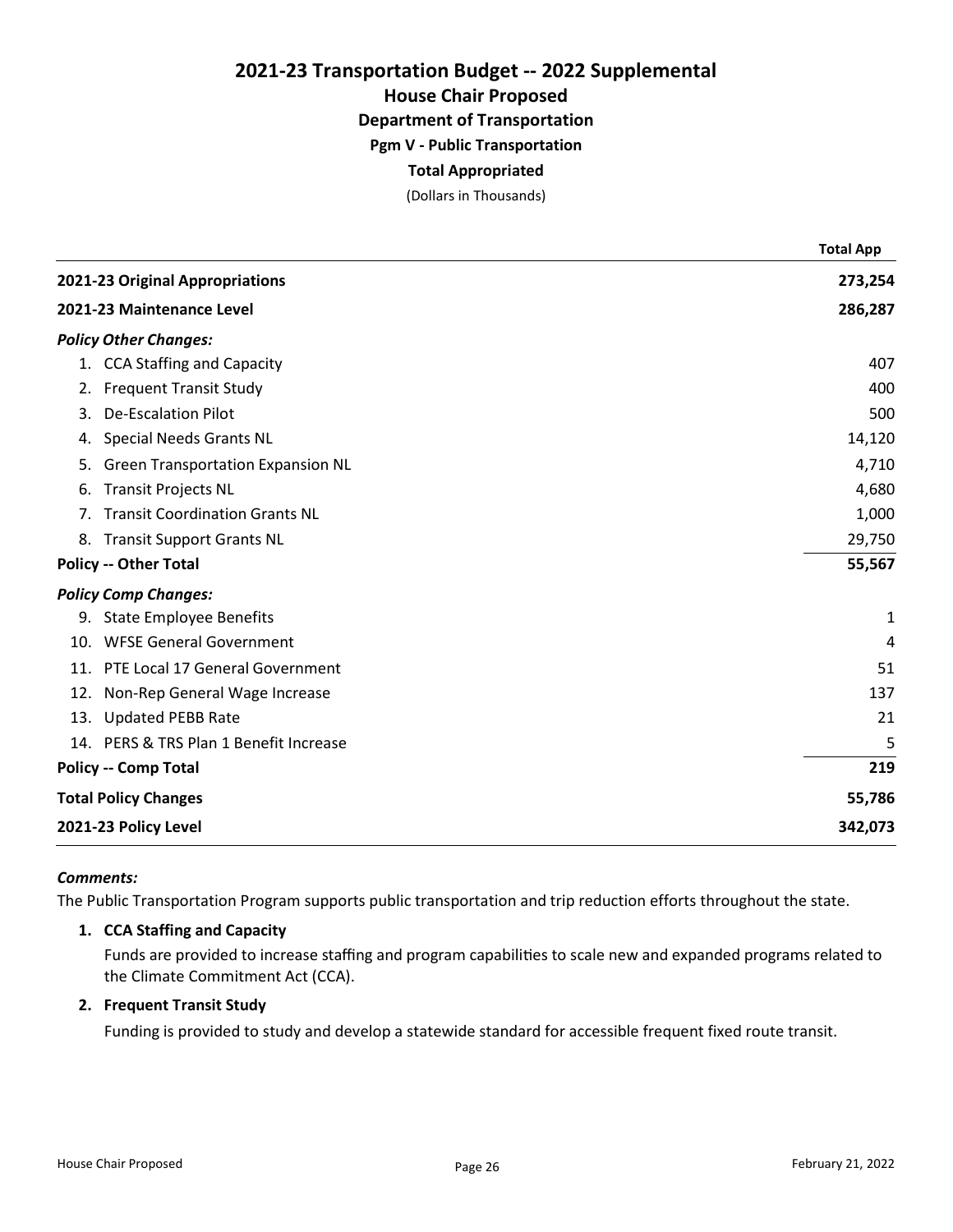2021-23 Transportation Budget -- 2022 Supplemental House Chair Proposed

Department of Transportation

Pgm V - Public Transportation

## Total Appropriated

(Dollars in Thousands)

## 3. De-Escalation Pilot

Funding is provided to develop a pilot program to place intervention teams, including human services personnel, along routes that are facing significant public safety issues and disruptive behaviors by passengers.

## 4. Special Needs Grants NL

Funding is provided for expansion of the special needs grant program.

## 5. Green Transportation Expansion NL

Funding is provided for expansion of the green transportation capital grant program.

## 6. Transit Projects NL

Funding is provided for transit projects as developed in the Move Ahead WA transit LEAP list.

## 7. Transit Coordination Grants NL

Funding is provided for the transit coordination grant program.

## 8. Transit Support Grants NL

Funding is provided for establishment of a transit support grant program to provide operating and capital support to transit agencies. Grants are limited to those transit agencies that agree to provide free transit services to passengers 18 years old and younger.

## 9. State Employee Benefits

Health insurance funding is provided for state employees who are not covered by the Health Care Coalition. The insurance funding rate is \$936 per employee per month for FY 2022 and \$1,130 per employee per month for FY 2023.

## 10. WFSE General Government

Funding is provided for changes to compensation and fringe benefits in the collective bargaining agreement including a general wage increase of 3.25 percent for FY 2023 and a lump sum payment for employees who were employed continuously starting on or before July 1, 2021 through June 30, 2022.

## 11. PTE Local 17 General Government

Funding is provided for changes to compensation and fringe benefits in the collective bargaining agreement taking effect on or after July 1, 2022, including a general wage increase of 3.25 percent for FY 2023 and a lump sum payment for all employees hired before July 1, 2022.

## 12. Non-Rep General Wage Increase

This adjusts the employer funding rate for public employee insurance benefits to reflect updated plan experience. It increases the rate by \$37 per month in the second fiscal year.

## 13. Updated PEBB Rate

This adjusts the employer funding rate for public employee insurance benefits to reflect updated plan experience. It increases the rate by \$37 per month in the second fiscal year.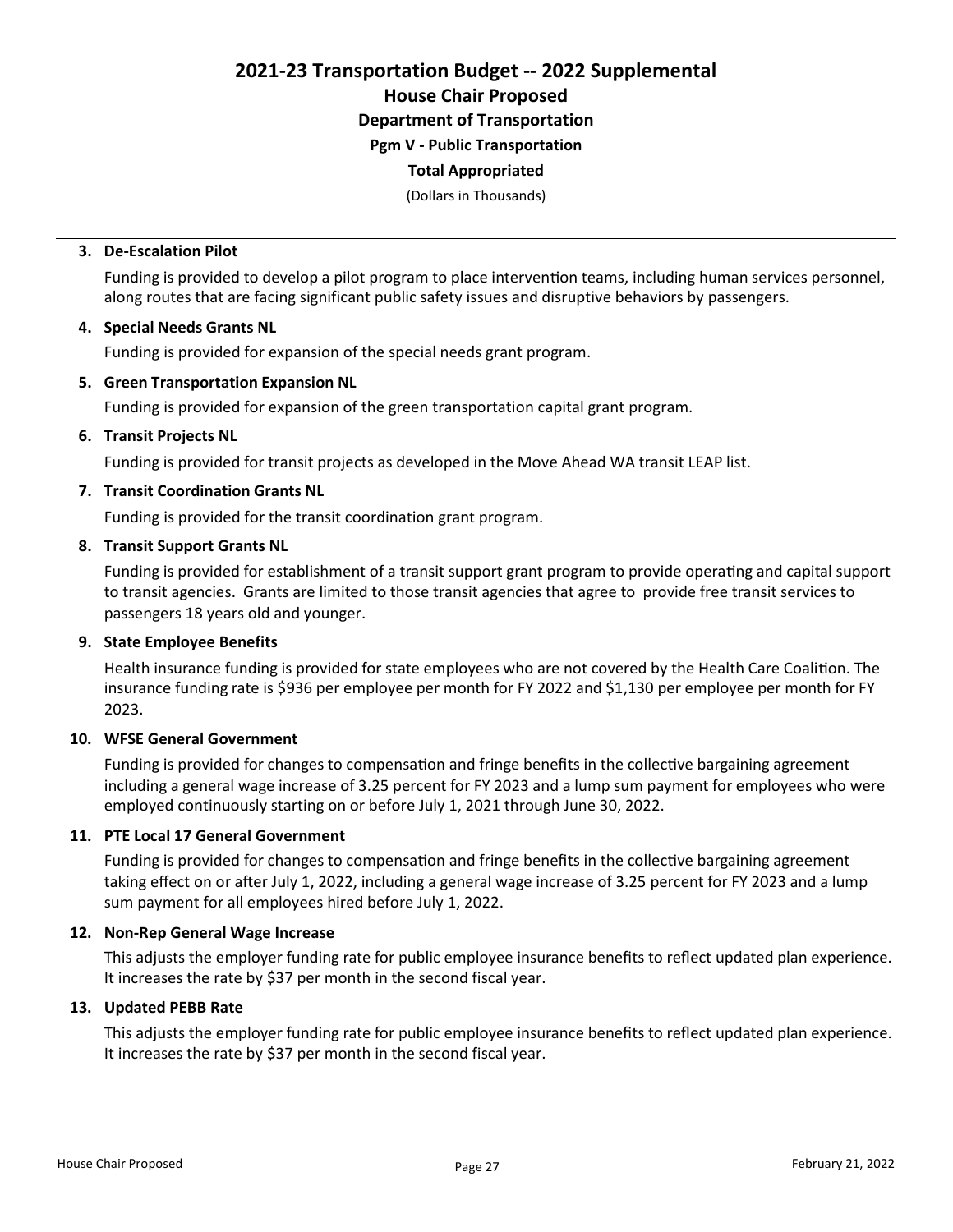## 2021-23 Transportation Budget -- 2022 Supplemental House Chair Proposed Department of Transportation

Pgm V - Public Transportation

# Total Appropriated

(Dollars in Thousands)

## 14. PERS & TRS Plan 1 Benefit Increase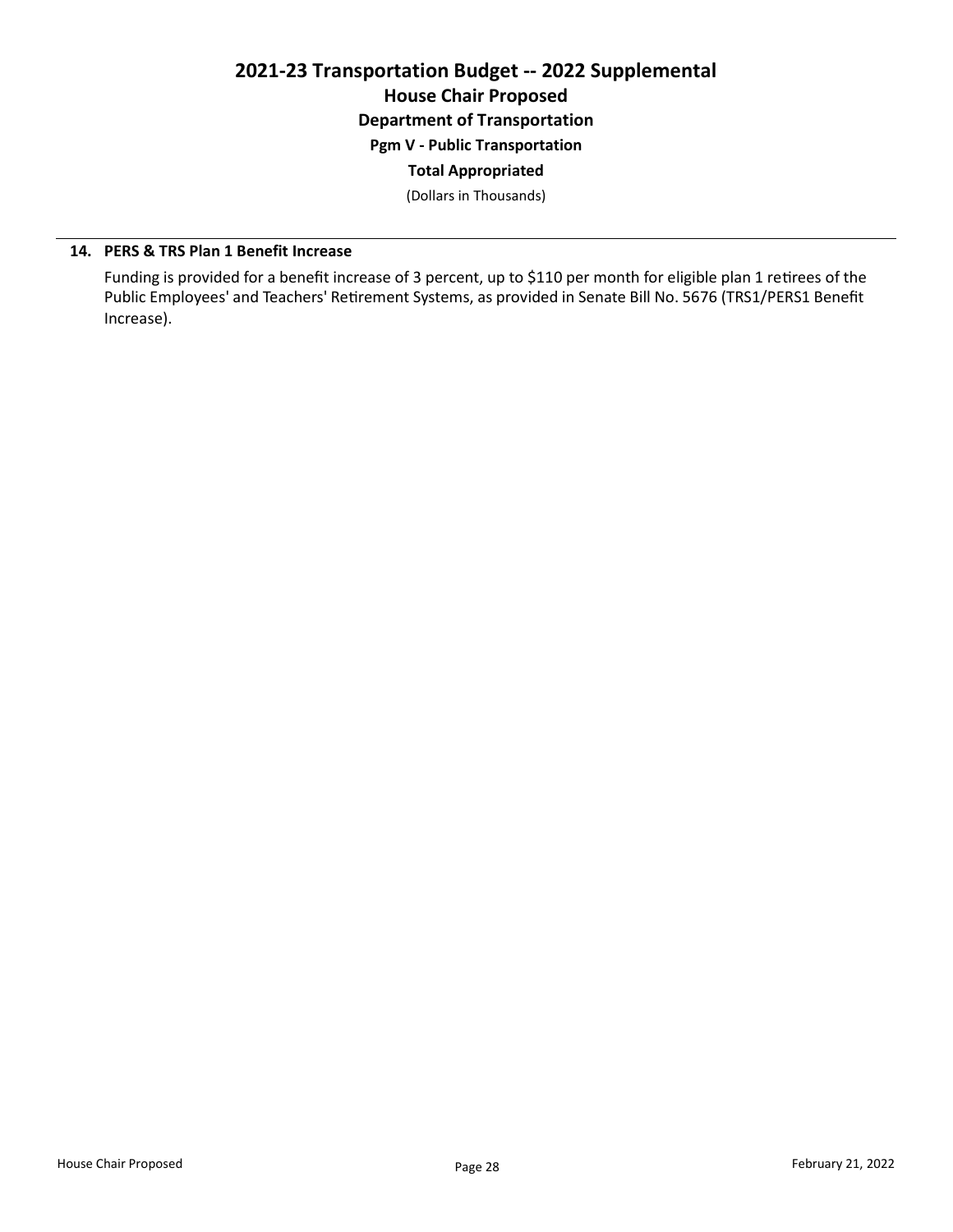## 2021-23 Transportation Budget -- 2022 Supplemental House Chair Proposed Department of Transportation Pgm W - WA State Ferries-Cap Total Appropriated (Dollars in Thousands)

|                                 | <b>Total App</b> |
|---------------------------------|------------------|
| 2021-23 Original Appropriations | 504,762          |
| 2021-23 Maintenance Level       | 596,602          |
| <b>Policy Other Changes:</b>    |                  |
| 1. Capital Projects             | $-97,588$        |
| <b>Policy -- Other Total</b>    | $-97,588$        |
| <b>Total Policy Changes</b>     | $-97,588$        |
| 2021-23 Policy Level            | 499,014          |

### Comments:

The Washington State Ferries (WSF) Capital Program performs preservation and improvement work on the system's 20 terminals and 21 vessels.

## 1. Capital Projects

Funding is provided for projects that preserve and improve WSF vessels and terminals.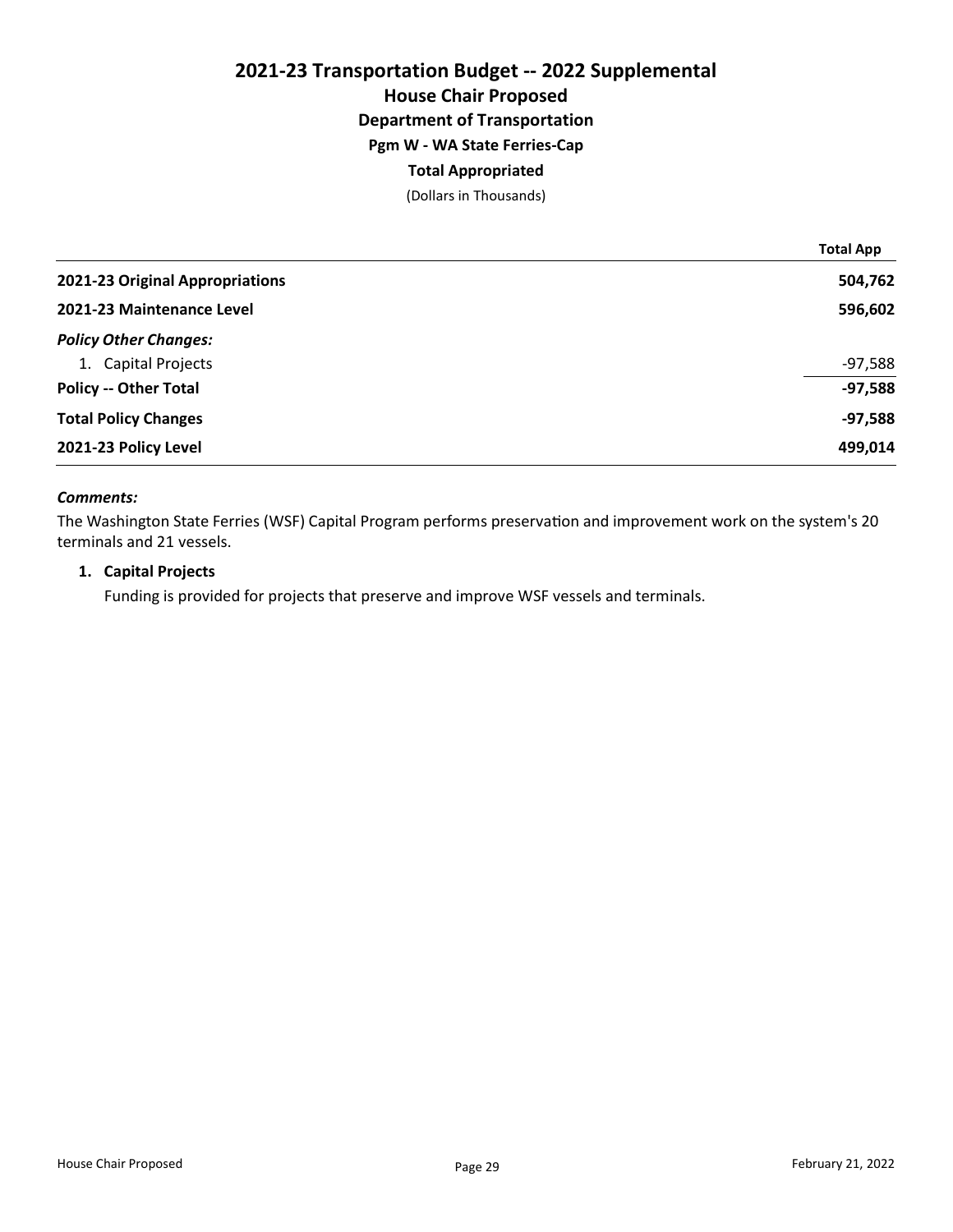House Chair Proposed

Department of Transportation

Pgm X - WA State Ferries-Op

## Total Appropriated

(Dollars in Thousands)

|     |                                          | <b>Total App</b> |
|-----|------------------------------------------|------------------|
|     | 2021-23 Original Appropriations          | 540,735          |
|     | 2021-23 Maintenance Level                | 562,173          |
|     | <b>Policy Other Changes:</b>             |                  |
|     | 1. Level of Service Savings              | $-1,978$         |
| 2.  | <b>Continuous Hiring</b>                 | 100              |
| 3.  | <b>Enhance Employee Retention</b>        | 7,506            |
| 4.  | <b>External Recruiting</b>               | 200              |
| 5.  | Human Resources Consultant               | 200              |
| 6.  | <b>Increase Training and Development</b> | 413              |
| 7.  | New Employee Training Support            | 93               |
| 8.  | MOU Employee Shift                       | 100              |
| 9.  | Port Captain and Dispatchers             | 270              |
| 10. | <b>Maintain Steel &amp; Electronics</b>  | 982              |
| 11. | Marine Insurance Cost Increase           | 702              |
|     | 12. Vashon Terminal Base Labor           | 248              |
| 13. | <b>Support Ferries Internships</b>       | 294              |
| 14. | <b>Mukilteo Terminal Operating Costs</b> | 96               |
| 15. | <b>Information Technology Needs</b>      | 394              |
| 16. | <b>Ongoing Labor Costs</b>               | 3,500            |
|     | 17. Training for New Hires               | 1,107            |
|     | <b>Policy -- Other Total</b>             | 14,227           |
|     | <b>Policy Comp Changes:</b>              |                  |
|     | 18. WSF Inland Boatmen's Union           | 3,986            |
|     | 19. WSF Licensed Marine Engineers        | 938              |
|     | 20. WSF Master Mates/Pilots - Mates      | 468              |
|     | 21. WSF Metal Trades                     | 344              |
|     | 22. WSF Carpenters                       | 85               |
|     | 23. WSF Office/Professional Intrn'l      | 178              |
|     | 24. WSF Ferry Agents/Supvrs/Project Adm  | 184              |
|     | 25. WSF Service Employees Intrn'l 6      | 24               |
|     | 26. WSF Master Mates/Pilots-Watch Spvrs  | 63               |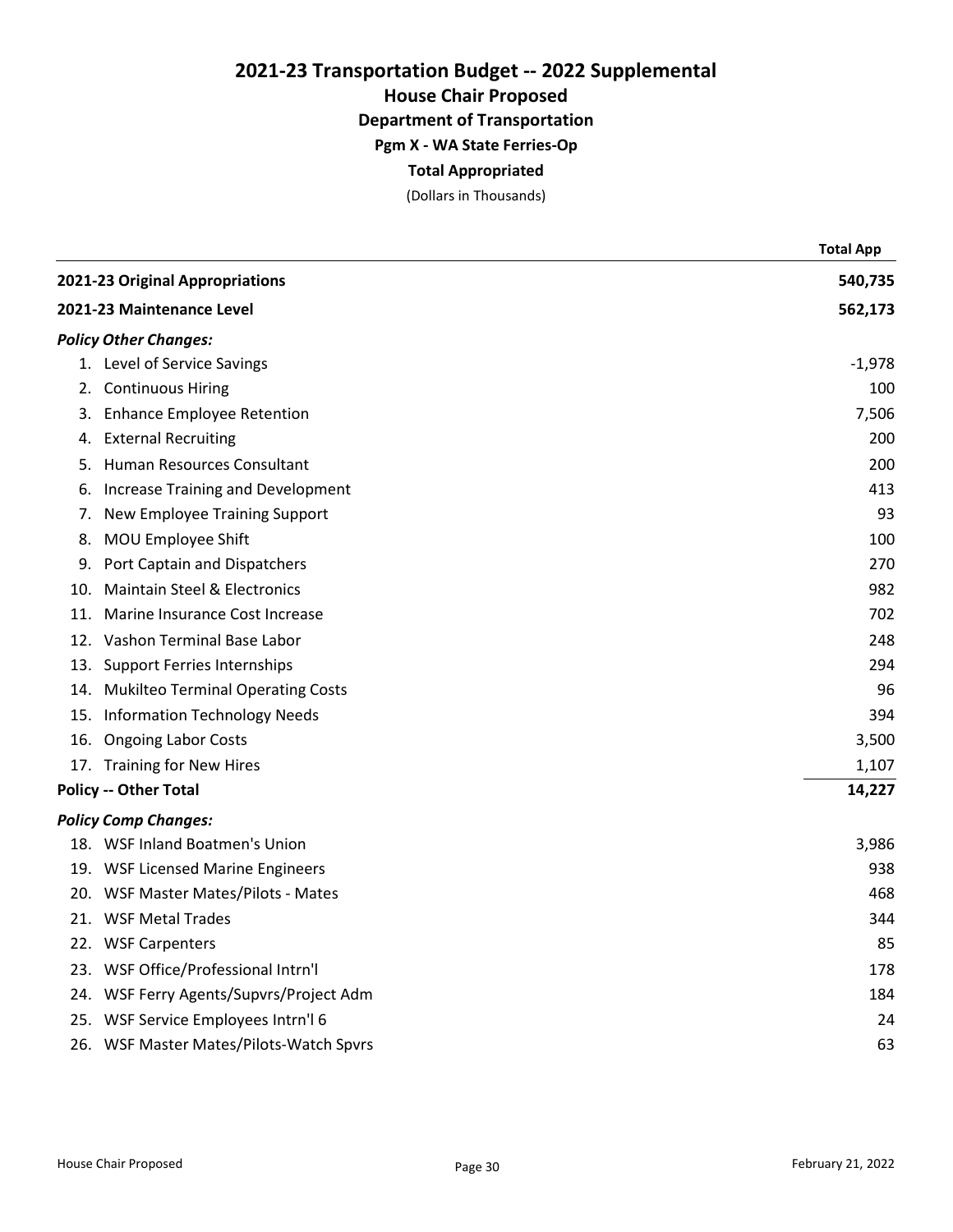## 2021-23 Transportation Budget -- 2022 Supplemental House Chair Proposed Department of Transportation Pgm X - WA State Ferries-Op

## Total Appropriated

(Dollars in Thousands)

|                                         | <b>Total App</b> |
|-----------------------------------------|------------------|
| 27. WSF Marine Engineers-Port Engineers | 26               |
| 28. WSF Marine Engineers - Unlicensed   | 973              |
| 29. WSF Master Mates/Pilots-Masters     | 372              |
| 30. State Employee Benefits             | 1                |
| 31. WFSE General Government             | 74               |
| 32. Rep Employee Health Benefits        | 41               |
| 33. PTE Local 17 General Government     | 18               |
| 34. Non-Rep General Wage Increase       | 199              |
| 35. Updated PEBB Rate                   | 787              |
| 36. PERS & TRS Plan 1 Benefit Increase  | 160              |
| <b>Policy -- Comp Total</b>             | 8,921            |
| <b>Total Policy Changes</b>             | 23,148           |
| 2021-23 Policy Level                    | 585,321          |

#### Comments:

The Washington State Ferries (WSF) operates and maintains 21 ferry vessels and 20 terminals. WSF also operates a maintenance facility at Eagle Harbor.

#### 1. Level of Service Savings

Savings reflect the suspension of the Sidney ferry route and reductions in weekend and evening service during July, August, and September of 2021.

#### 2. Continuous Hiring

Funding is provided for WSF to hire new employees on a continuous year-round basis.

#### 3. Enhance Employee Retention

Funding is provided to increase employee retention by guaranteeing work schedules and hours for on-call employees.

#### 4. External Recruiting

Funding is provided to hire an external recruiter for WSF to reach out to underrepresented populations for vacant positions.

#### 5. Human Resources Consultant

Funding is provided to hire a dedicated human resources consultant to assist new Washington State Ferries employees through the hiring process.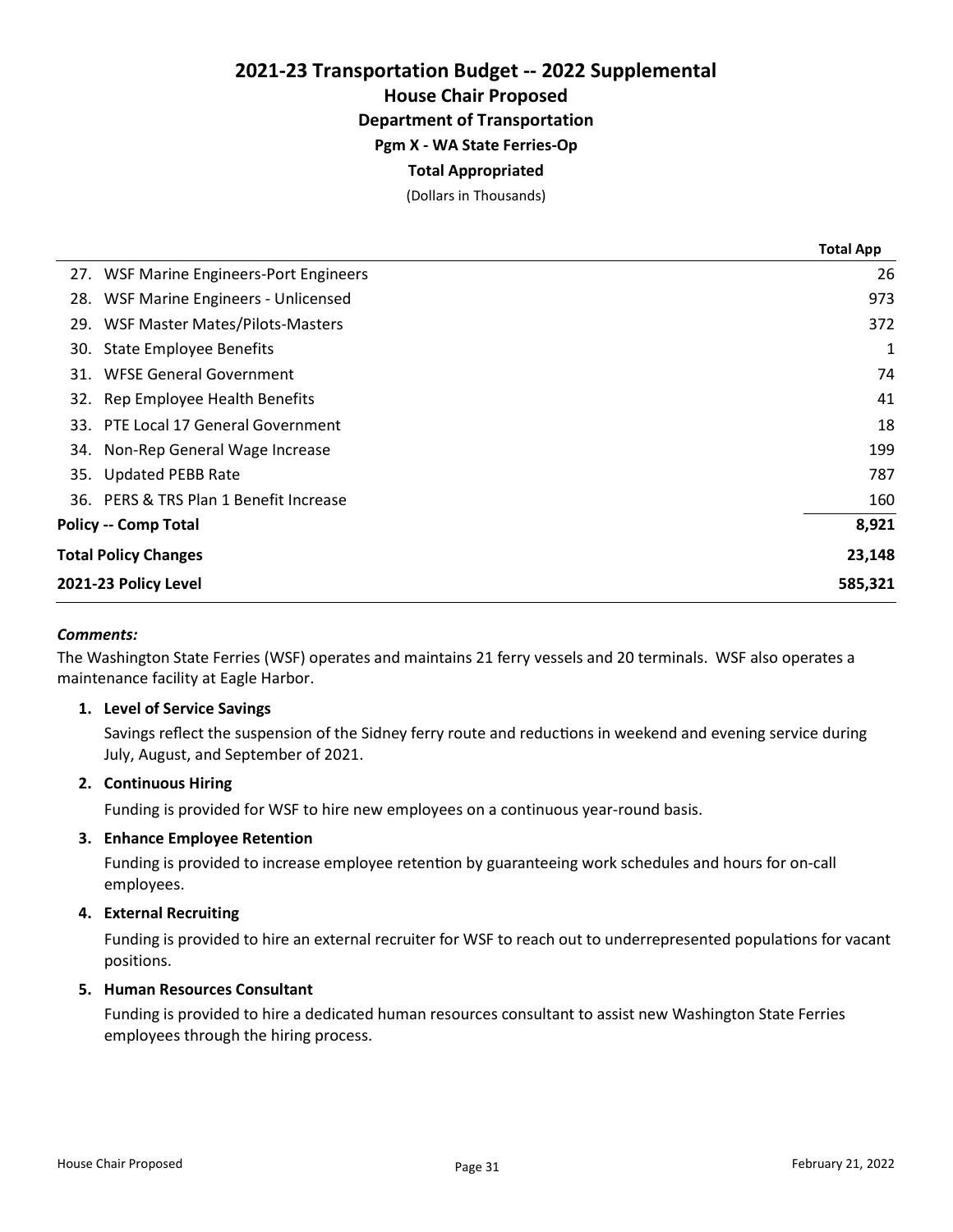2021-23 Transportation Budget -- 2022 Supplemental House Chair Proposed Department of Transportation Pgm X - WA State Ferries-Op

#### Total Appropriated

(Dollars in Thousands)

#### 6. Increase Training and Development

Funding is provided for training and career advancement opportunities for the following categories of marine employees: Able-bodied Sailors, Mates, and Engineers.

#### 7. New Employee Training Support

Funding is provided for WSF to partner with community colleges to secure housing for WSF workforce training sessions and to pay in advance for the costs of federally required Transportation Worker Identification Credentials (TWIC) cards for incoming WSF employees and trainees.

#### 8. MOU Employee Shift

Funding is provided to enact provisions of an Memorandum of Understanding (MOU) with the Marine Engineers Beneficial Union to allow for engine crews working on inactive vessels to transfer to active vessel experiencing crew shortages.

## 9. Port Captain and Dispatchers

Funding is provided to hire one port captain and one dispatcher to meet an increased workload for operations management.

## 10. Maintain Steel & Electronics

Funding is provided for additional maintenance staff for Washington State Ferries' Eagle Harbor maintenance facility to focus in two critical areas: (1) vessel digital and electronic systems and (2) steel protective systems (paint).

### 11. Marine Insurance Cost Increase

Funding is adjusted for the increase in WSF insurance premiums.

### 12. Vashon Terminal Base Labor

Funding for Vashon terminal traffic attendant labor hours is restored.

#### 13. Support Ferries Internships

Funding is provided for compensation of ten deck and ten engine interns.

#### 14. Mukilteo Terminal Operating Costs

Funding is provided for utility increases and the repair of the overhead loading structure for the Mukilteo ferry terminal.

## 15. Information Technology Needs

Funding is provided for the expansion of the visual paging system, transition costs for the ORCA Next Gen project, and management of information technology assets.

#### 16. Ongoing Labor Costs

Funds are provided for overtime costs in the current biennium.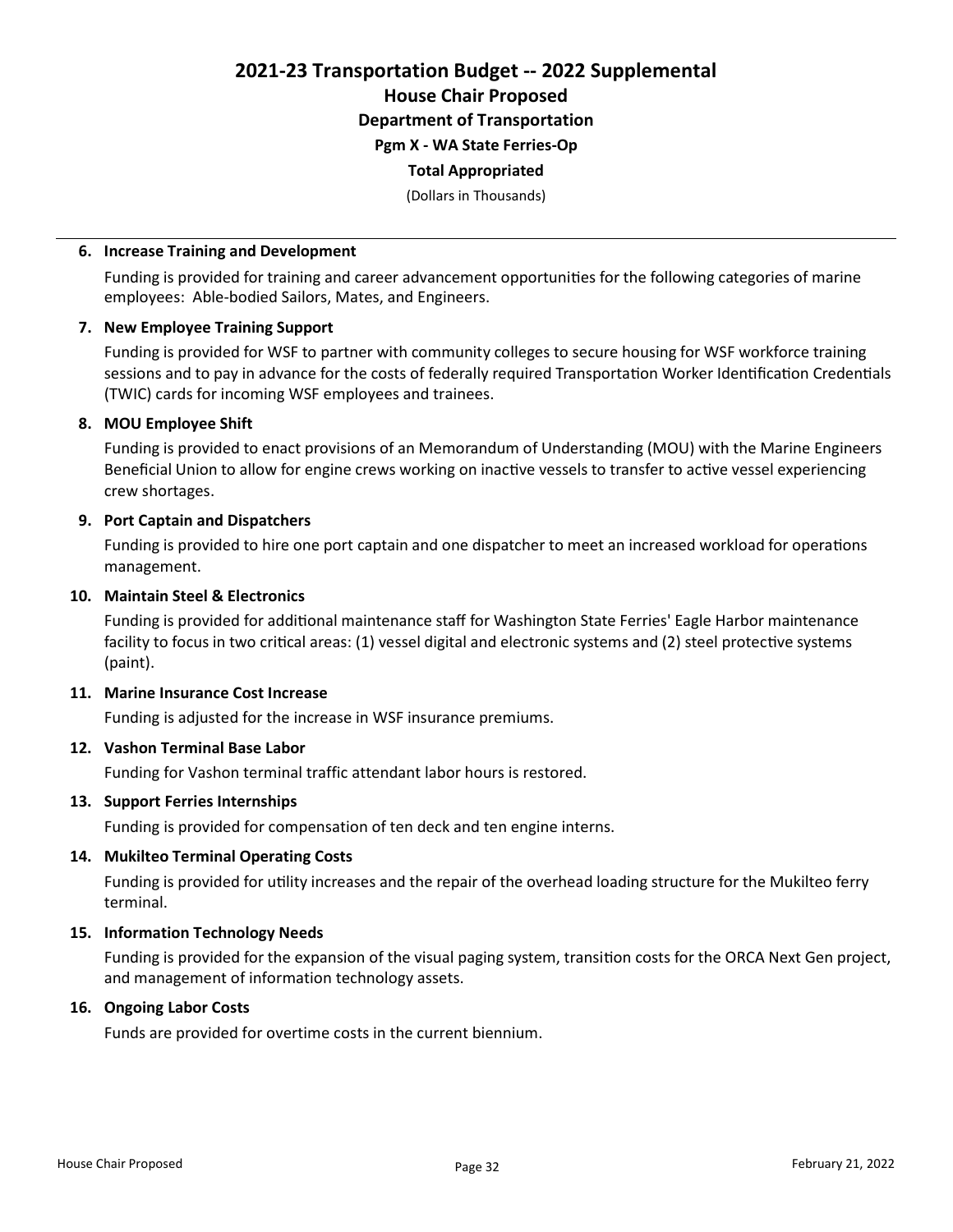2021-23 Transportation Budget -- 2022 Supplemental House Chair Proposed

Department of Transportation

Pgm X - WA State Ferries-Op

### Total Appropriated

(Dollars in Thousands)

## 17. Training for New Hires

Funds are provided for new employee training and on-the-job training for vessel engine and terminal staff to familiarize themselves with new assignment locations.

## 30. State Employee Benefits

Health insurance funding is provided for state employees who are not covered by the Health Care Coalition. The insurance funding rate is \$936 per employee per month for FY 2022 and \$1,130 per employee per month for FY 2023.

## 31. WFSE General Government

Funding is provided for changes to compensation and fringe benefits in the collective bargaining agreement including a general wage increase of 3.25 percent for FY 2023 and a lump sum payment for employees who were employed continuously starting on or before July 1, 2021 through June 30, 2022.

## 32. Rep Employee Health Benefits

Health insurance funding is provided as part of the master agreements for employees who bargain for health benefits as part of a coalition of unions. The insurance funding rate is \$936 per employee per month for FY 2022 and \$1,130 per employee per month for FY 2023.

### 33. PTE Local 17 General Government

Funding is provided for changes to compensation and fringe benefits in the collective bargaining agreement taking effect on or after July 1, 2022, including a general wage increase of 3.25 percent for FY 2023 and a lump sum payment for all employees hired before July 1, 2022.

#### 34. Non-Rep General Wage Increase

This adjusts the employer funding rate for public employee insurance benefits to reflect updated plan experience. It increases the rate by \$37 per month in the second fiscal year.

## 35. Updated PEBB Rate

This adjusts the employer funding rate for public employee insurance benefits to reflect updated plan experience. It increases the rate by \$37 per month in the second fiscal year.

## 36. PERS & TRS Plan 1 Benefit Increase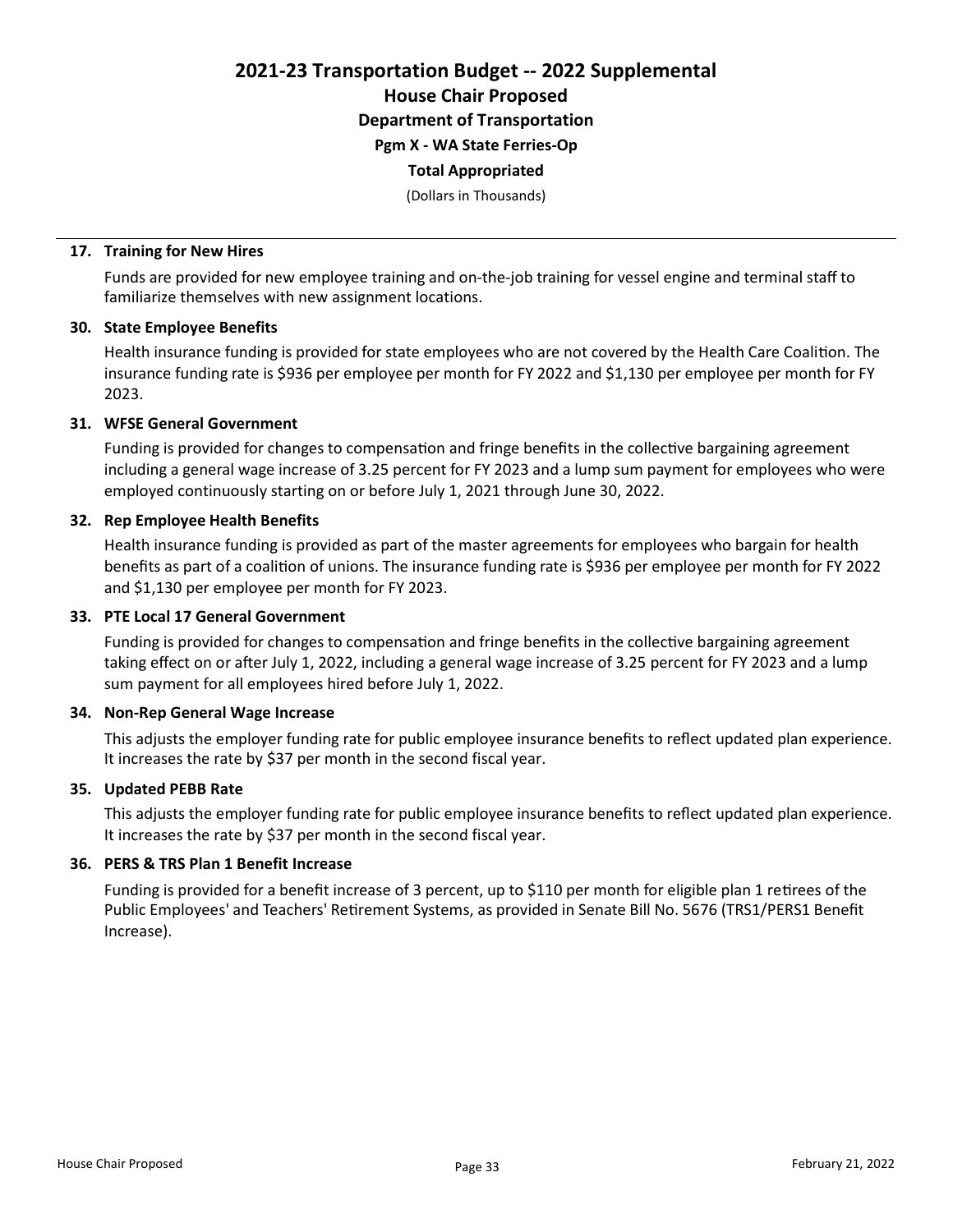## 2021-23 Transportation Budget -- 2022 Supplemental House Chair Proposed

# Department of Transportation

Pgm Y - Rail - Op

# Total Appropriated

(Dollars in Thousands)

|    |                                       | <b>Total App</b> |
|----|---------------------------------------|------------------|
|    | 2021-23 Original Appropriations       | 81,250           |
|    | 2021-23 Maintenance Level             | 81,249           |
|    | <b>Policy Other Changes:</b>          |                  |
|    | 1. Amtrak Credit                      | $-16,500$        |
|    | 2. Ultra High Speed Rail              | 4,000            |
|    | <b>Policy -- Other Total</b>          | $-12,500$        |
|    | <b>Policy Comp Changes:</b>           |                  |
|    | 3. WFSE General Government            | 17               |
| 4. | PTE Local 17 General Government       | 33               |
| 5. | Non-Rep General Wage Increase         | 58               |
| 6. | <b>Updated PEBB Rate</b>              | 12               |
|    | 7. PERS & TRS Plan 1 Benefit Increase | 3                |
|    | <b>Policy -- Comp Total</b>           | 123              |
|    | <b>Total Policy Changes</b>           | $-12,377$        |
|    | 2021-23 Policy Level                  | 68,872           |

## Comments:

The Rail Operating Program manages, coordinates, and supports passenger and freight rail in cooperation with Amtrak and other rail lines. Effective October 1, 2013, Washington State and Oregon are responsible for the full operating cost of the Amtrak Cascades Intercity Passenger Rail Service.

## 1. Amtrak Credit

Expenditure authority is reduced to reflect Amtrak's application of federal Coronavirus Response and Relief Supplemental Appropriations (CRRSA) Act and American Rescue Plan Act (ARPA) credits.

## 2. Ultra High Speed Rail

Funds are provided for coordination, public engagement, and planning of the ultra-high-speed rail corridor between British Columbia, Washington, and Oregon, with meaningful contribution of funding required from British Columbia and Oregon.

#### 3. WFSE General Government

Funding is provided for changes to compensation and fringe benefits in the collective bargaining agreement including a general wage increase of 3.25 percent for FY 2023 and a lump sum payment for employees who were employed continuously starting on or before July 1, 2021 through June 30, 2022.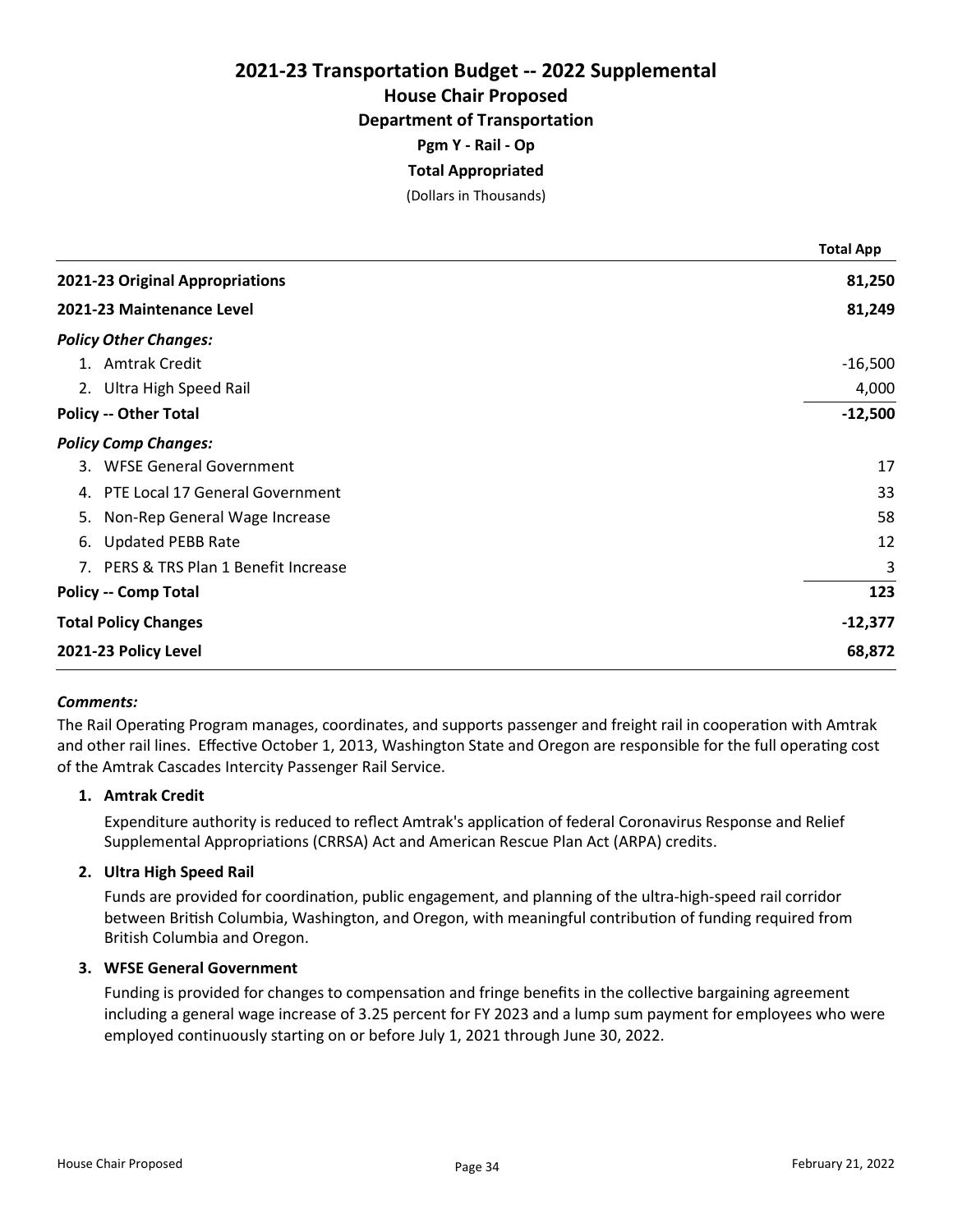2021-23 Transportation Budget -- 2022 Supplemental House Chair Proposed Department of Transportation Pgm Y - Rail - Op

Total Appropriated

(Dollars in Thousands)

#### 4. PTE Local 17 General Government

Funding is provided for changes to compensation and fringe benefits in the collective bargaining agreement taking effect on or after July 1, 2022, including a general wage increase of 3.25 percent for FY 2023 and a lump sum payment for all employees hired before July 1, 2022.

#### 5. Non-Rep General Wage Increase

This adjusts the employer funding rate for public employee insurance benefits to reflect updated plan experience. It increases the rate by \$37 per month in the second fiscal year.

## 6. Updated PEBB Rate

This adjusts the employer funding rate for public employee insurance benefits to reflect updated plan experience. It increases the rate by \$37 per month in the second fiscal year.

### 7. PERS & TRS Plan 1 Benefit Increase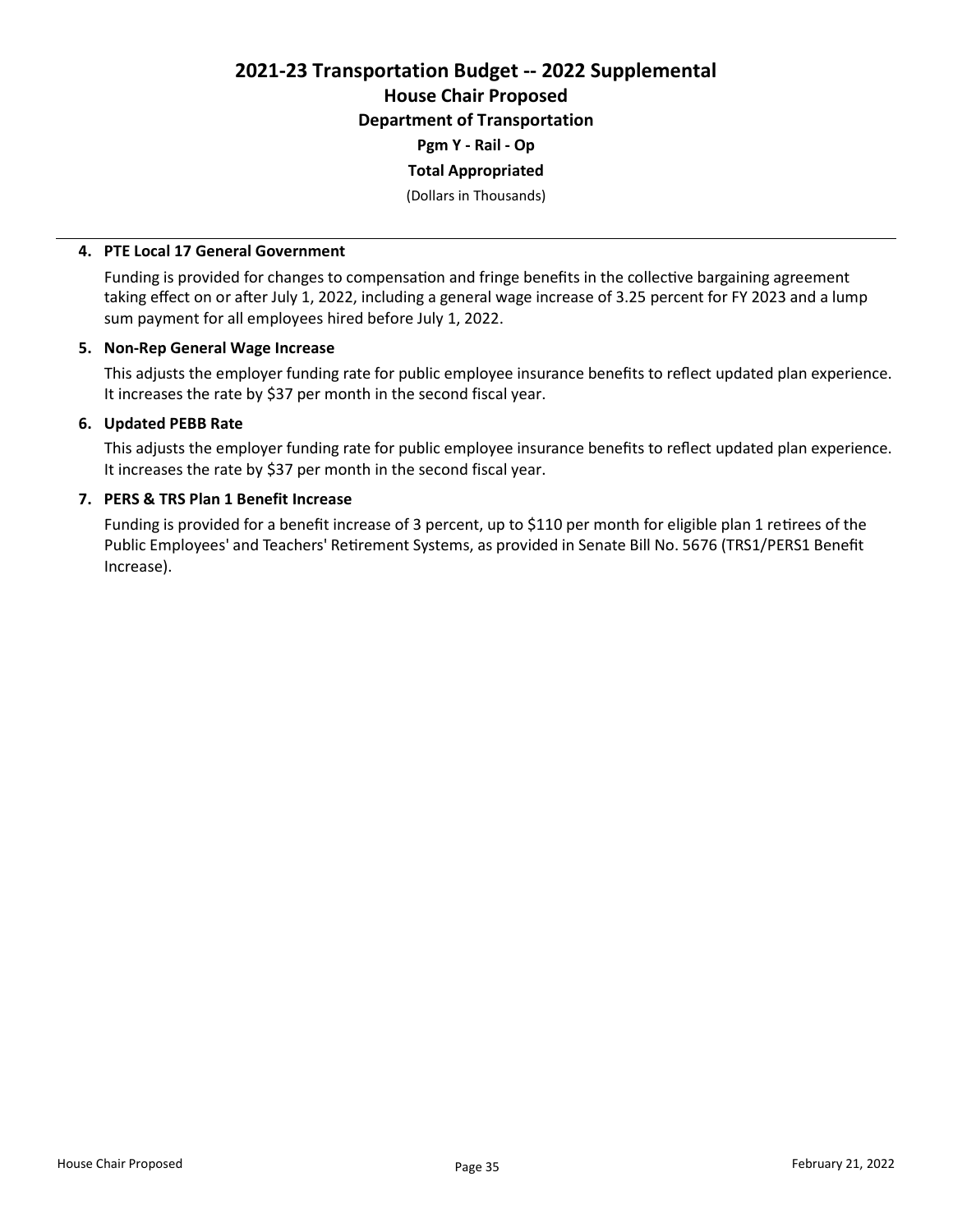## 2021-23 Transportation Budget -- 2022 Supplemental House Chair Proposed Department of Transportation Pgm Y - Rail - Cap Total Appropriated

(Dollars in Thousands)

|                                 | <b>Total App</b> |
|---------------------------------|------------------|
| 2021-23 Original Appropriations | 129,718          |
| 2021-23 Maintenance Level       | 179,463          |
| <b>Policy Other Changes:</b>    |                  |
| 1. Capital Projects             | $-45,427$        |
| 2. Ultra High Speed Rail        | 50,000           |
| <b>Policy -- Other Total</b>    | 4,573            |
| <b>Total Policy Changes</b>     | 4,573            |
| 2021-23 Policy Level            | 184,036          |

#### Comments:

The Rail Capital Program maintains the state's interest and investment in statewide rail infrastructure, which includes the Pacific Northwest Rail Corridor in western Washington and the 297-mile state-owned Palouse River and Coulee City Rail system in eastern Washington.

### 1. Capital Projects

Funding is provided for capital improvements to support intercity passenger rail and freight rail service.

#### 2. Ultra High Speed Rail

State match funding is provided for federal grant funding opportunities related to Ultra High-Speed Rail corridor development that directly serves rail stations within higher-density urban areas.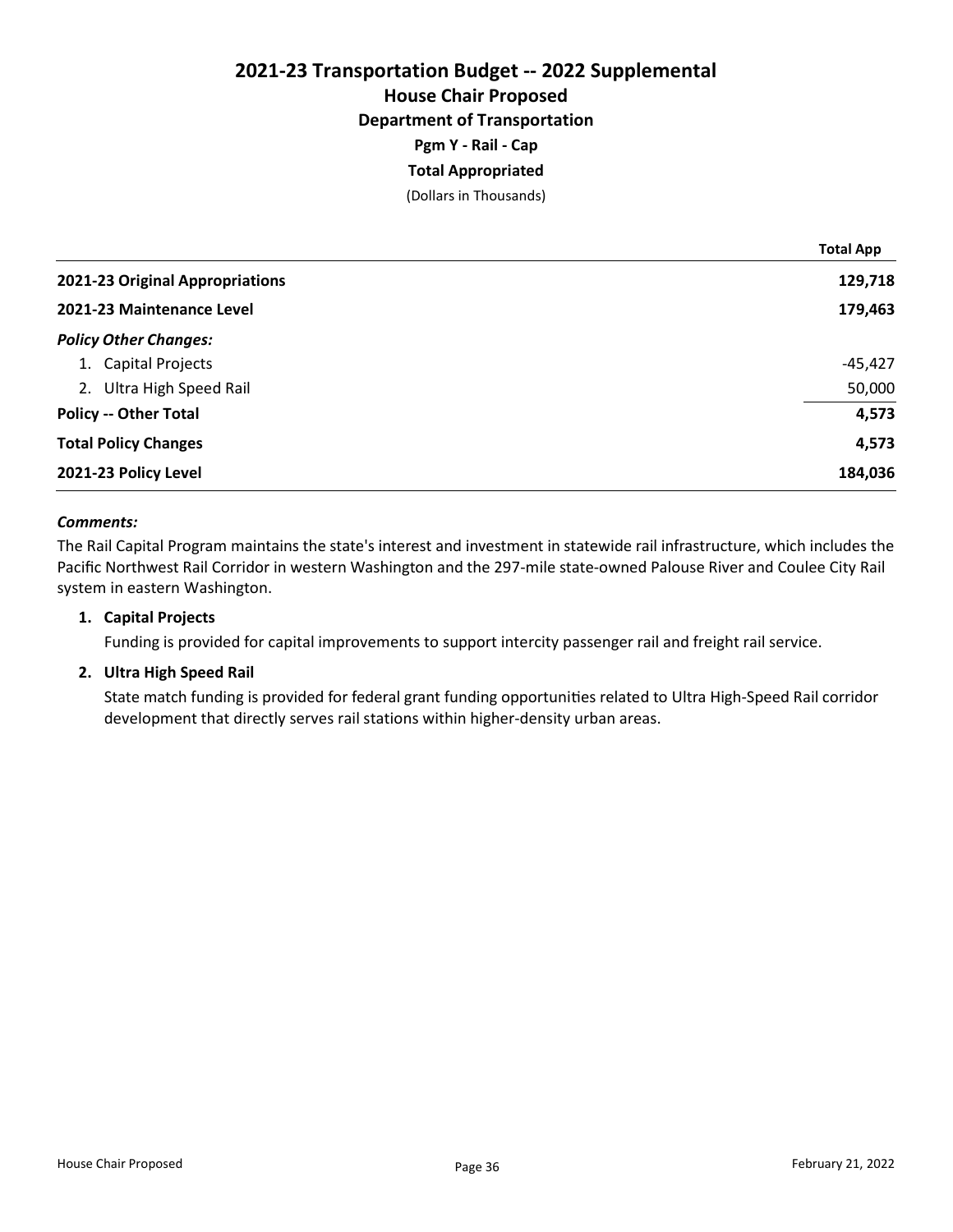House Chair Proposed

Department of Transportation

Pgm Z - Local Programs-Op

## Total Appropriated

(Dollars in Thousands)

|                                           | <b>Total App</b> |
|-------------------------------------------|------------------|
| 2021-23 Original Appropriations           | 15,421           |
| 2021-23 Maintenance Level                 | 15,412           |
| <b>Policy Other Changes:</b>              |                  |
| 1. CCA Staff and Capacity                 | 250              |
| Cooper Jones Active Transportation<br>2.  | 400              |
| South Park Reconnection Feasibility<br>3. | 600              |
| 4. Wahkiakum County Ferry                 | 190              |
| <b>Policy -- Other Total</b>              | 1,440            |
| <b>Policy Comp Changes:</b>               |                  |
| 5. State Employee Benefits                | 1                |
| <b>WFSE General Government</b><br>6.      | 40               |
| 7. PTE Local 17 General Government        | 4                |
| Non-Rep General Wage Increase<br>8.       | 158              |
| <b>Updated PEBB Rate</b><br>9.            | 20               |
| 10. PERS & TRS Plan 1 Benefit Increase    | 6                |
| <b>Policy -- Comp Total</b>               | 229              |
| <b>Total Policy Changes</b>               | 1,669            |
| 2021-23 Policy Level                      | 17,081           |

#### Comments:

Local Programs is responsible for administration of state and federal funds that support city and county transportation systems. Under the Washington State Department of Transportation's stewardship agreement with the Federal Highway Administration, Local Programs serves as the program manager for certain federal aid funds that are used locally to build and improve transportation systems of cities, counties, ports, tribal governments, transit agencies, and metropolitan and regional planning organizations statewide.

#### 1. CCA Staff and Capacity

Funding is provided for staffing to conduct outreach to a more diverse applicant pool and accommodate grant program expansion.

## 2. Cooper Jones Active Transportation

Funding is provided from the Cooper Jones Active Transportation account to support active transportation grant programs.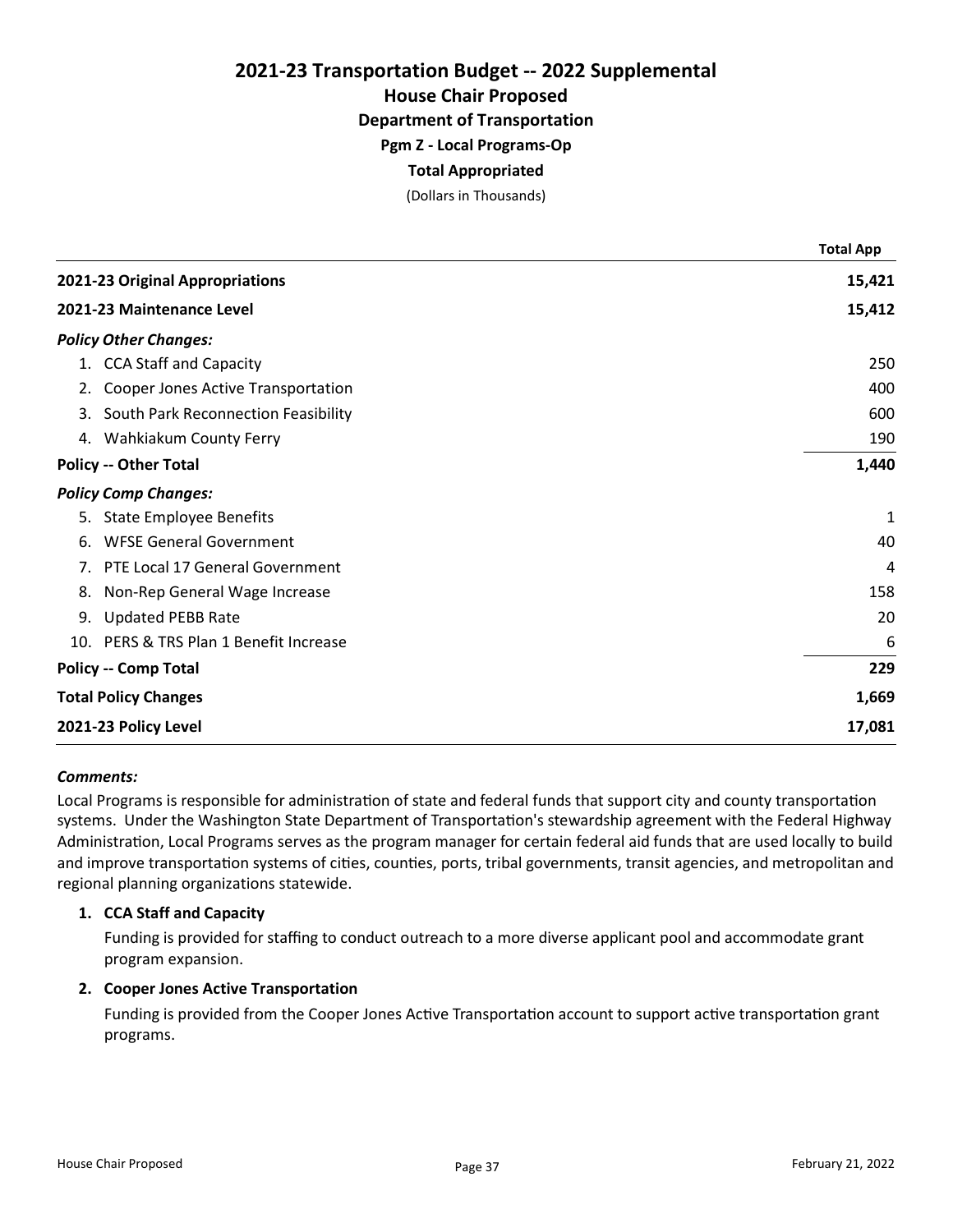2021-23 Transportation Budget -- 2022 Supplemental House Chair Proposed Department of Transportation Pgm Z - Local Programs-Op

#### Total Appropriated

(Dollars in Thousands)

#### 3. South Park Reconnection Feasibility

Funding is provided for the city of Seattle's office of planning and community development to support an equitable development initiative to reconnect the South Park neighborhood, currently divided by State Route 99.

#### 4. Wahkiakum County Ferry

Funding is provided to support the continued operation of the Puget Island-Westport ferry (Wahkiakum ferry) across the Columbia River.

#### 5. State Employee Benefits

Health insurance funding is provided for state employees who are not covered by the Health Care Coalition. The insurance funding rate is \$936 per employee per month for FY 2022 and \$1,130 per employee per month for FY 2023.

#### 6. WFSE General Government

Funding is provided for changes to compensation and fringe benefits in the collective bargaining agreement including a general wage increase of 3.25 percent for FY 2023 and a lump sum payment for employees who were employed continuously starting on or before July 1, 2021 through June 30, 2022.

#### 7. PTE Local 17 General Government

Funding is provided for changes to compensation and fringe benefits in the collective bargaining agreement taking effect on or after July 1, 2022, including a general wage increase of 3.25 percent for FY 2023 and a lump sum payment for all employees hired before July 1, 2022.

#### 8. Non-Rep General Wage Increase

This adjusts the employer funding rate for public employee insurance benefits to reflect updated plan experience. It increases the rate by \$37 per month in the second fiscal year.

#### 9. Updated PEBB Rate

This adjusts the employer funding rate for public employee insurance benefits to reflect updated plan experience. It increases the rate by \$37 per month in the second fiscal year.

#### 10. PERS & TRS Plan 1 Benefit Increase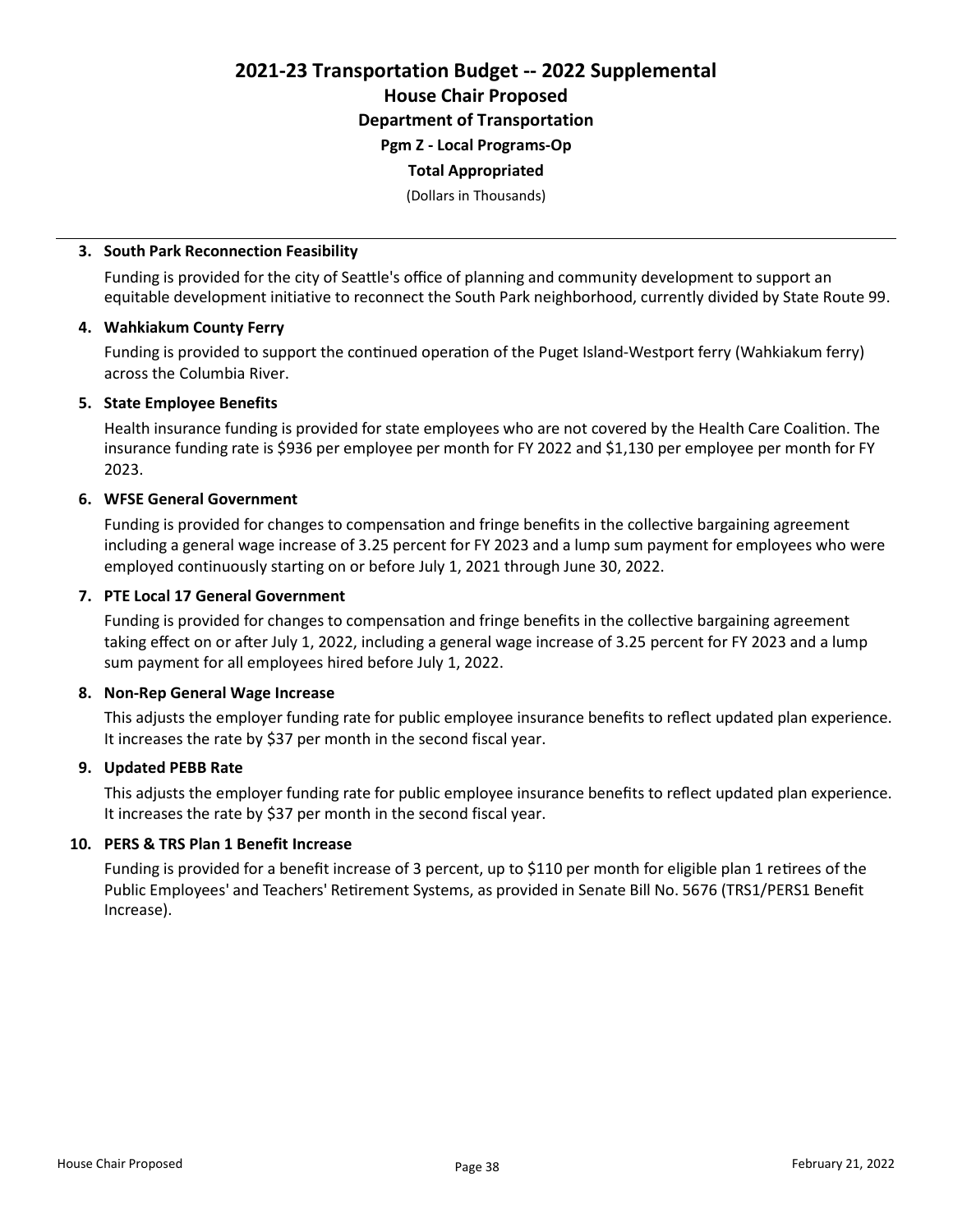House Chair Proposed

Department of Transportation

Pgm Z - Local Programs-Cap

## Total Appropriated

(Dollars in Thousands)

|    |                                        | <b>Total App</b> |
|----|----------------------------------------|------------------|
|    | 2021-23 Original Appropriations        | 271,465          |
|    | 2021-23 Maintenance Level              | 393,038          |
|    | <b>Policy Other Changes:</b>           |                  |
| 1. | <b>Bike/Ped Grants</b>                 | 5,640            |
|    | 2. Safe Routes to School Grant Program | 6,830            |
| 3. | <b>Capital Projects</b>                | $-6,585$         |
| 4. | <b>Bike/Ped Projects</b>               | 6,890            |
|    | <b>Policy -- Other Total</b>           | 12,775           |
|    | <b>Total Policy Changes</b>            | 12,775           |
|    | 2021-23 Policy Level                   | 405,813          |

## Comments:

Local Programs administers the state's Pedestrian and Bicycle Safety and Safe Routes to School programs and the local agency federal program that provides funds to cities, counties, ports, tribal governments, transit systems, and metropolitan and regional planning organizations.

## 1. Bike/Ped Grants

Funding is provided for expansion of the Bike and Pedestrian Safety grant program.

## 2. Safe Routes to School Grant Program

Funding is provided for expansion of the Safe Routes to Schools grant program.

## 3. Capital Projects

Funding is provided for the Pedestrian and Bicycle Safety grants program, the Safe Routes to Schools grant program, and local priority projects.

## 4. Bike/Ped Projects

Funding is provided for local bicycle and pedestrian projects identified in the Move Ahead WA LEAP list.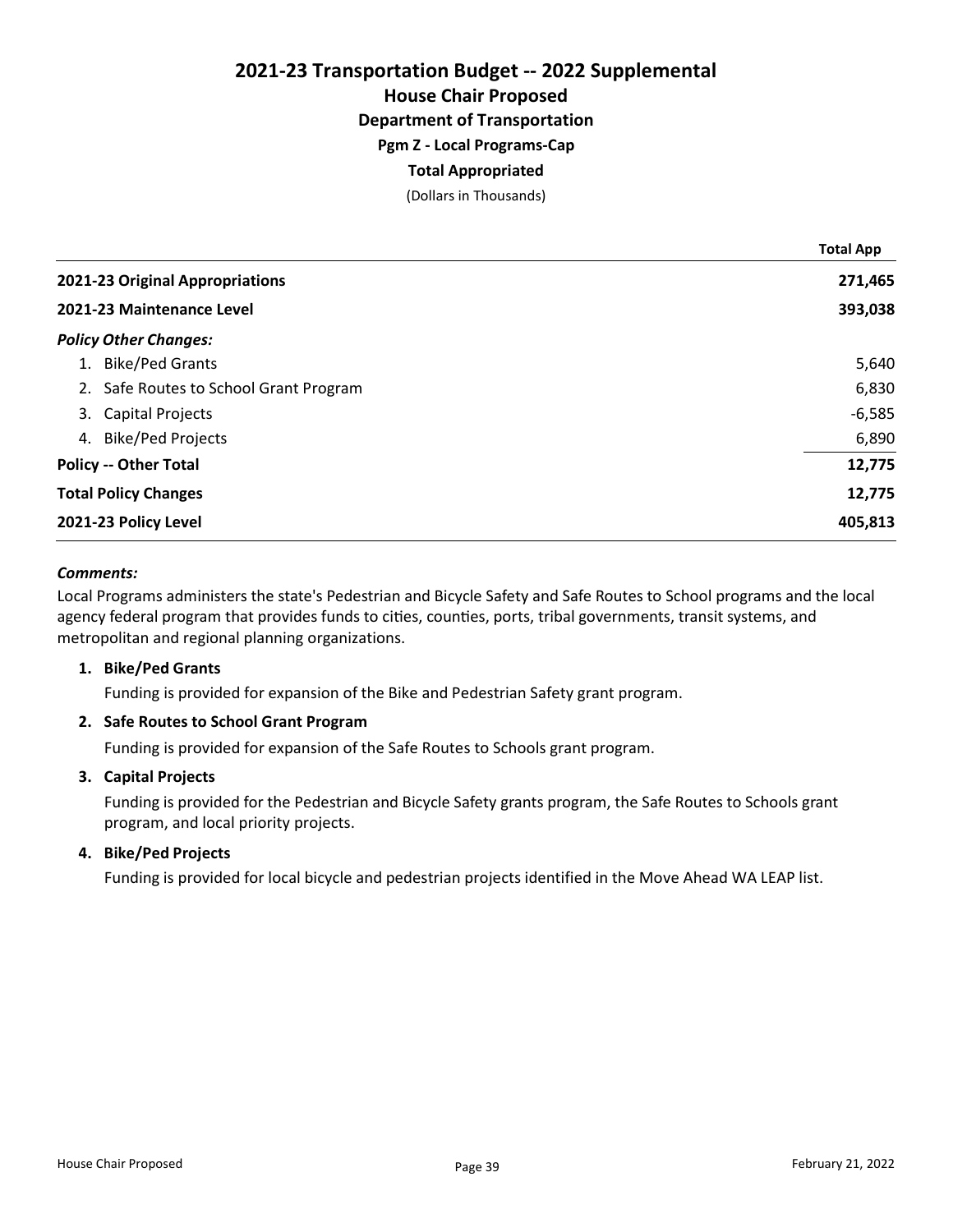## 2021-23 Transportation Budget -- 2022 Supplemental House Chair Proposed Washington State Patrol Capital

## Total Appropriated

(Dollars in Thousands)

|                                       | <b>Total App</b> |
|---------------------------------------|------------------|
| 2021-23 Original Appropriations       | 4,196            |
| 2021-23 Maintenance Level             | 4,196            |
| <b>Policy Other Changes:</b>          |                  |
| 1. Water and Fire Suppression Systems | 607              |
| <b>Policy -- Other Total</b>          | 607              |
| <b>Total Policy Changes</b>           | 607              |
| 2021-23 Policy Level                  | 4,803            |

### Comments:

The Washington State Patrol owns and rents a number of facilities statewide. The agency manages a capital program, which includes both preservation projects and capital improvements.

## 1. Water and Fire Suppression Systems

Funding is provided reflecting delays and cost increases for the project to connect the Marysville office water supply system to a new area water connection and replace the failing fire suppression system.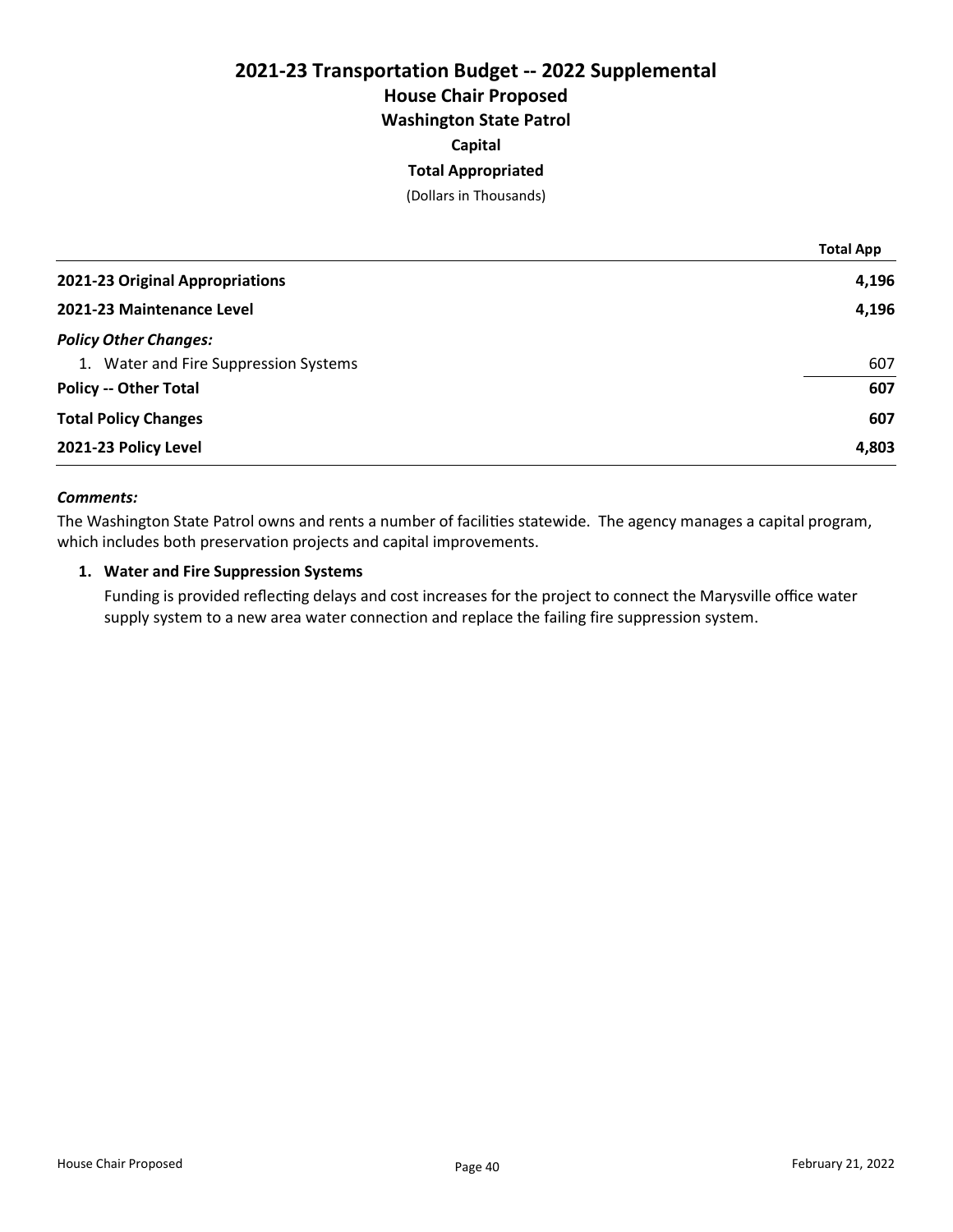House Chair Proposed

Washington State Patrol

**Operating** 

## Total Appropriated

(Dollars in Thousands)

|                           |                                          | <b>Total App</b> |
|---------------------------|------------------------------------------|------------------|
|                           | 2021-23 Original Appropriations          | 545,909          |
| 2021-23 Maintenance Level |                                          | 548,610          |
|                           | <b>Policy Other Changes:</b>             |                  |
|                           | 1. Law Enforcement Training              | 250              |
| 2.                        | <b>DEI Program</b>                       | 0                |
| 3.                        | <b>Toxicology Laboratory</b>             | 382              |
| 4.                        | Aircraft Replacement                     | 2,025            |
| 5.                        | <b>VIN Program Sustainability</b>        | 749              |
| 6.                        | <b>Operational Performance Reporting</b> | 554              |
| 7.                        | <b>Impaired Driving Section Costs</b>    | 124              |
| 8.                        | <b>Anticipated Trooper Vacancies</b>     | $-20,579$        |
| 9.                        | <b>Non-Field Force Vacancies</b>         | $-16,378$        |
| 10.                       | Radio Replacement Delay                  | $-1,540$         |
| 11.                       | <b>Toxicology Lab Improvement Costs</b>  | 793              |
|                           | 12. Contingency Funding                  | 14,788           |
|                           | 13. Reverse Target Zero Teams Funding    | 0                |
|                           | <b>Policy -- Other Total</b>             | $-18,832$        |
|                           | <b>Policy Comp Changes:</b>              |                  |
|                           | 14. State Employee Benefits              | 4                |
|                           | 15. WSP Troopers                         | 13,034           |
| 16.                       | <b>WSP Lieutenants/Captains</b>          | 788              |
| 17.                       | <b>WFSE General Government</b>           | 1,153            |
| 18.                       | Rep Employee Health Benefits             | 43               |
|                           | 19. WPEA General Government              | 464              |
| 20.                       | PTE Local 17 General Government          | 1,287            |
|                           | 21. Coalition of Unions                  | 114              |
|                           | 22. Non-Rep General Wage Increase        | 399              |
|                           | 23. Updated PEBB Rate                    | 874              |
|                           | 24. PERS & TRS Plan 1 Benefit Increase   | 60               |
|                           | <b>Policy -- Comp Total</b>              | 18,220           |
|                           | <b>Total Policy Changes</b>              | $-612$           |
| 2021-23 Policy Level      |                                          | 547,998          |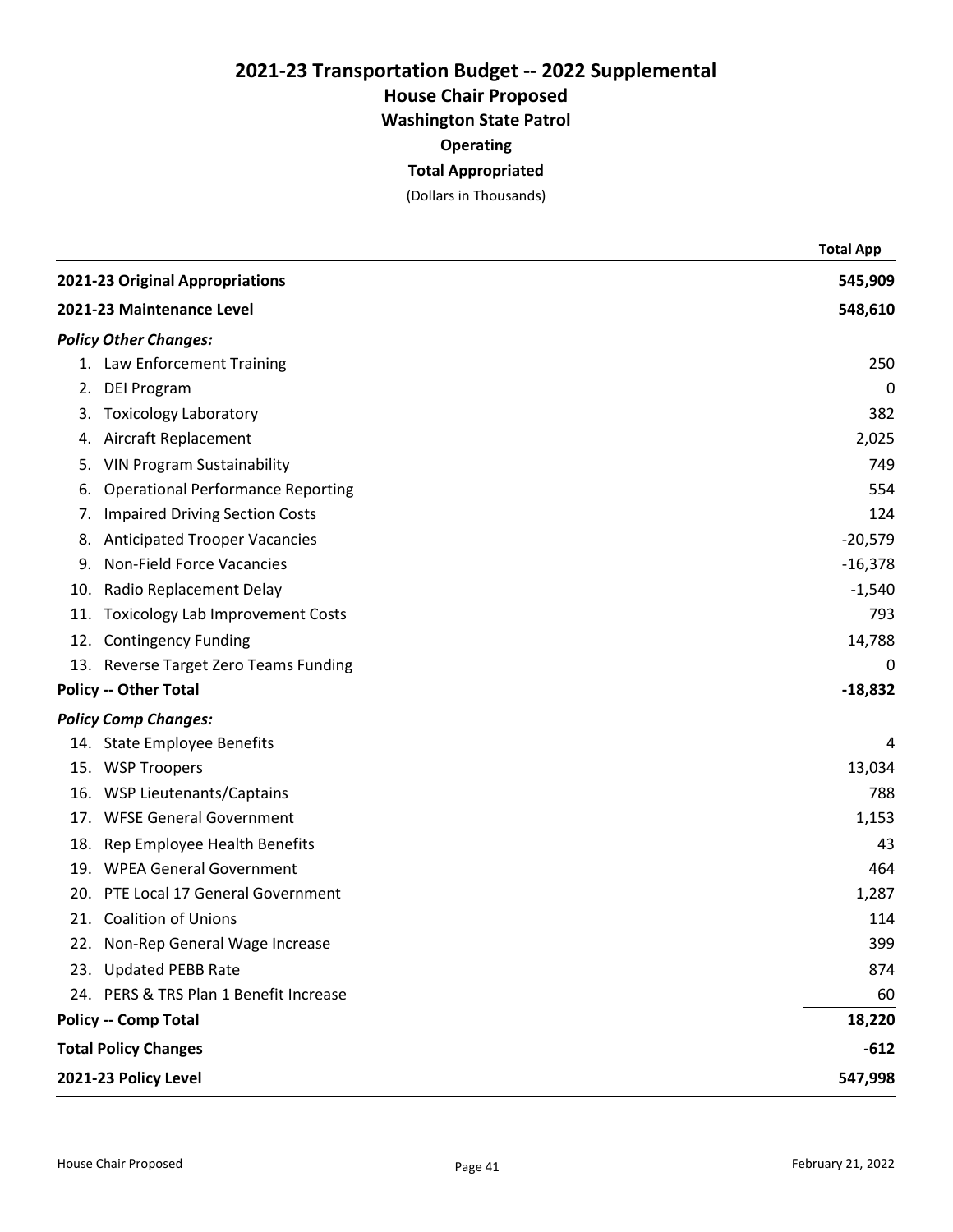# 2021-23 Transportation Budget -- 2022 Supplemental House Chair Proposed Washington State Patrol **Operating** Total Appropriated

(Dollars in Thousands)

#### Comments:

The Washington State Patrol (WSP) was established in 1921 and oversees traffic law enforcement, vehicle equipment standards, traffic collision investigations, ferry security, commercial vehicle enforcement, and assistance to motorists. WSP also conducts non-highway related activities related to crime labs, crime scene investigations, centralized criminal records, fire protection, toxicology, and forensic services. The agency is funded by both the transportation and omnibus operating budgets.

## 1. Law Enforcement Training

Funding is provided for the training and attorney general costs related to SHB 2037 (Peace officers use of force).

#### 2. DEI Program

Funding is provided in HB 2057 (Strengthening diversity, equity, and inclusion in the State Patrol workforce) for the WSP's Diversity, Equity and Inclusion program.

### 3. Toxicology Laboratory

Funding is provided for complete staffing of the new Federal Way toxicology lab with 7.0 FTE staff to address the testing backlog and improve lab capacity.

### 4. Aircraft Replacement

Funding is provided to replace one aging Cessna 182 aircraft with a Cessna 206 aircraft equipped with Forward Looking Infrared (FLIR) cameras.

#### 5. VIN Program Sustainability

Funding is provided for six positions to support the VIN inspection unit and decrease the backlog of inspections.

#### 6. Operational Performance Reporting

Funding is provided for a feasibility study of data collection and integration needs not addressed by One Washington.

#### 7. Impaired Driving Section Costs

Funding is provided for ongoing maintenance and supplies for Draeger breath test instruments.

#### 8. Anticipated Trooper Vacancies

Funding is adjusted based on updated information on actual and projected vacancies in trooper positions. The increased number of vacancies is primarily related to higher than anticipated attrition. Actual vacancy rates will be monitored, and adjustments will be made in the future.

## 9. Non-Field Force Vacancies

Reductions are made to appropriated funding levels to reflect actual and updated projected staff vacancies in the non-field force areas of WSP's budget. Attrition has been higher than anticipated in the original 2021-23 budget. Actual vacancy rates will be monitored, and adjustments will be made in the future.

Total App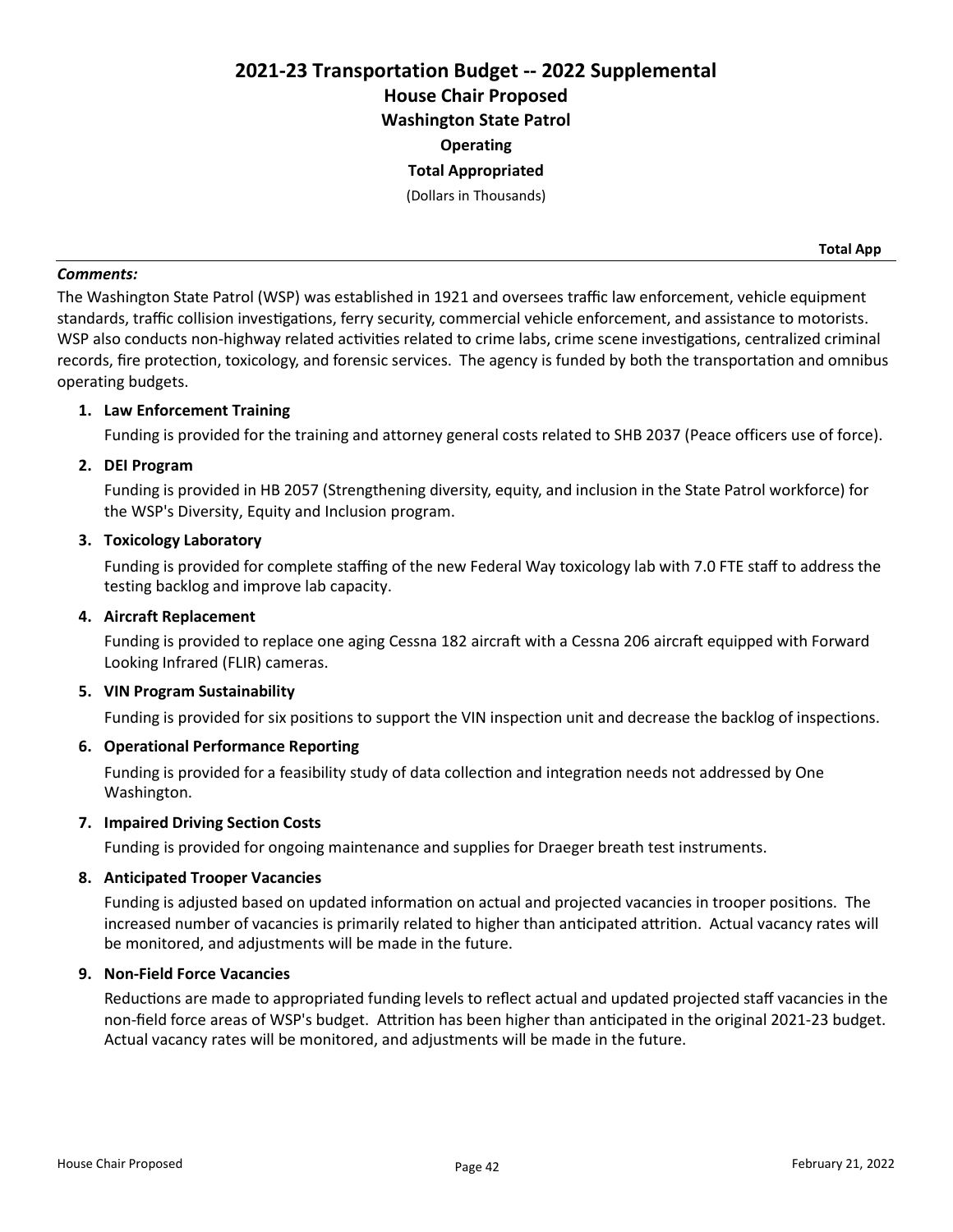2021-23 Transportation Budget -- 2022 Supplemental House Chair Proposed Washington State Patrol **Operating** 

## Total Appropriated

(Dollars in Thousands)

#### 10. Radio Replacement Delay

In the biennial 2021-23 transportation budget, the State Patrol received approximately \$8 million for various activities and improvements to their Land Mobile Radio system. This included the replacement of mobile radios installed into vehicles and portable radios that are hand carried or attached to the uniform. Due to staffing and other issues, the State Patrol is deferring the vehicle mobile radio replacement and will request these funds in the next biennium. Funding is lowered to reflect this change.

#### 11. Toxicology Lab Improvement Costs

Funding is provided for tenant improvements at the new toxicology lab in Federal Way.

## 12. Contingency Funding

Funding is provided to address emergent issues related to mitigating negative impacts of the high level of commissioned and non-commissioned vacancies. Examples of the potential uses of the funding include: (1) operating a mini-academy and training opportunities for lateral transfers from other agencies; (2) increased overtime, travel and other related costs; (3) increased contracting to maintain adequate service levels; and (4) unanticipated facility and equipment needs.

#### 13. Reverse Target Zero Teams Funding

Expenditures related to Target Zero teams are shifted from the Ignition Interlock Account to the State Patrol Highway Account. Target Zero teams focus on areas with the most fatalities and serious collisions involving driving under the influence.

#### 14. State Employee Benefits

Health insurance funding is provided for state employees who are not covered by the Health Care Coalition. The insurance funding rate is \$936 per employee per month for FY 2022 and \$1,130 per employee per month for FY 2023.

#### 15. WSP Troopers

Funding is provided for changes to compensation and fringe benefits in the collective bargaining agreement taking effect on or after July 1, 2022, including a general wage increase of 10 percent for FY 2023.

#### 16. WSP Lieutenants/Captains

Funding is provided for changes to compensation and fringe benefits in the collective bargaining agreement taking effect on or after July 1, 2022, including a general wage increase of 10 percent for FY 2023.

#### 17. WFSE General Government

Funding is provided for changes to compensation and fringe benefits in the collective bargaining agreement including a general wage increase of 3.25 percent for FY 2023 and a lump sum payment for employees who were employed continuously starting on or before July 1, 2021 through June 30, 2022.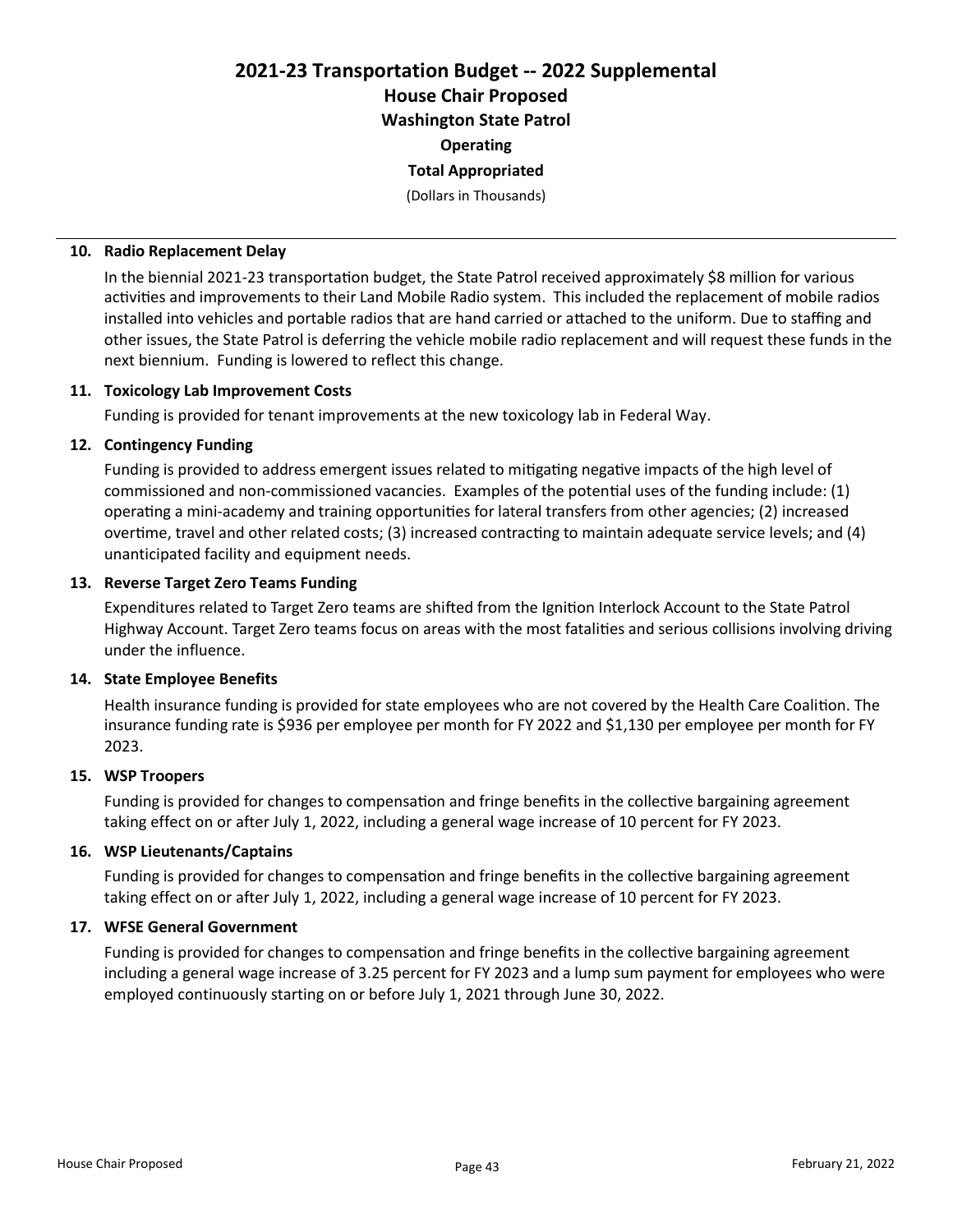2021-23 Transportation Budget -- 2022 Supplemental House Chair Proposed Washington State Patrol

**Operating** 

## Total Appropriated

(Dollars in Thousands)

### 18. Rep Employee Health Benefits

Health insurance funding is provided as part of the master agreements for employees who bargain for health benefits as part of a coalition of unions. The insurance funding rate is \$936 per employee per month for FY 2022 and \$1,130 per employee per month for FY 2023.

## 19. WPEA General Government

Funding is provided for changes to compensation and fringe benefits in the collective bargaining agreement taking effect on or after July 1, 2022, including a general wage increase of 3.25 percent for FY 2023 and a lump sum payment for all employees hired before July 1, 2022.

## 20. PTE Local 17 General Government

Funding is provided for changes to compensation and fringe benefits in the collective bargaining agreement taking effect on or after July 1, 2022, including a general wage increase of 3.25 percent for FY 2023 and a lump sum payment for all employees hired before July 1, 2022.

## 21. Coalition of Unions

Funding is provided for changes to compensation and fringe benefits in the collective bargaining agreement taking effect on or after July 1, 2022, including a general wage increase of 3.25 percent for FY 2023 and a lump sum payment for all employees hired before July 1, 2022.

## 22. Non-Rep General Wage Increase

This adjusts the employer funding rate for public employee insurance benefits to reflect updated plan experience. It increases the rate by \$37 per month in the second fiscal year.

## 23. Updated PEBB Rate

This adjusts the employer funding rate for public employee insurance benefits to reflect updated plan experience. It increases the rate by \$37 per month in the second fiscal year.

## 24. PERS & TRS Plan 1 Benefit Increase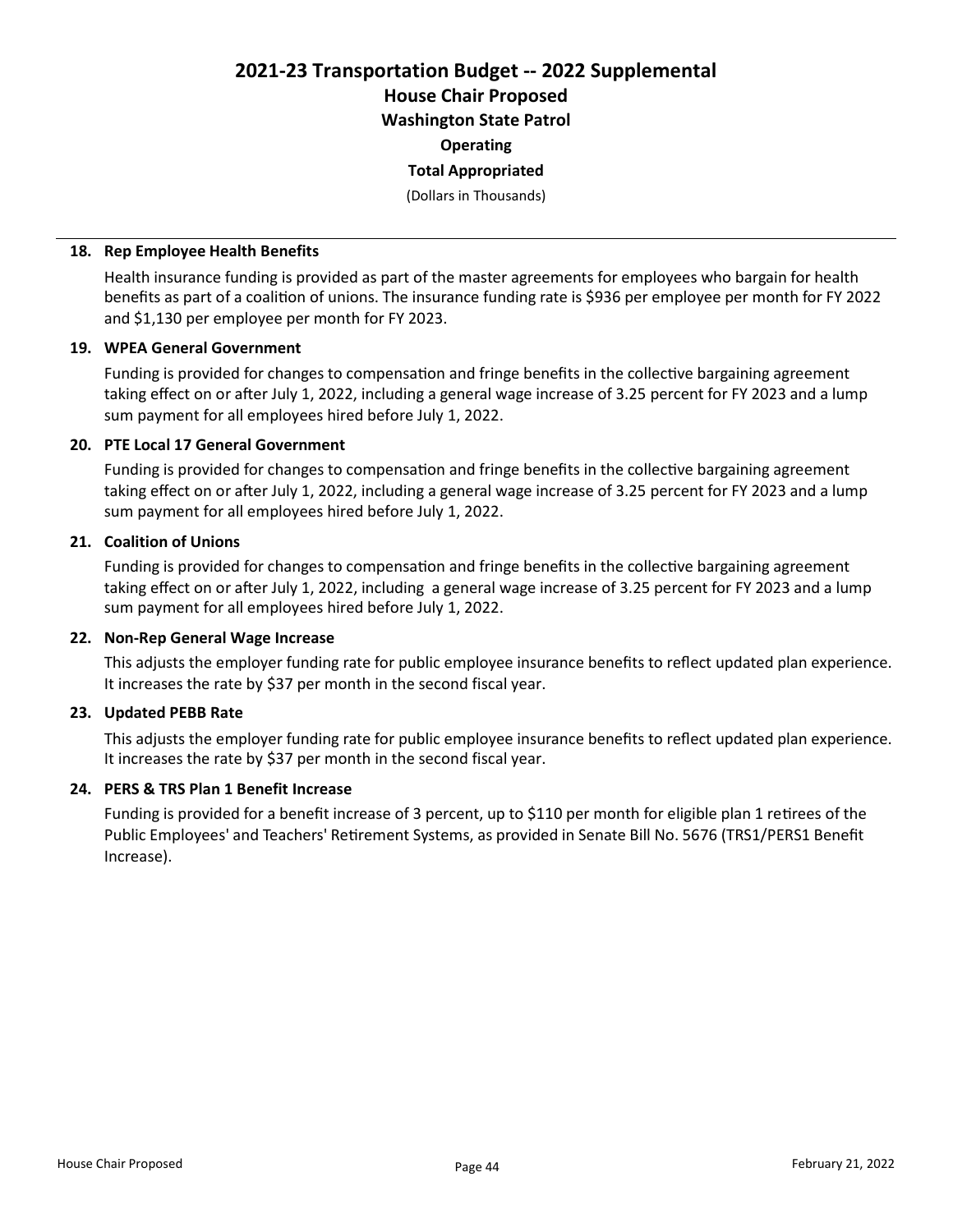(Dollars in Thousands)

|     |                                        | <b>Total App</b> |
|-----|----------------------------------------|------------------|
|     | 2021-23 Original Appropriations        | 374,521          |
|     | 2021-23 Maintenance Level              | 371,518          |
|     | <b>Policy Other Changes:</b>           |                  |
|     | 1. CDL Medical Certificates            | 405              |
|     | 2. Fuel Tax Compliance Grant           | 250              |
|     | 3. Agency Financial Transact Acct      | 0                |
|     | 4. Off-road Vehicle Fee Collection     | 57               |
| 5.  | Veterans and Military Suicide Prev     | 28               |
|     | 6. Vehicle Reg Certificate Address     | 83               |
| 7.  | Legislation Implementation Costs       | 83               |
| 8.  | <b>License Suspension Changes</b>      | -444             |
| 9.  | Driver's License Assistance            | 350              |
| 10. | Implementation of Pierce v. DOL        | 434              |
|     | 11. Pandemic Response Costs            | 5,917            |
|     | 12. Vacancy Related Savings            | $-19,083$        |
|     | 13. Records & Disclosure Resources     | 366              |
|     | 14. Commercial Driver Shortage         | 100              |
|     | <b>Policy -- Other Total</b>           | $-11,454$        |
|     | <b>Policy Comp Changes:</b>            |                  |
|     | 15. State Employee Benefits            | 3                |
|     | 16. WFSE General Government            | 3,454            |
|     | 17. Rep Employee Health Benefits       | 26               |
|     | 18. WPEA General Government            | 49               |
|     | 19. PTE Local 17 General Government    | 1,685            |
|     | 20. Non-Rep General Wage Increase      | 548              |
|     | 21. Updated PEBB Rate                  | 580              |
|     | 22. PERS & TRS Plan 1 Benefit Increase | 100              |
|     | <b>Policy -- Comp Total</b>            | 6,445            |
|     | <b>Total Policy Changes</b>            | $-5,009$         |
|     | 2021-23 Policy Level                   | 366,509          |
|     |                                        |                  |

## Comments:

The Department of Licensing (DOL) licenses drivers, vehicles, and businesses.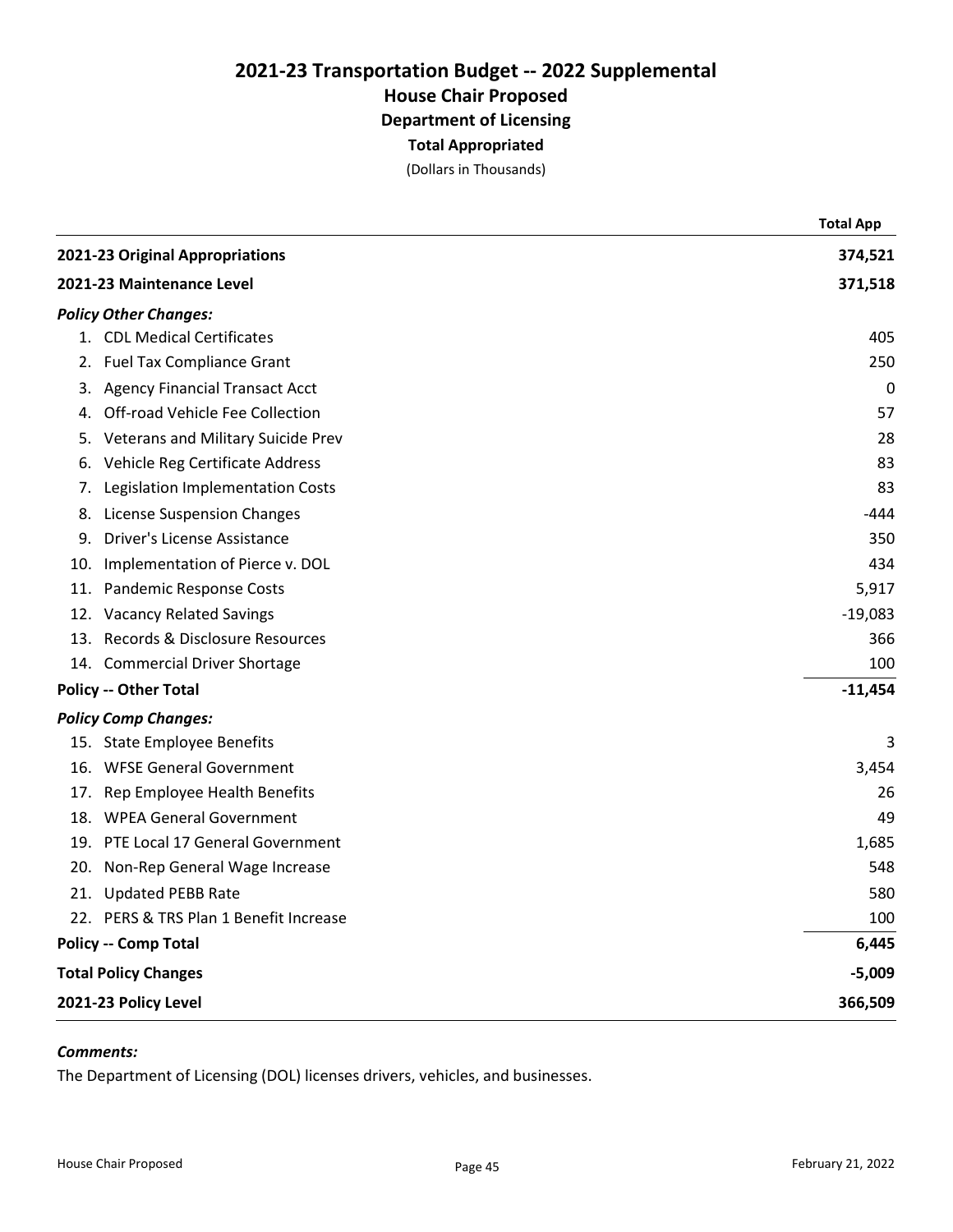(Dollars in Thousands)

#### 1. CDL Medical Certificates

Funding is provided for staffing increases to process medical certificates for commercial motor vehicle operators to comply with federal regulations.

#### 2. Fuel Tax Compliance Grant

Spending authority is provided for federal fuel use tax compliance grants.

#### 3. Agency Financial Transact Acct

A portion of the increased costs associated with the pandemic are shifted from the Highway Safety Account to the Agency Financial Transaction Account, in accordance with amounts available.

#### 4. Off-road Vehicle Fee Collection

Funding is provided for the implementation of HB 2074 (off-road vehicles fees) which requires residents of certain other states to pay a filing and a service fee if registering an off-road vehicle in Washington.

#### 5. Veterans and Military Suicide Prev

Funding is provided for the implementation of E2SHB 1181 (veterans & military suicide) which creates a license plate emblem.

#### 6. Vehicle Reg Certificate Address

Funding is provided for the implementation of SHB 1984 (vehicle reg. cert. addresses) which requires that paperissued registration certificates for vehicles, trailers, and vessels be printed to allow for the manual removal of a registrant's address, beginning January 1, 2023.

#### 7. Legislation Implementation Costs

Funding is provided to implement Chapter 158, Laws of 2021 (SHB 1207) and Chapter 216, Laws of 2021 (SHB 1322).

#### 8. License Suspension Changes

This item changes the fund used to implement Chapter 240, 2021 (ESSB 5226) to the Highway Safety Fund and adjusts funding levels to reflect updated cost estimates.

## 9. Driver's License Assistance

Funding is provided to expand driver's license assistance and support services in King County using an existing provider that is providing these services to low-income immigrants and refugee women.

## 10. Implementation of Pierce v. DOL

Funding is provided for implementation of the Pierce, et al. v. Department of Licensing decision.

## 11. Pandemic Response Costs

Funding is provided for additional costs for IT expenditures, overtime, and other costs associated with maintaining operational capacity.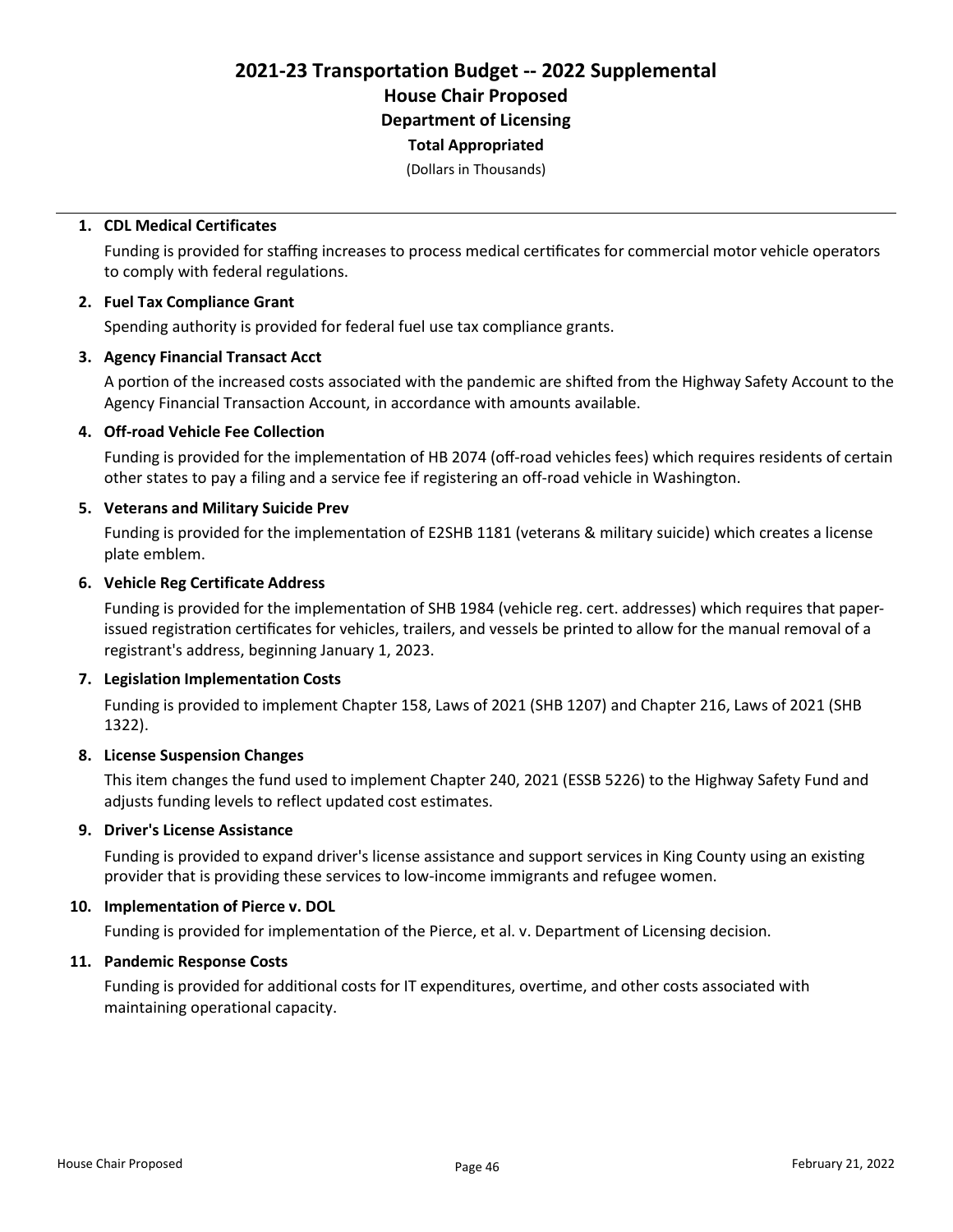(Dollars in Thousands)

#### 12. Vacancy Related Savings

Funding is adjusted on a one-time basis in consideration of the currently projected levels of vacancies. Actual staff vacancy and spending levels will be monitored and adjustments made in future budgets as needed.

#### 13. Records & Disclosure Resources

Funding is provided for additional staff to process public records requests.

### 14. Commercial Driver Shortage

Funding is provided for Department of Licensing to contract for a study on the impacts that current licensing requirements may have had on the commercial motor vehicle driver shortage.

#### 15. State Employee Benefits

Health insurance funding is provided for state employees who are not covered by the Health Care Coalition. The insurance funding rate is \$936 per employee per month for FY 2022 and \$1,130 per employee per month for FY 2023.

## 16. WFSE General Government

Funding is provided for changes to compensation and fringe benefits in the collective bargaining agreement including a general wage increase of 3.25 percent for FY 2023 and a lump sum payment for employees who were employed continuously starting on or before July 1, 2021 through June 30, 2022.

#### 17. Rep Employee Health Benefits

Health insurance funding is provided as part of the master agreements for employees who bargain for health benefits as part of a coalition of unions. The insurance funding rate is \$936 per employee per month for FY 2022 and \$1,130 per employee per month for FY 2023.

#### 18. WPEA General Government

Funding is provided for changes to compensation and fringe benefits in the collective bargaining agreement taking effect on or after July 1, 2022, including a general wage increase of 3.25 percent for FY 2023 and a lump sum payment for all employees hired before July 1, 2022.

#### 19. PTE Local 17 General Government

Funding is provided for changes to compensation and fringe benefits in the collective bargaining agreement taking effect on or after July 1, 2022, including a general wage increase of 3.25 percent for FY 2023 and a lump sum payment for all employees hired before July 1, 2022.

#### 20. Non-Rep General Wage Increase

This adjusts the employer funding rate for public employee insurance benefits to reflect updated plan experience. It increases the rate by \$37 per month in the second fiscal year.

#### 21. Updated PEBB Rate

This adjusts the employer funding rate for public employee insurance benefits to reflect updated plan experience. It increases the rate by \$37 per month in the second fiscal year.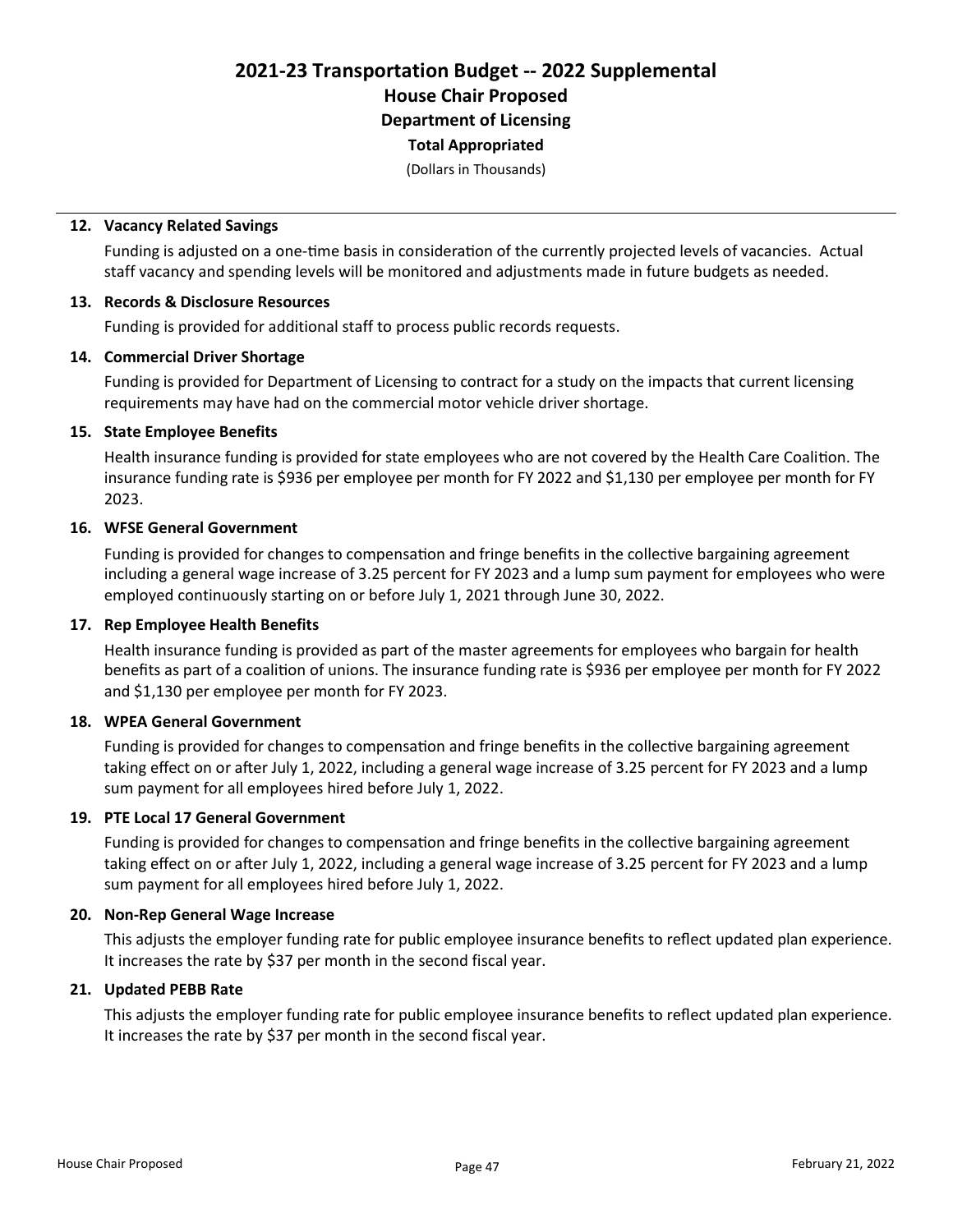(Dollars in Thousands)

## 22. PERS & TRS Plan 1 Benefit Increase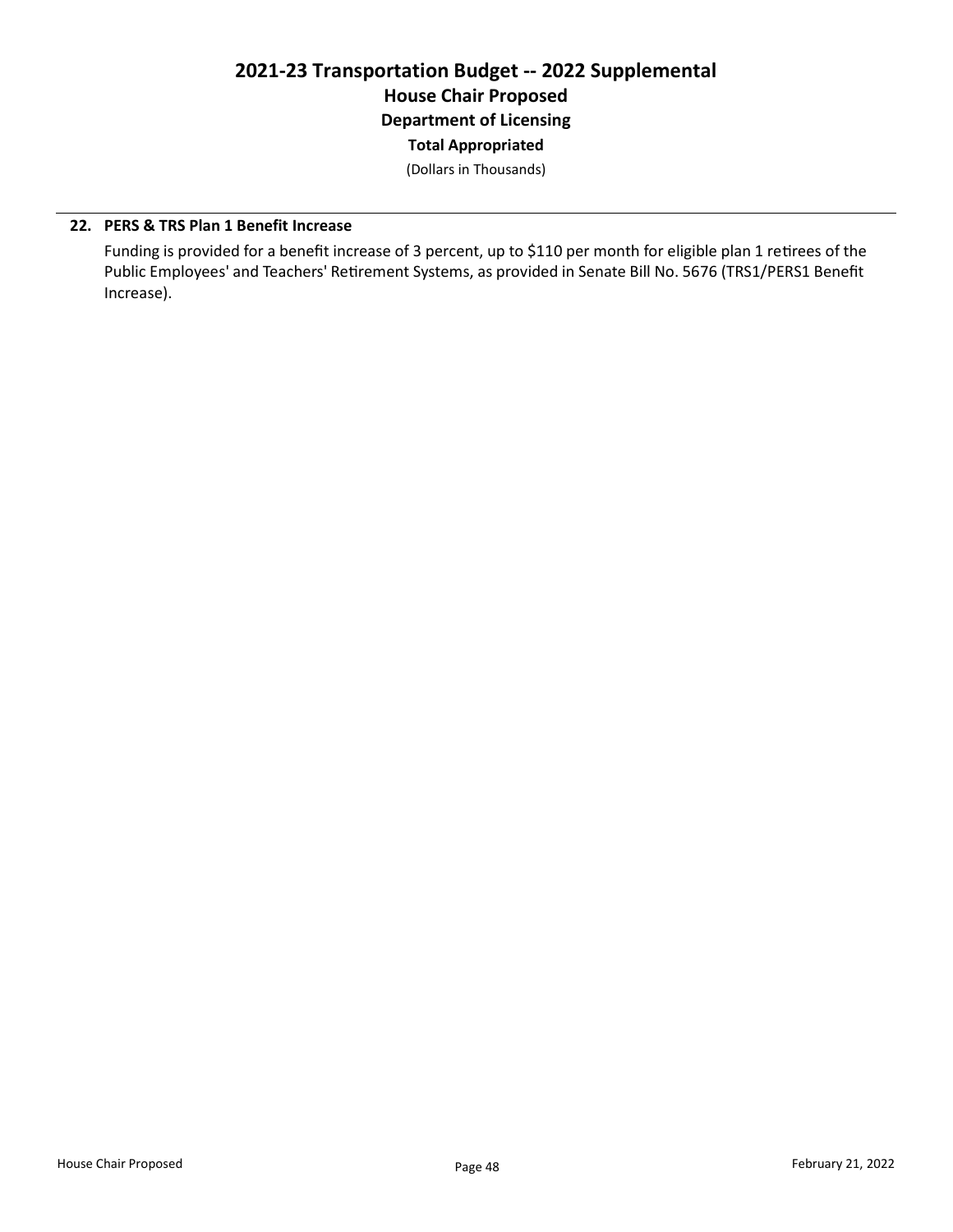## 2021-23 Transportation Budget -- 2022 Supplemental House Chair Proposed House of Representatives Total Appropriated

(Dollars in Thousands)

|                                       | <b>Total App</b> |
|---------------------------------------|------------------|
| 2021-23 Original Appropriations       | 3,210            |
| 2021-23 Maintenance Level             | 3,210            |
| <b>Policy Other Changes:</b>          |                  |
| 1. Revert Staff costs to General Fund | $-1,633$         |
| <b>Policy -- Other Total</b>          | $-1,633$         |
| <b>Total Policy Changes</b>           | $-1,633$         |
| 2021-23 Policy Level                  | 1,577            |

## Comments:

The House of Representatives is one of the two chambers of the Washington State Legislature. There are 98 members in the House of Representatives and each district is served by two House members.

## 1. Revert Staff costs to General Fund

Costs associated with House transportation committee and caucus staff are shifted back to the state general fund.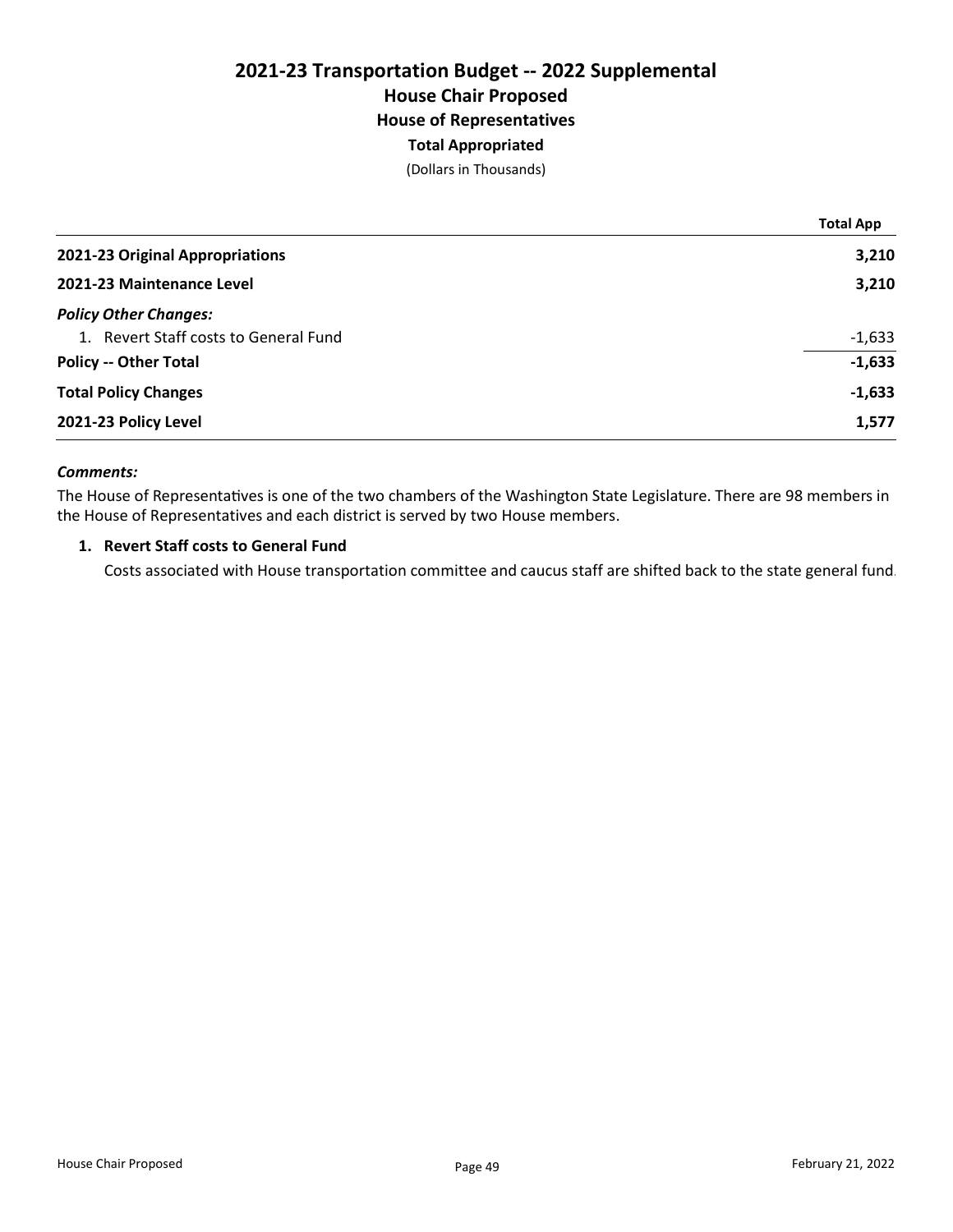## 2021-23 Transportation Budget -- 2022 Supplemental House Chair Proposed Senate Total Appropriated

(Dollars in Thousands)

|                                       | <b>Total App</b> |
|---------------------------------------|------------------|
| 2021-23 Original Appropriations       | 3,085            |
| 2021-23 Maintenance Level             | 3,085            |
| <b>Policy Other Changes:</b>          |                  |
| 1. Revert Staff Costs to General Fund | $-1,567$         |
| <b>Policy -- Other Total</b>          | $-1,567$         |
| <b>Total Policy Changes</b>           | $-1,567$         |
| 2021-23 Policy Level                  | 1,518            |
|                                       |                  |

## Comments:

The Senate is one of the two chambers of the Washington State Legislature. There are 49 members in the Senate and each district is served by one Senator.

#### 1. Revert Staff Costs to General Fund

Costs associated with Senate transportation committee and caucus staff are shifted back to the state general fund.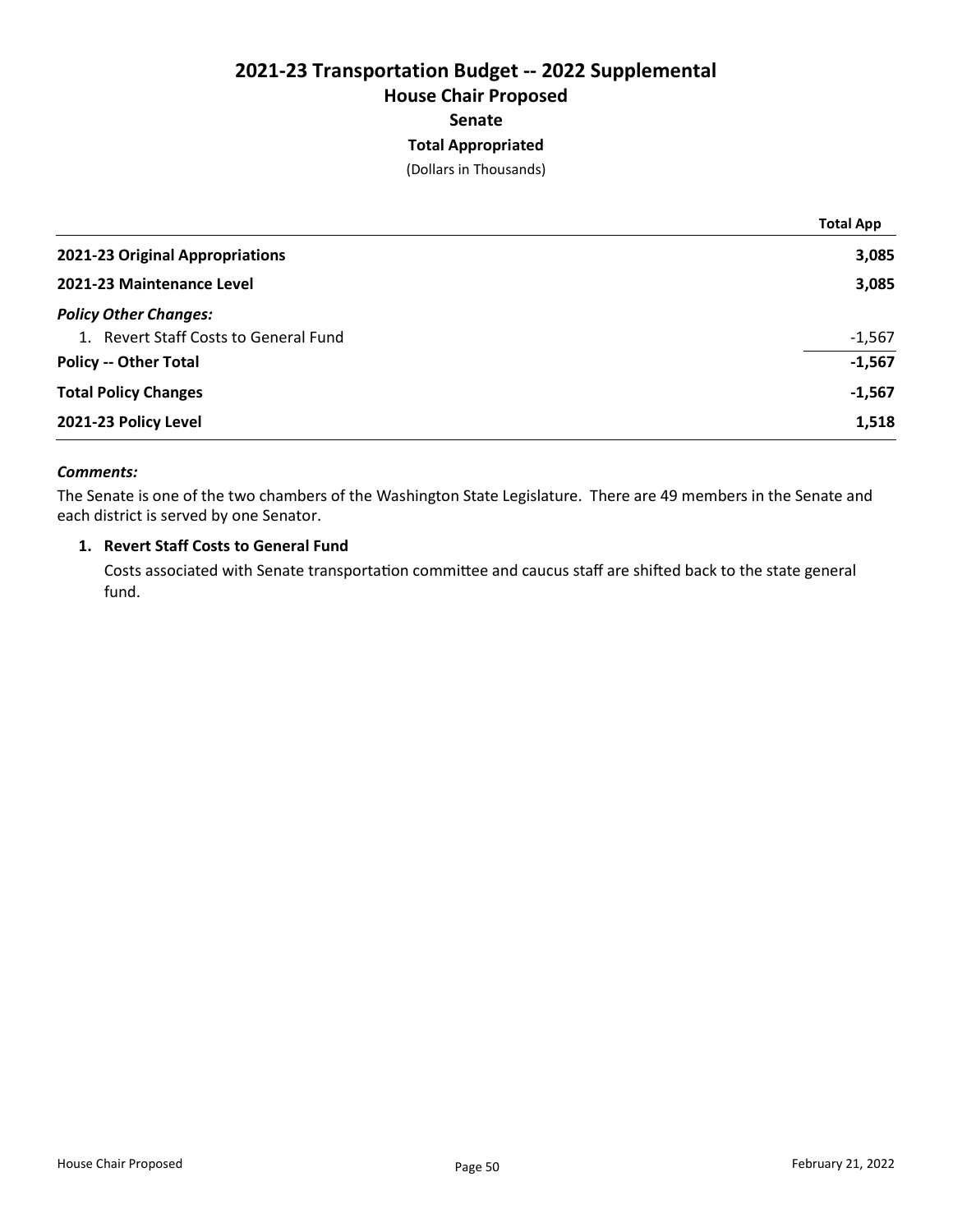## 2021-23 Transportation Budget -- 2022 Supplemental House Chair Proposed Joint Transportation Committee Total Appropriated

(Dollars in Thousands)

|                                        | <b>Total App</b> |
|----------------------------------------|------------------|
| 2021-23 Original Appropriations        | 3,099            |
| 2021-23 Maintenance Level              | 3,101            |
| <b>Policy Other Changes:</b>           |                  |
| 1. Catalytic Converter Theft Study     | 300              |
| 2. San Juan Ferry Walk-on Rider Study  | 300              |
| 3. Non-Driver Study                    | 400              |
| 4. Powered Micro Mobility Device Study | 150              |
| 5. Rail Banking Study                  | 250              |
| 6. Review Ultra High-Speed Corridor    | 400              |
| <b>Policy -- Other Total</b>           | 1,800            |
| <b>Policy Comp Changes:</b>            |                  |
| 7. Non-Rep General Wage Increase       | 17               |
| 8. Updated PEBB Rate                   | 2                |
| 9. PERS & TRS Plan 1 Benefit Increase  | 1                |
| <b>Policy -- Comp Total</b>            | 20               |
| <b>Total Policy Changes</b>            | 1,820            |
| 2021-23 Policy Level                   | 4,921            |

#### Comments:

The Joint Transportation Committee (JTC) was created as a legislative agency in 2005 to inform state and local policy makers regarding transportation policy, programs, and issues.

## 1. Catalytic Converter Theft Study

Funding is provided for the work group created in E2SHB 1815 (deterring catalytic converter theft).

### 2. San Juan Ferry Walk-on Rider Study

Funding is provided to conduct a study focused on maximizing walk-on passenger ridership of the Anacortes - San Juan ferry routes. A report with recommendations is due to the transportation committees of the Legislature by January 6, 2023.

## 3. Non-Driver Study

Funding is provided to conduct a study of the non-driving population in Washington and evaluating the adequacy transportation options available to them. A report is due to the transportation committees of the Legislature by February 1, 2023.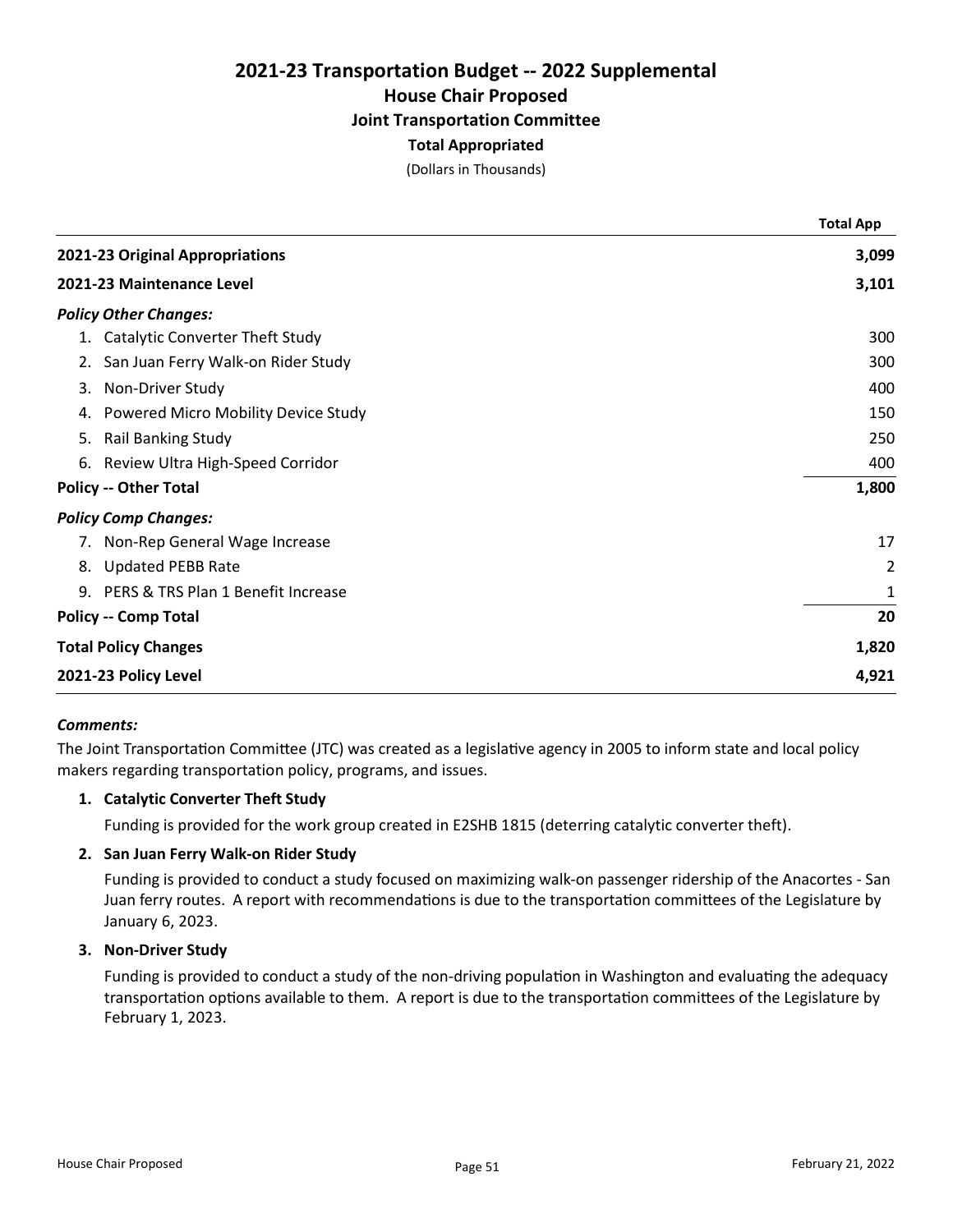# 2021-23 Transportation Budget -- 2022 Supplemental House Chair Proposed Joint Transportation Committee

## Total Appropriated

(Dollars in Thousands)

### 4. Powered Micro Mobility Device Study

Funding is provided to examine options and provide recommendations for a state program to assist with the establishment of powered micro mobility device lending libraries. A report is due to the transportation committees of the Legislature by June 30, 2023.

#### 5. Rail Banking Study

Funding is provided for a study to evaluate the cost and benefits of various options, including rail banking, for a shortline rail system owned by the Department of Transportation. A report with the costs, benefits, and potential liabilities of various options is due to the transportation committees of the Legislature by June 30, 2023.

### 6. Review Ultra High-Speed Corridor

Funding is provided for an independent review of an ultra high-speed ground transportation corridor between Portland, Oregon, and Vancouver. A report is due to the transportation committees of the Legislature by June 30, 2023.

#### 7. Non-Rep General Wage Increase

This adjusts the employer funding rate for public employee insurance benefits to reflect updated plan experience. It increases the rate by \$37 per month in the second fiscal year.

## 8. Updated PEBB Rate

This adjusts the employer funding rate for public employee insurance benefits to reflect updated plan experience. It increases the rate by \$37 per month in the second fiscal year.

## 9. PERS & TRS Plan 1 Benefit Increase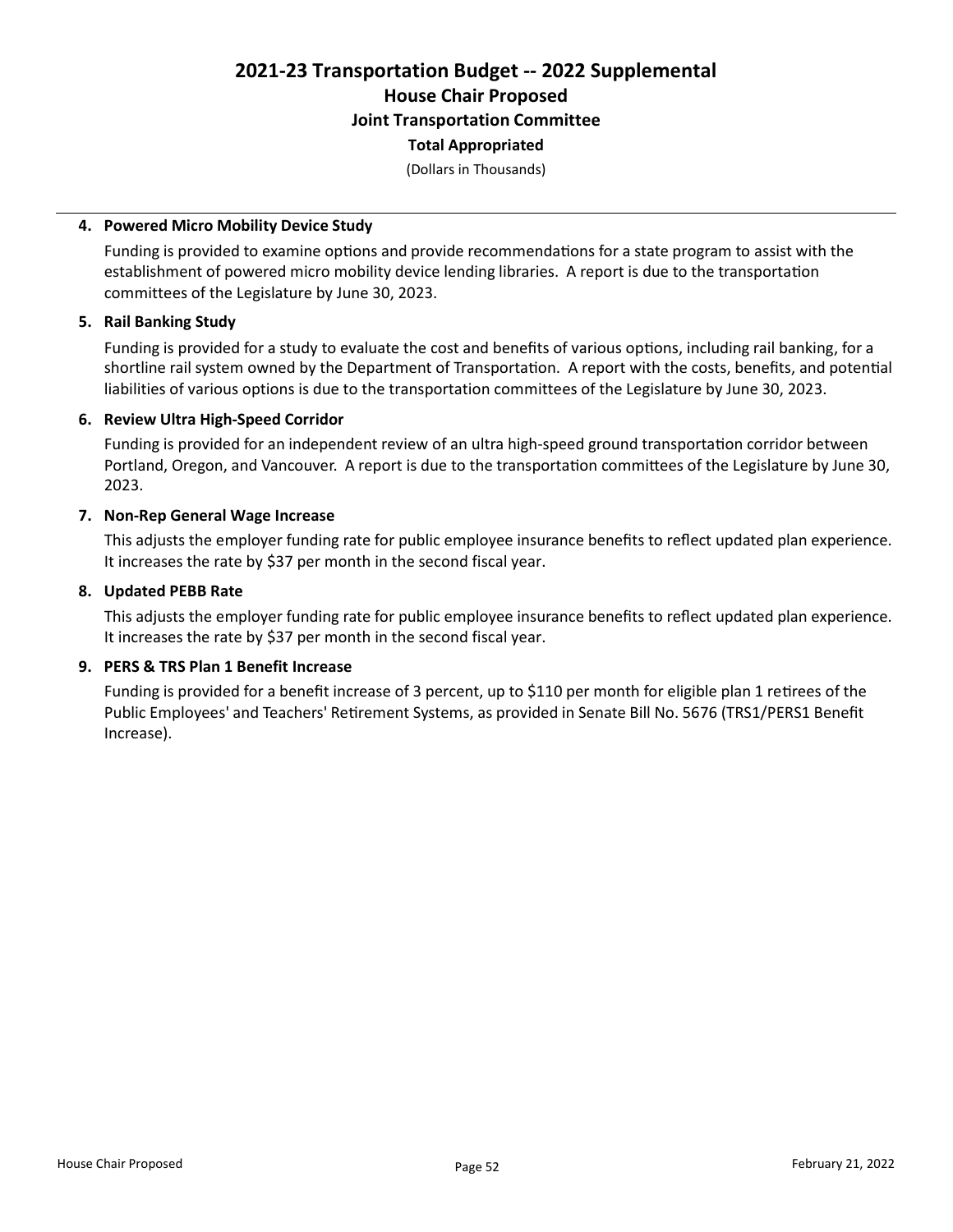## 2021-23 Transportation Budget -- 2022 Supplemental House Chair Proposed Legislative Evaluation & Accountability Pgm Cmte Total Appropriated

(Dollars in Thousands)

|                                  | <b>Total App</b> |
|----------------------------------|------------------|
| 2021-23 Original Appropriations  | 668              |
| 2021-23 Maintenance Level        | 668              |
| <b>Policy Comp Changes:</b>      |                  |
| 1. Non-Rep General Wage Increase | 6                |
| <b>Policy -- Comp Total</b>      | 6                |
| <b>Total Policy Changes</b>      | 6                |
| 2021-23 Policy Level             | 674              |
|                                  |                  |

## Comments:

The Legislative Evaluation and Accountability Program (LEAP) Committee was created by the Legislature in 1977 to serve as the Legislature's independent source of information technology for developing budgets, communicating budget decisions, tracking budget and revenue activity, consulting with legislative committees, and providing analysis on special issues in support of legislative needs.

## 1. Non-Rep General Wage Increase

This adjusts the employer funding rate for public employee insurance benefits to reflect updated plan experience. It increases the rate by \$37 per month in the second fiscal year.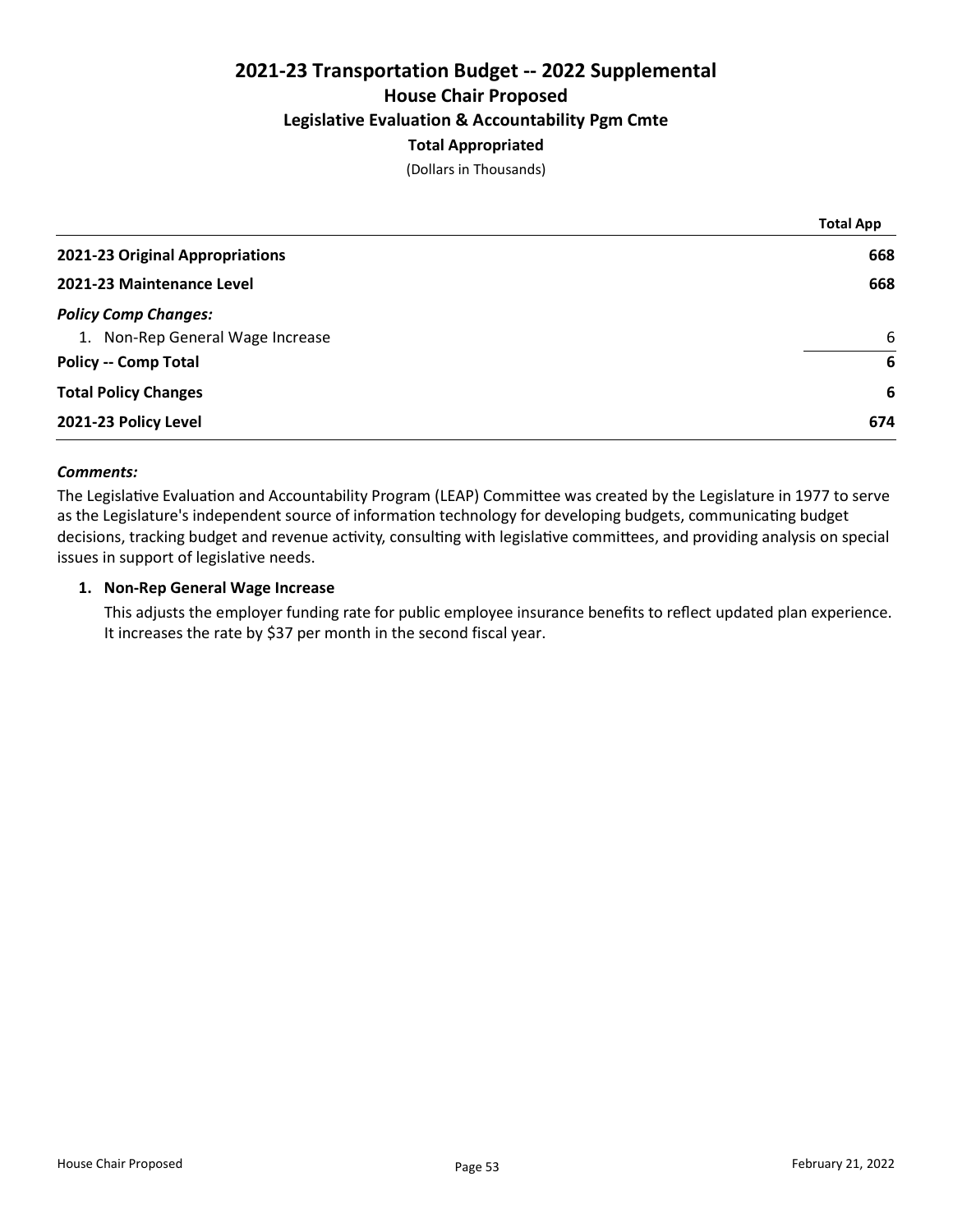## 2021-23 Transportation Budget -- 2022 Supplemental House Chair Proposed Special Appropriations to the Governor Total Appropriated

(Dollars in Thousands)

|                                 | <b>Total App</b> |
|---------------------------------|------------------|
| 2021-23 Adjusted Appropriations | 600,000          |
| 2021-23 Maintenance Level       | 600,000          |
| Policy -- Central Svcs Total    | 7,186            |
| <b>Total Policy Changes</b>     | 7,186            |
| 2021-23 Policy Level            | 607,186          |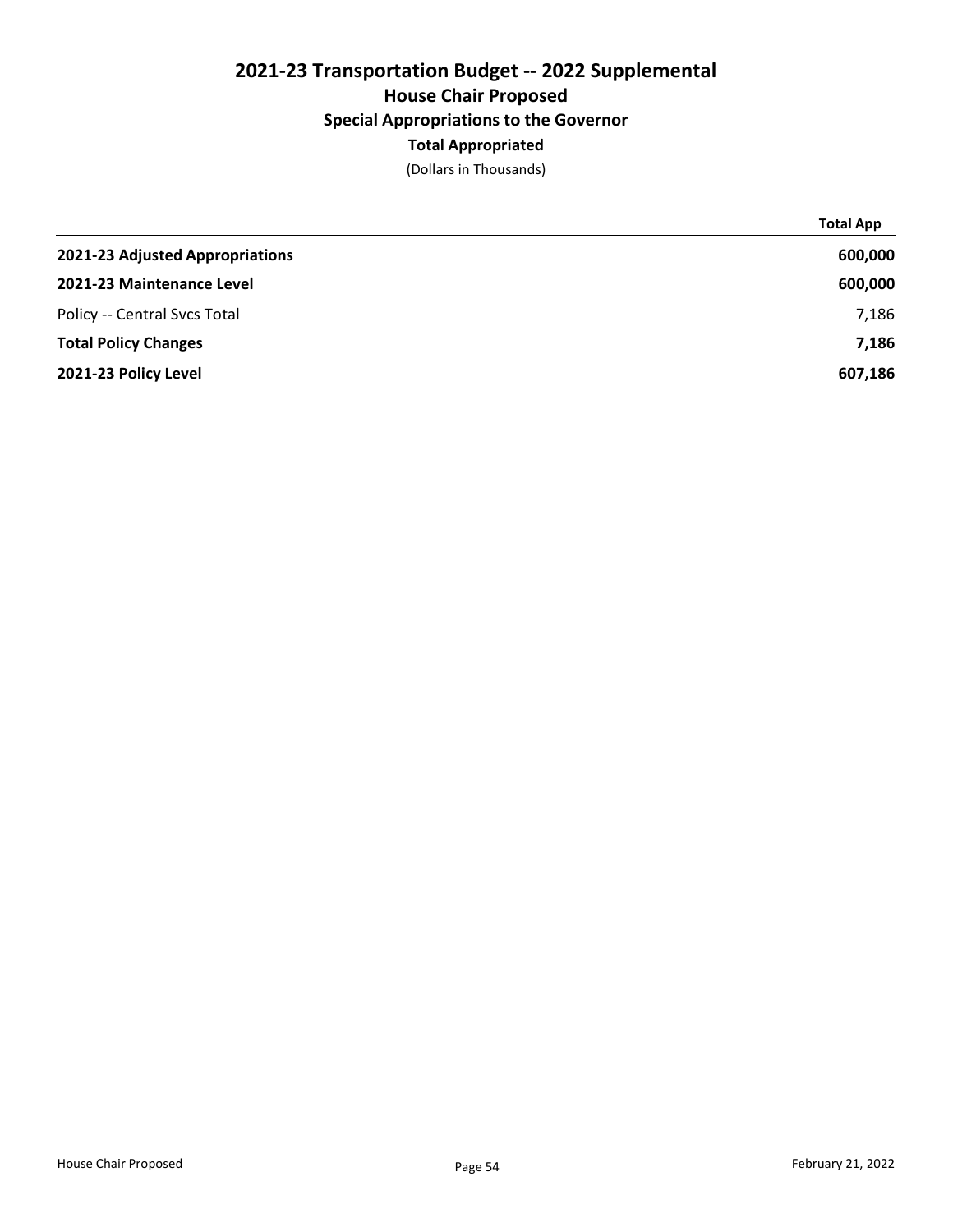## 2021-23 Transportation Budget -- 2022 Supplemental House Chair Proposed Office of Financial Management Total Appropriated

(Dollars in Thousands)

|                                       | <b>Total App</b> |
|---------------------------------------|------------------|
| 2021-23 Original Appropriations       | 1,817            |
| 2021-23 Maintenance Level             | 1,817            |
| <b>Policy Other Changes:</b>          |                  |
| 1. Revert Staff Costs to General Fund | $-407$           |
| <b>Policy -- Other Total</b>          | $-407$           |
| <b>Total Policy Changes</b>           | $-407$           |
| 2021-23 Policy Level                  | 1,410            |

## Comments:

The Office of Financial Management (OFM) provides statewide financial and statistical information, fiscal services, and related systems and revenue forecasting, and develops the Governor's budgets and policies.

## 1. Revert Staff Costs to General Fund

Costs associated with OFM transportation budget staff are shifted back to the state general fund.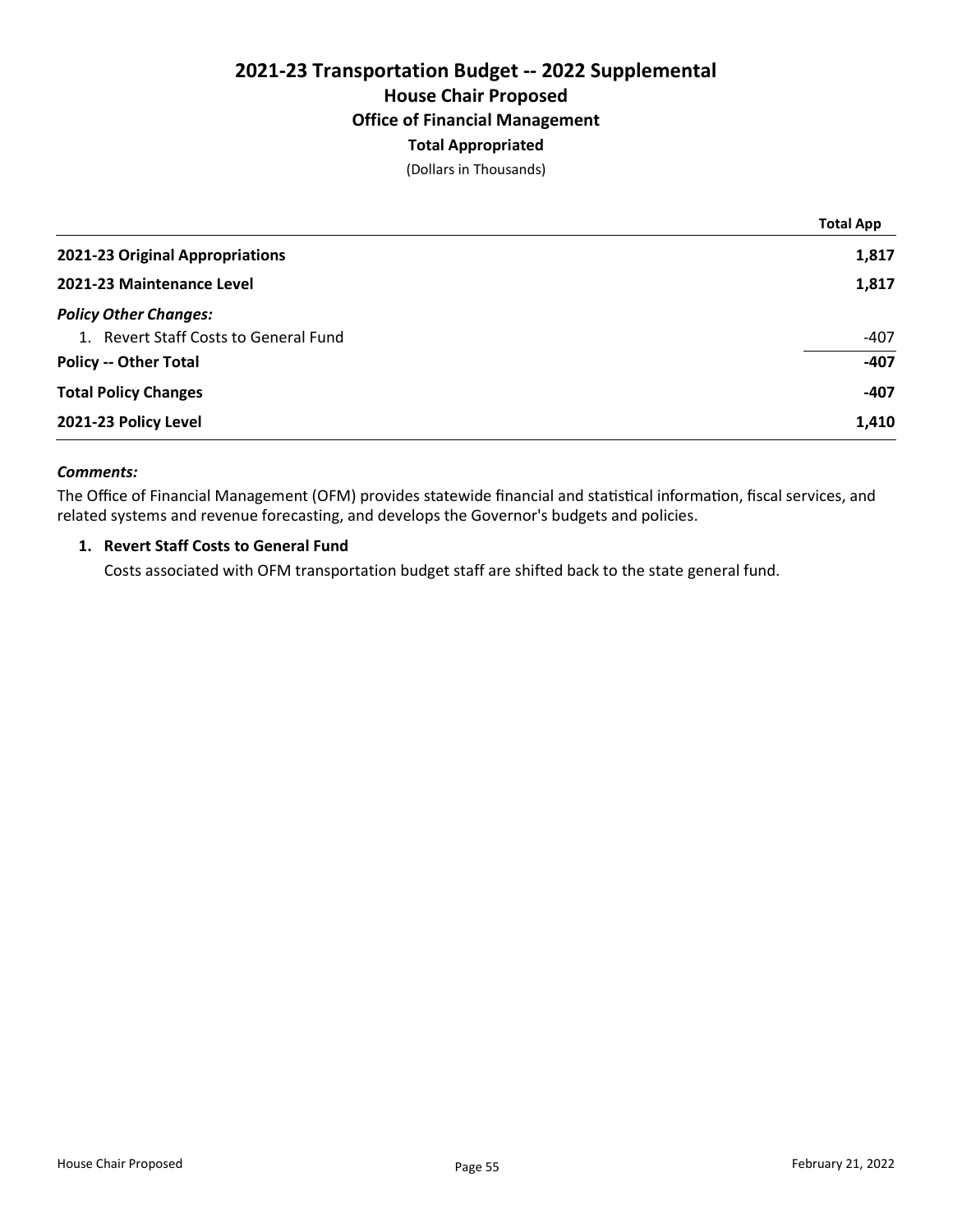## 2021-23 Transportation Budget -- 2022 Supplemental House Chair Proposed Board of Pilotage Commissioners Total Appropriated

(Dollars in Thousands)

|                                    | <b>Total App</b> |
|------------------------------------|------------------|
| 2021-23 Original Appropriations    | 5,777            |
| 2021-23 Maintenance Level          | 5,777            |
| <b>Policy Other Changes:</b>       |                  |
| 1. Pilot Training Stipend Increase | 480              |
| <b>Policy -- Other Total</b>       | 480              |
| <b>Policy Comp Changes:</b>        |                  |
| 2. Non-Rep General Wage Increase   | 10               |
| 3. Updated PEBB Rate               | 1                |
| <b>Policy -- Comp Total</b>        | 11               |
| <b>Total Policy Changes</b>        | 491              |
| 2021-23 Policy Level               | 6,268            |

#### Comments:

The Board of Pilotage Commissioners (BPC) is a regulatory board appointed by the Governor and confirmed by the Senate, consisting of nine part-time board members and three full-time staff. The BPC trains, tests, licenses, and regulates marine pilotage, including by reviewing safety incidents and taking disciplinary action against pilots and vessel owners who violate state pilotage laws.

#### 1. Pilot Training Stipend Increase

Funding is provided for the increase in monthly stipends paid to marine pilot trainees from \$6,000 to \$8,000, consistent with the Utilities and Transportation Commission's approved increase of the training surcharge per trainee per pilotage assignment.

#### 2. Non-Rep General Wage Increase

This adjusts the employer funding rate for public employee insurance benefits to reflect updated plan experience. It increases the rate by \$37 per month in the second fiscal year.

#### 3. Updated PEBB Rate

This adjusts the employer funding rate for public employee insurance benefits to reflect updated plan experience. It increases the rate by \$37 per month in the second fiscal year.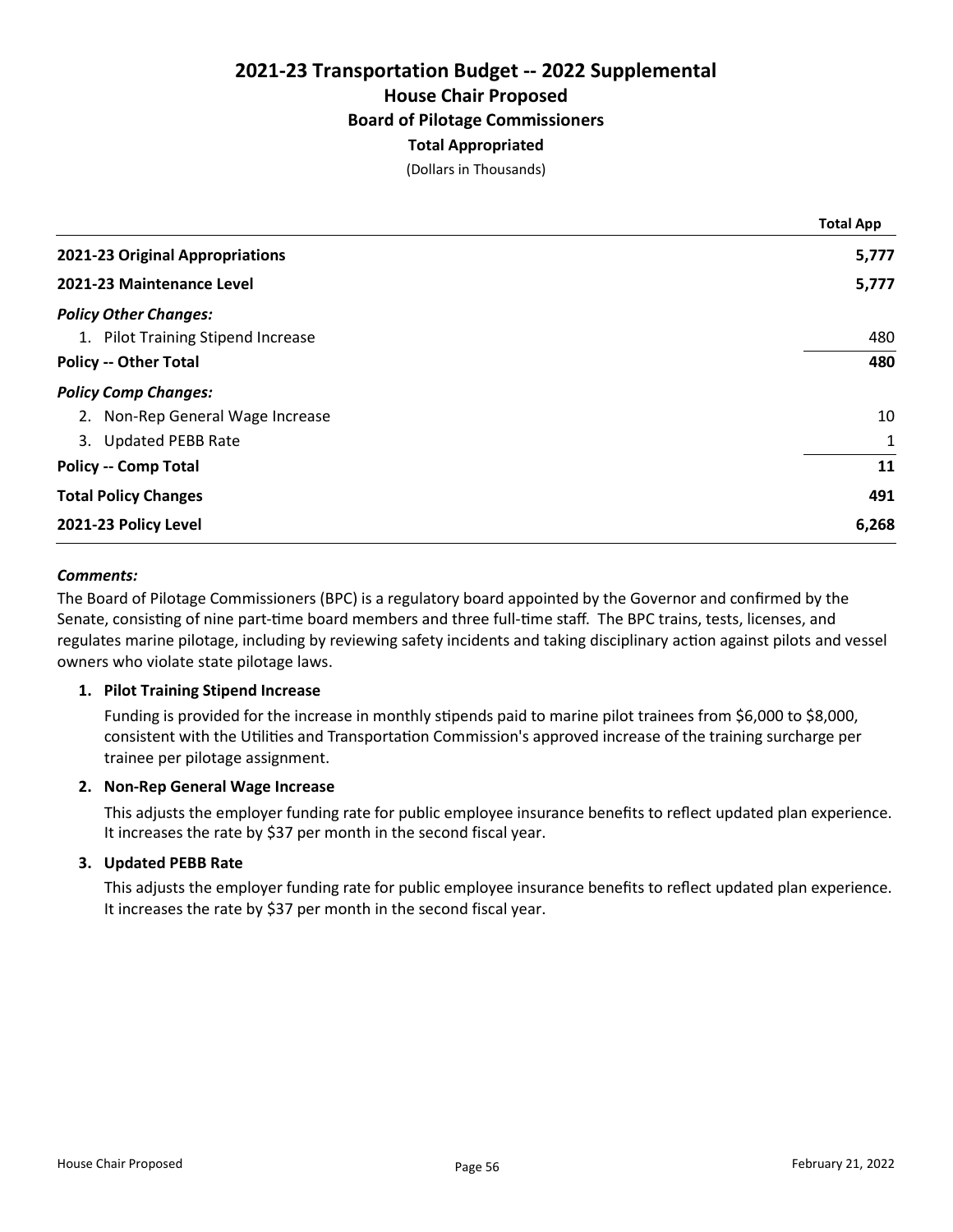## 2021-23 Transportation Budget -- 2022 Supplemental House Chair Proposed Washington Traffic Safety Commission Total Appropriated

(Dollars in Thousands)

|    |                                       | <b>Total App</b> |
|----|---------------------------------------|------------------|
|    | 2021-23 Original Appropriations       | 32,737           |
|    | 2021-23 Maintenance Level             | 32,710           |
|    | <b>Policy Comp Changes:</b>           |                  |
|    | 1. State Employee Benefits            | $\mathbf{1}$     |
|    | 2. Non-Rep General Wage Increase      | 90               |
| 3. | <b>Updated PEBB Rate</b>              | 11               |
|    | 4. PERS & TRS Plan 1 Benefit Increase | 2                |
|    | <b>Policy -- Comp Total</b>           | 104              |
|    | <b>Total Policy Changes</b>           | 104              |
|    | 2021-23 Policy Level                  | 32,814           |

#### Comments:

The Washington Traffic Safety Commission administers federal and state funds dedicated to traffic safety programs and coordinates traffic safety programs at the state and local levels.

### 1. State Employee Benefits

Health insurance funding is provided for state employees who are not covered by the Health Care Coalition. The insurance funding rate is \$936 per employee per month for FY 2022 and \$1,130 per employee per month for FY 2023.

#### 2. Non-Rep General Wage Increase

This adjusts the employer funding rate for public employee insurance benefits to reflect updated plan experience. It increases the rate by \$37 per month in the second fiscal year.

## 3. Updated PEBB Rate

This adjusts the employer funding rate for public employee insurance benefits to reflect updated plan experience. It increases the rate by \$37 per month in the second fiscal year.

## 4. PERS & TRS Plan 1 Benefit Increase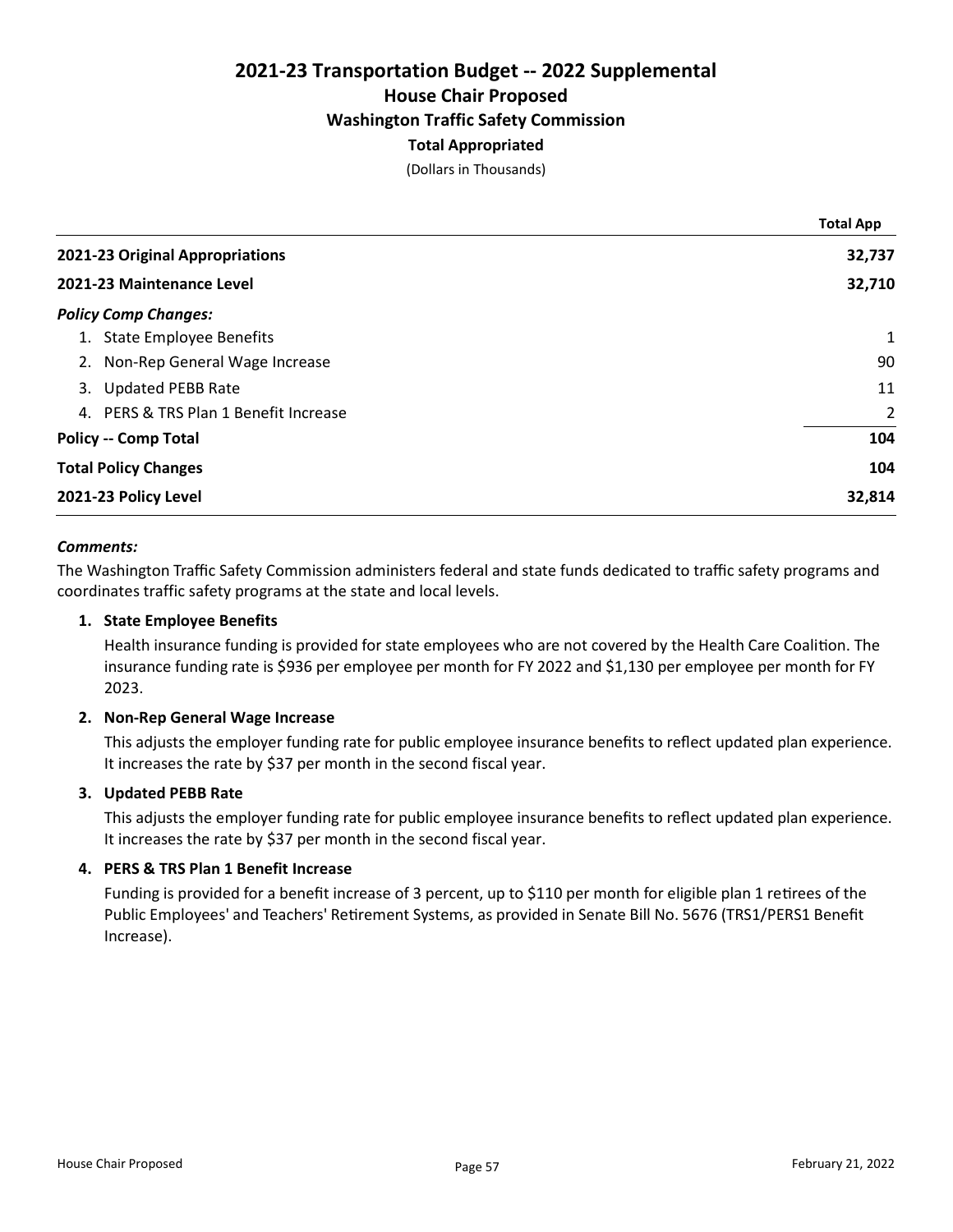## 2021-23 Transportation Budget -- 2022 Supplemental House Chair Proposed Department of Archaeology & Historic Preservation Total Appropriated

(Dollars in Thousands)

|                                  | <b>Total App</b> |
|----------------------------------|------------------|
| 2021-23 Original Appropriations  | 546              |
| 2021-23 Maintenance Level        | 546              |
| <b>Policy Comp Changes:</b>      |                  |
| 1. Non-Rep General Wage Increase | $\overline{7}$   |
| 2. Updated PEBB Rate             | $\mathbf{1}$     |
| <b>Policy -- Comp Total</b>      | 8                |
| <b>Total Policy Changes</b>      | 8                |
| 2021-23 Policy Level             | 554              |

## Comments:

The Department of Archaeology and Historic Preservation receives transportation funding for providing cultural oversight of transportation projects.

## 1. Non-Rep General Wage Increase

This adjusts the employer funding rate for public employee insurance benefits to reflect updated plan experience. It increases the rate by \$37 per month in the second fiscal year.

#### 2. Updated PEBB Rate

This adjusts the employer funding rate for public employee insurance benefits to reflect updated plan experience. It increases the rate by \$37 per month in the second fiscal year.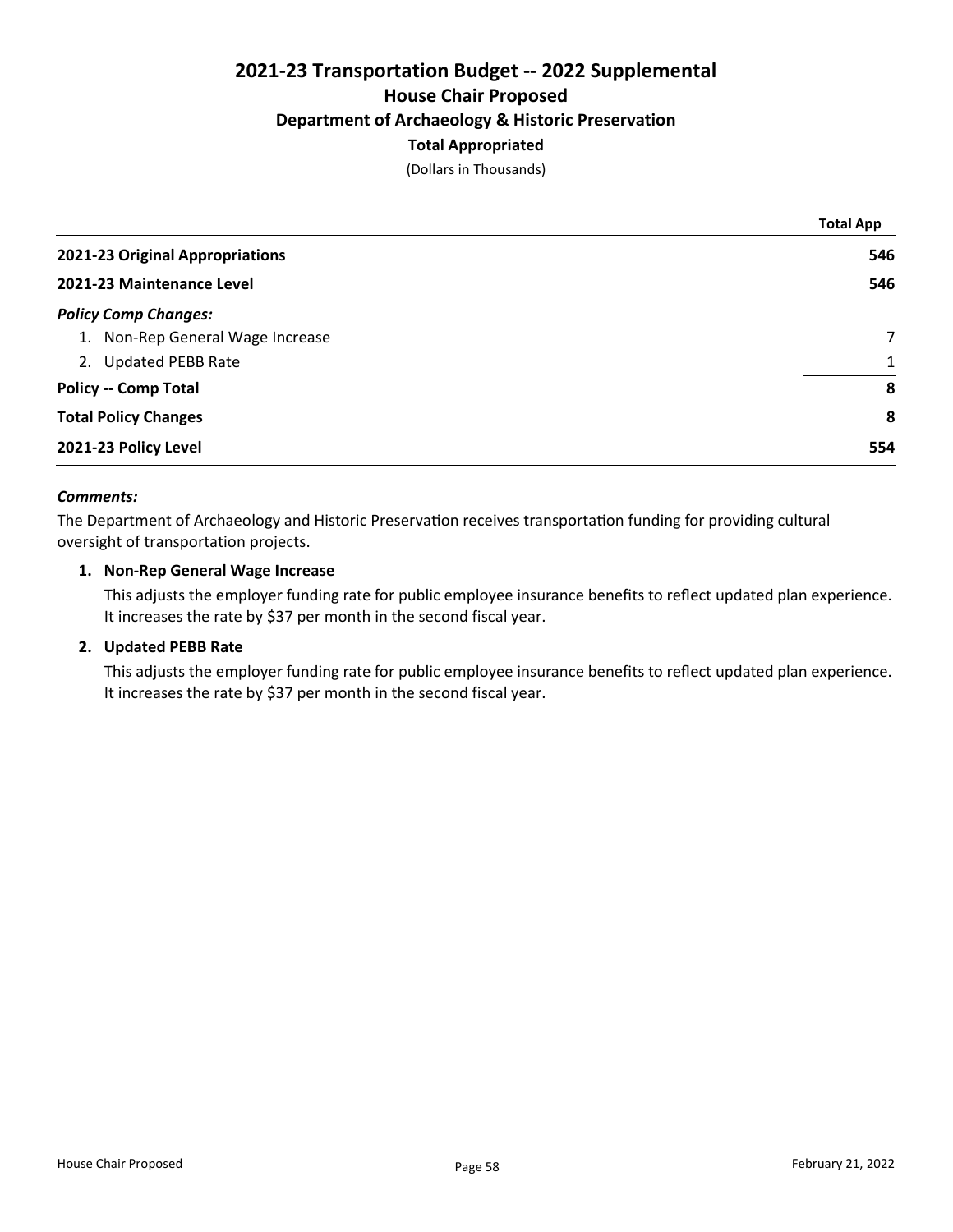## 2021-23 Transportation Budget -- 2022 Supplemental House Chair Proposed County Road Administration Board

## **Operating**

## Total Appropriated

(Dollars in Thousands)

|                                       | <b>Total App</b> |
|---------------------------------------|------------------|
| 2021-23 Original Appropriations       | 7,563            |
| 2021-23 Maintenance Level             | 7,569            |
| <b>Policy Comp Changes:</b>           |                  |
| 1. Non-Rep General Wage Increase      | 69               |
| 2. Updated PEBB Rate                  | $\overline{7}$   |
| 3. PERS & TRS Plan 1 Benefit Increase | 3                |
| <b>Policy -- Comp Total</b>           | 79               |
| <b>Total Policy Changes</b>           | 79               |
| 2021-23 Policy Level                  | 7,648            |

## Comments:

The County Road Administration Board (CRAB) administers grants for transportation projects that best meet the program criteria established in accordance with legislative direction. CRAB is composed of nine members: six county commissioners/council members and three county engineers. CRAB establishes and maintains "Standards of Good Practice" to guide and ensure consistency and professional management of county road departments in the state. CRAB became responsible for distributing the counties' portion of the fuel tax in 1985. That same year, CRAB also became the custodian of the county road log, a database with information on over 40,000 miles of roads. The distribution of fuel tax revenues by CRAB is updated biennially to reflect statewide changes in population, costs, and mileage.

#### 1. Non-Rep General Wage Increase

This adjusts the employer funding rate for public employee insurance benefits to reflect updated plan experience. It increases the rate by \$37 per month in the second fiscal year.

## 2. Updated PEBB Rate

This adjusts the employer funding rate for public employee insurance benefits to reflect updated plan experience. It increases the rate by \$37 per month in the second fiscal year.

## 3. PERS & TRS Plan 1 Benefit Increase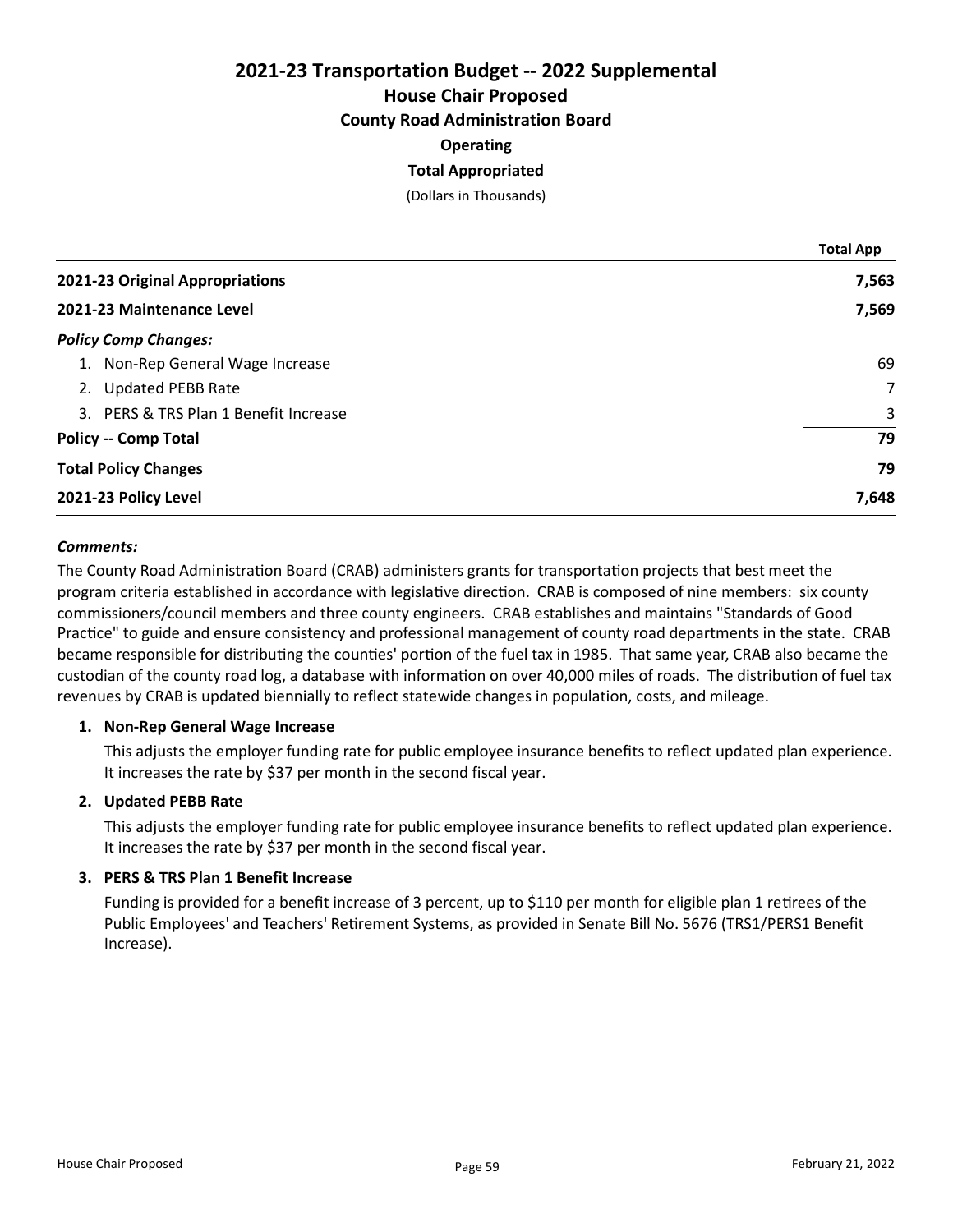## 2021-23 Transportation Budget -- 2022 Supplemental House Chair Proposed County Road Administration Board

Capital

## Total Appropriated

(Dollars in Thousands)

|                                 | <b>Total App</b> |
|---------------------------------|------------------|
| 2021-23 Original Appropriations | 93,863           |
| 2021-23 Maintenance Level       | 101,137          |
| 2021-23 Policy Level            | 101,137          |

#### Comments:

The County Road Administration Board (CRAB) administers grants for transportation projects that best meet the program criteria established in accordance with legislative direction. CRAB is composed of nine members: six county commissioners/council members and three county engineers. CRAB establishes and maintains "Standards of Good Practice" to guide and ensure consistency and professional management of county road departments in the state. CRAB became responsible for distributing the counties' portion of the fuel tax in 1985. That same year, CRAB also became the custodian of the county road log, a database with information on over 40,000 miles of roads. The distribution of fuel tax revenues by CRAB is updated biennially to reflect statewide changes in population, costs, and mileage.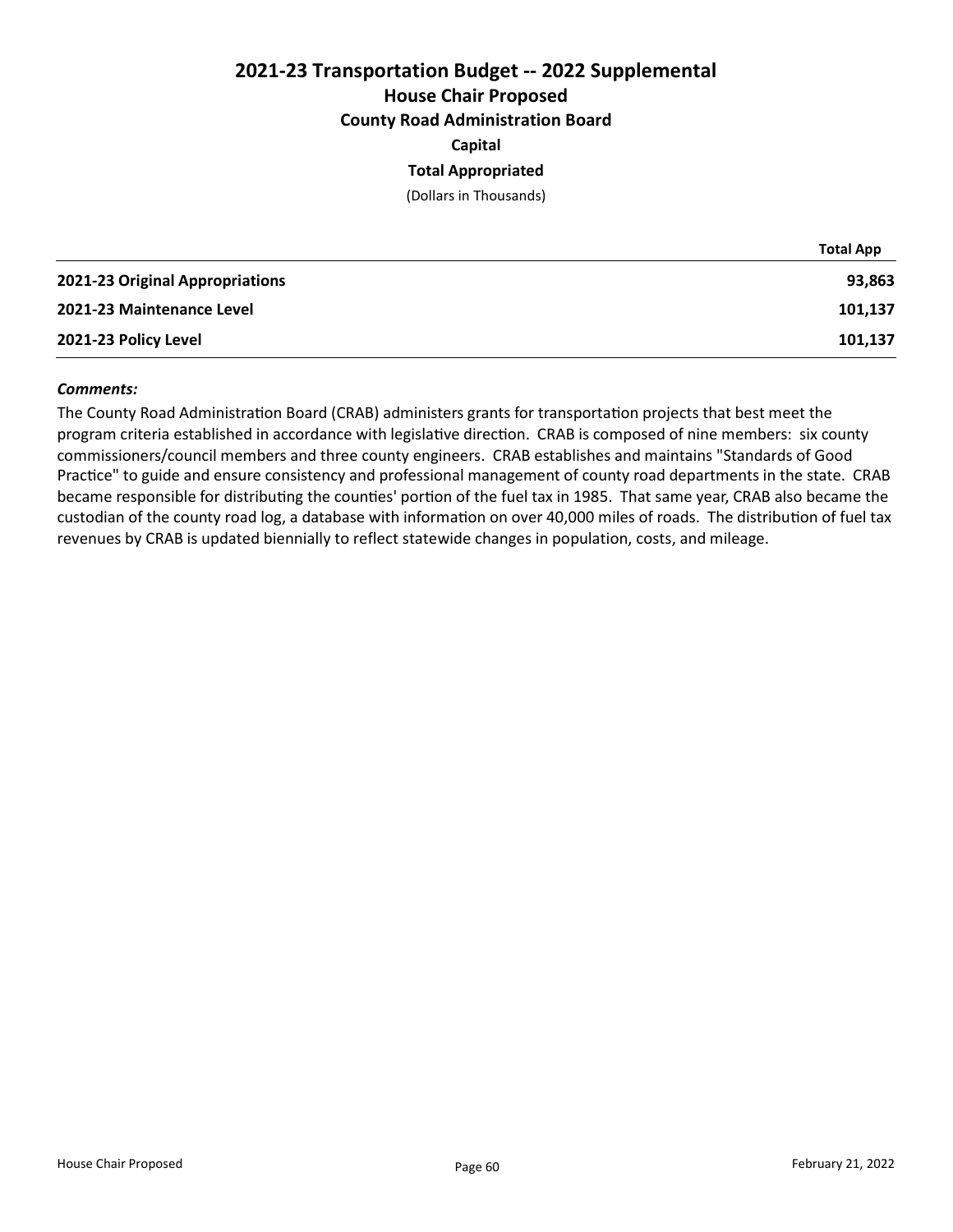House Chair Proposed

Transportation Improvement Board

## **Operating**

## Total Appropriated

(Dollars in Thousands)

|                                       | <b>Total App</b> |
|---------------------------------------|------------------|
| 2021-23 Original Appropriations       | 4,510            |
| 2021-23 Maintenance Level             | 4,514            |
| <b>Policy Comp Changes:</b>           |                  |
| 1. Non-Rep General Wage Increase      | 44               |
| 2. Updated PEBB Rate                  | 5                |
| 3. PERS & TRS Plan 1 Benefit Increase | $\mathbf{1}$     |
| <b>Policy -- Comp Total</b>           | 50               |
| <b>Total Policy Changes</b>           | 50               |
| 2021-23 Policy Level                  | 4,564            |

## Comments:

The Transportation Improvement Board (TIB) administers grants for transportation projects that best address the program criteria established by TIB in accordance with legislative direction. TIB is composed of 21 members: six city members, six county members, two Washington State Department of Transportation (WSDOT) officials, two transit representatives, a private sector representative, a member representing the ports, a gubernatorial appointee, a member representing non-motorized transportation, and a member representing special needs transportation. Board members are appointed by the Secretary of WSDOT.

## 1. Non-Rep General Wage Increase

This adjusts the employer funding rate for public employee insurance benefits to reflect updated plan experience. It increases the rate by \$37 per month in the second fiscal year.

## 2. Updated PEBB Rate

This adjusts the employer funding rate for public employee insurance benefits to reflect updated plan experience. It increases the rate by \$37 per month in the second fiscal year.

## 3. PERS & TRS Plan 1 Benefit Increase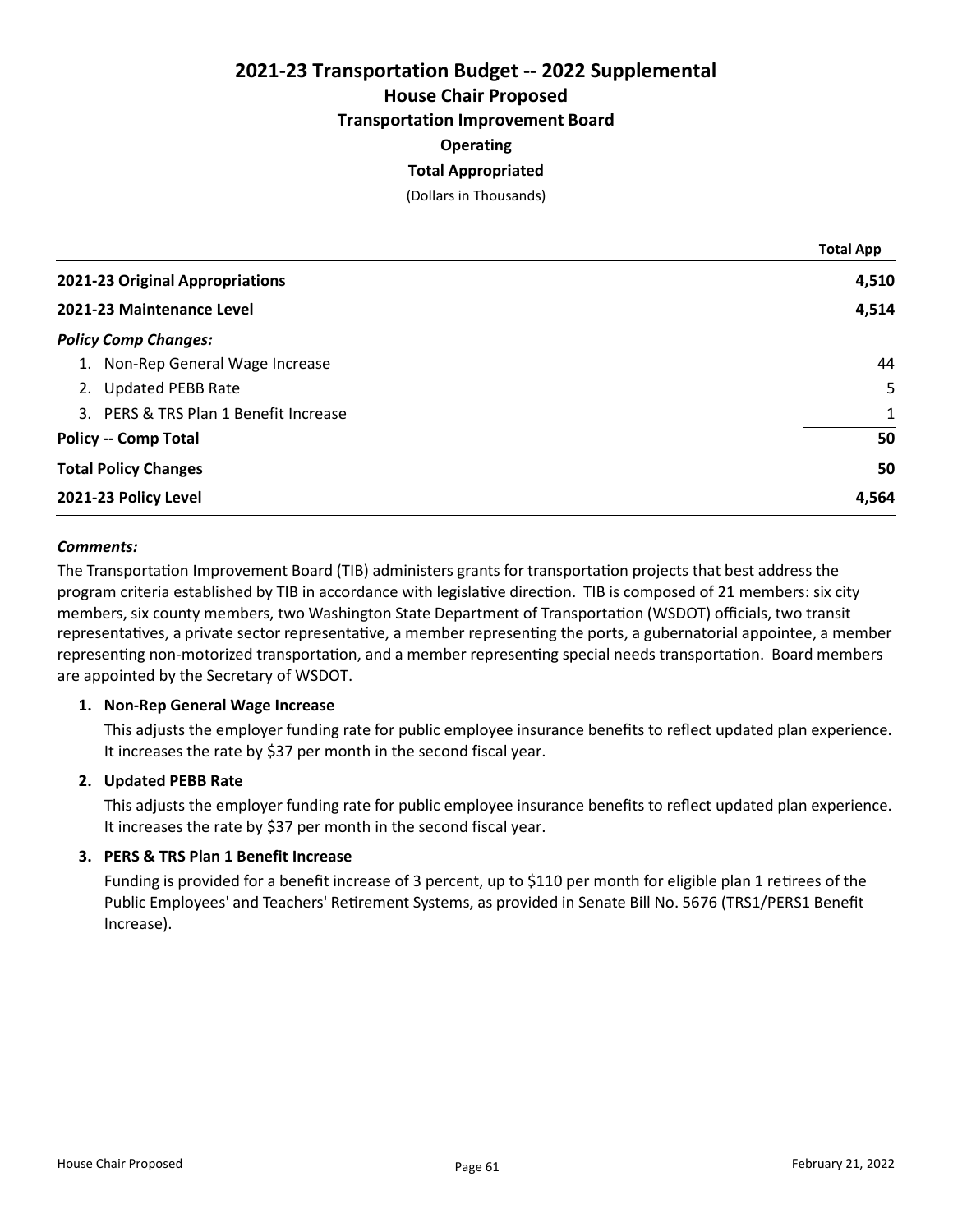## 2021-23 Transportation Budget -- 2022 Supplemental House Chair Proposed Transportation Commission Total Appropriated

(Dollars in Thousands)

|    |                                      | <b>Total App</b> |
|----|--------------------------------------|------------------|
|    | 2021-23 Original Appropriations      | 2,943            |
|    | 2021-23 Maintenance Level            | 2,972            |
|    | <b>Policy Other Changes:</b>         |                  |
|    | 1. Office Configuration Modification | 48               |
|    | 2. Hood River Bridge T&R Study       | 1,500            |
| 3. | Washington Transportation Plan       | 400              |
|    | <b>Policy -- Other Total</b>         | 1,948            |
|    | <b>Policy Comp Changes:</b>          |                  |
|    | 4. Non-Rep General Wage Increase     | 28               |
|    | 5. Updated PEBB Rate                 | 6                |
| 6. | PERS & TRS Plan 1 Benefit Increase   | 1                |
|    | <b>Policy -- Comp Total</b>          | 35               |
|    | <b>Total Policy Changes</b>          | 1,983            |
|    | 2021-23 Policy Level                 | 4,955            |

## Comments:

The Washington State Transportation Commission (WSTC) provides a public forum for transportation policy development. The WSTC conducts a statewide outreach program to gather input on state transportation policy, promote transportation education, and gain an understanding of local and regional transportation needs and challenges. It reviews and evaluates how all elements of the transportation system work across the state and issues the state's 20year transportation plan, which is required to be updated every four years by federal law. As the state tolling authority, the WSTC sets tolls for state highways and bridges and fares for Washington State Ferries. The WSTC also conducts a biennial ferry rider market survey; names state transportation facilities; and administers the route jurisdiction transfer program through which cities, counties, and WSDOT may request routes be added or deleted from the state highway system.

## 1. Office Configuration Modification

Funding is provided to change the configuration of current office space to accommodate the addition of one office, including for DES support costs.

## 2. Hood River Bridge T&R Study

Funding is provided for a full planning-level traffic and revenue study for the Hood River Bridge to determine the viability of toll revenues to support future financing of improvements and possible replacement of the bridge, with results to be submitted to the transportation committees of the Legislature by January 5, 2024.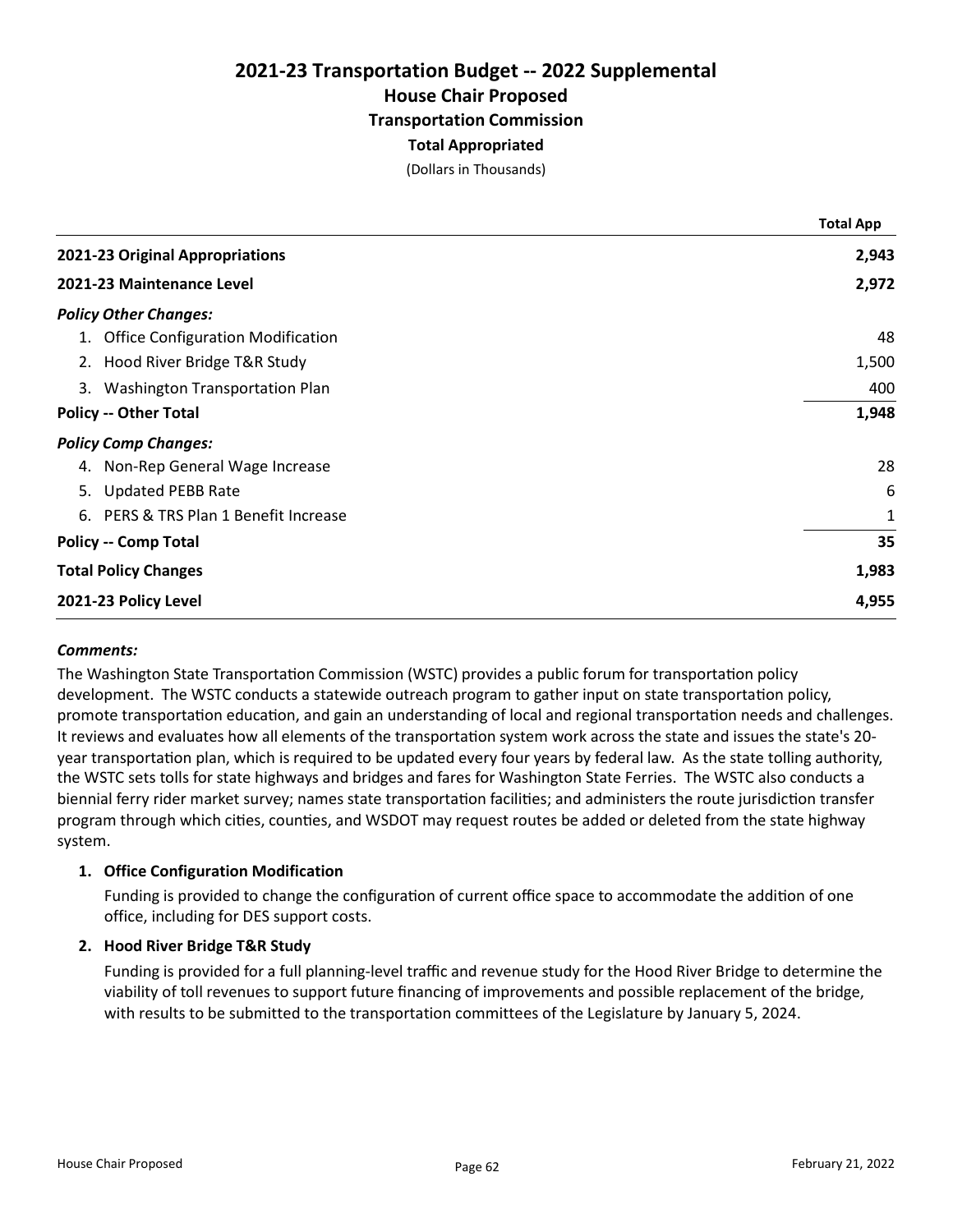## 2021-23 Transportation Budget -- 2022 Supplemental House Chair Proposed Transportation Commission Total Appropriated

(Dollars in Thousands)

#### 3. Washington Transportation Plan

Funding is provided for a Washington Transportation Plan (WTP) update, with a focus on COVID-19's impacts and social justice and equity considerations, to be adopted by the Washington State Transportation Commission (WSTC) in December of 2023.

#### 4. Non-Rep General Wage Increase

This adjusts the employer funding rate for public employee insurance benefits to reflect updated plan experience. It increases the rate by \$37 per month in the second fiscal year.

#### 5. Updated PEBB Rate

This adjusts the employer funding rate for public employee insurance benefits to reflect updated plan experience. It increases the rate by \$37 per month in the second fiscal year.

#### 6. PERS & TRS Plan 1 Benefit Increase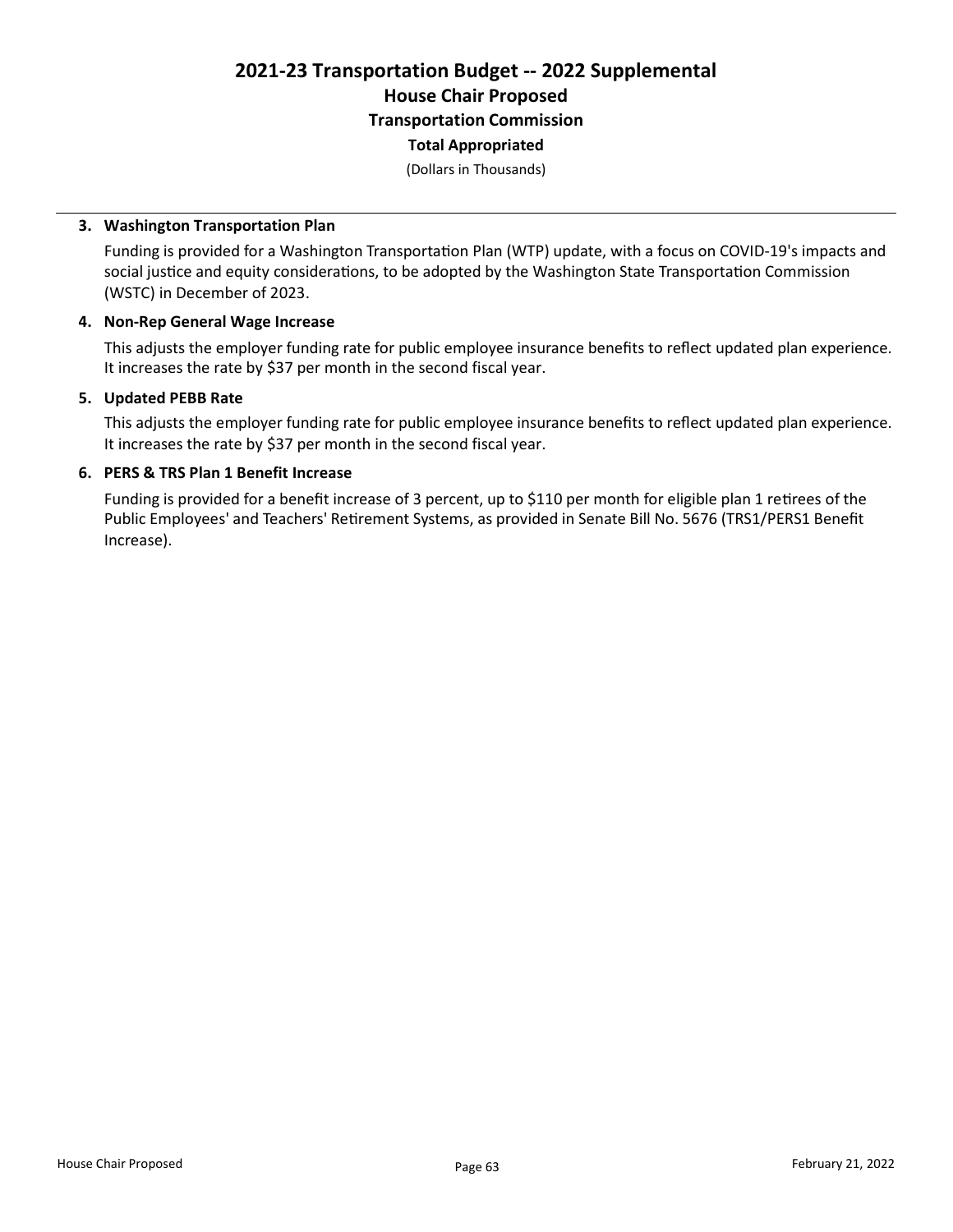House Chair Proposed

## Freight Mobility Strategic Investment Board

## **Operating**

## Total Appropriated

(Dollars in Thousands)

|                                  | <b>Total App</b> |
|----------------------------------|------------------|
| 2021-23 Original Appropriations  | 831              |
| 2021-23 Maintenance Level        | 831              |
| <b>Policy Comp Changes:</b>      |                  |
| 1. Non-Rep General Wage Increase | 8                |
| 2. Updated PEBB Rate             | $\mathbf{1}$     |
| <b>Policy -- Comp Total</b>      | 9                |
| <b>Total Policy Changes</b>      | 9                |
| 2021-23 Policy Level             | 840              |

## Comments:

The Freight Mobility Strategic Investment Board is responsible for managing funding partnerships for freight transportation projects.

## 1. Non-Rep General Wage Increase

This adjusts the employer funding rate for public employee insurance benefits to reflect updated plan experience. It increases the rate by \$37 per month in the second fiscal year.

## 2. Updated PEBB Rate

This adjusts the employer funding rate for public employee insurance benefits to reflect updated plan experience. It increases the rate by \$37 per month in the second fiscal year.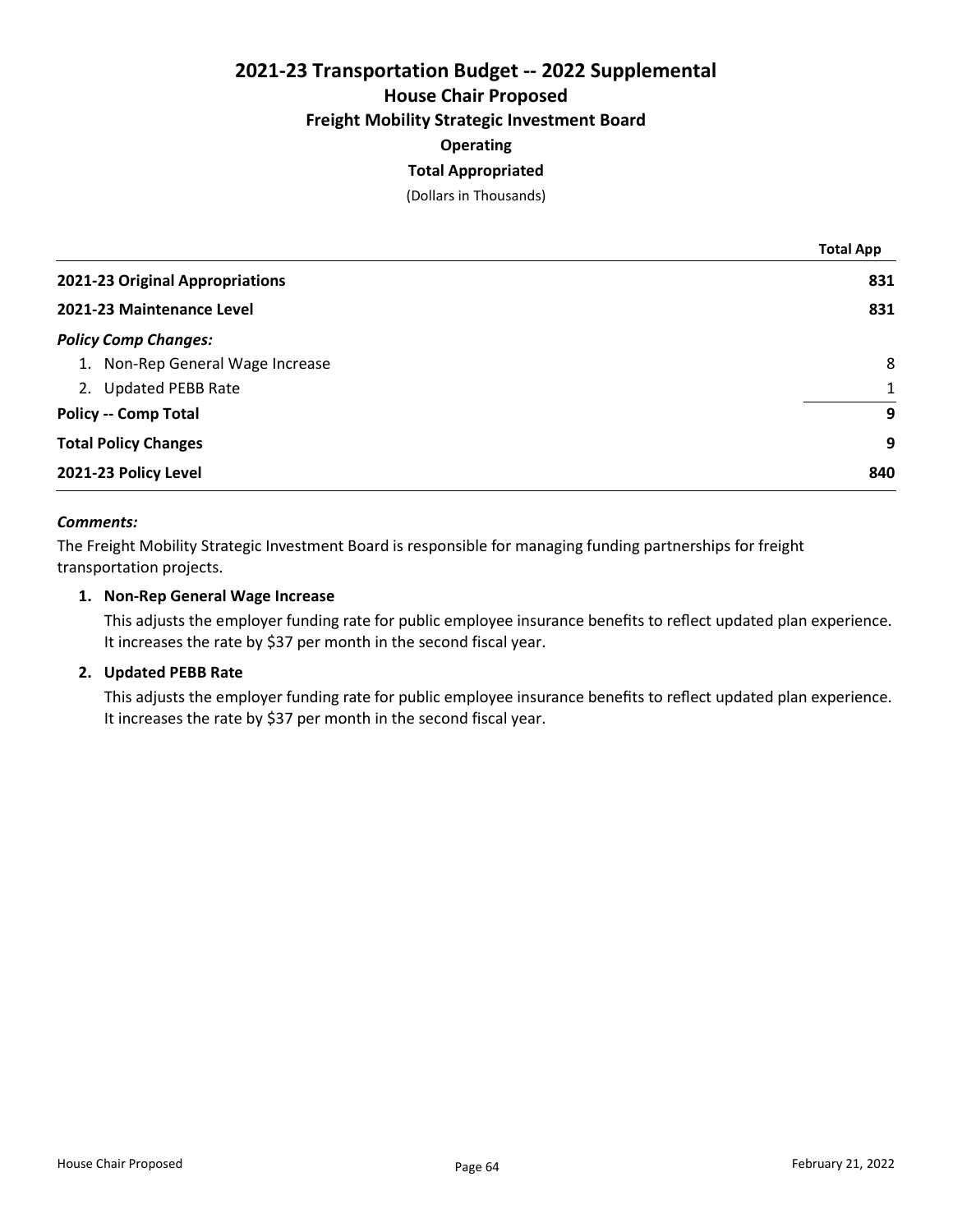## 2021-23 Transportation Budget -- 2022 Supplemental House Chair Proposed

## Freight Mobility Strategic Investment Board

Capital

## Total Appropriated

(Dollars in Thousands)

|                                 | <b>Total App</b> |
|---------------------------------|------------------|
| 2021-23 Original Appropriations | 31,772           |
| 2021-23 Maintenance Level       | 31,772           |
| <b>Policy Other Changes:</b>    |                  |
| 1. Capital Projects             | $\mathbf{1}$     |
| <b>Policy -- Other Total</b>    | 1                |
| <b>Total Policy Changes</b>     | 1                |
| 2021-23 Policy Level            | 31,773           |

## Comments:

The Freight Mobility Strategic Investment Board is responsible for managing funding partnerships for freight transportation projects.

## 1. Capital Projects

Funding is provided for projects approved by the Freight Mobility Strategic Investment Board (FMSIB).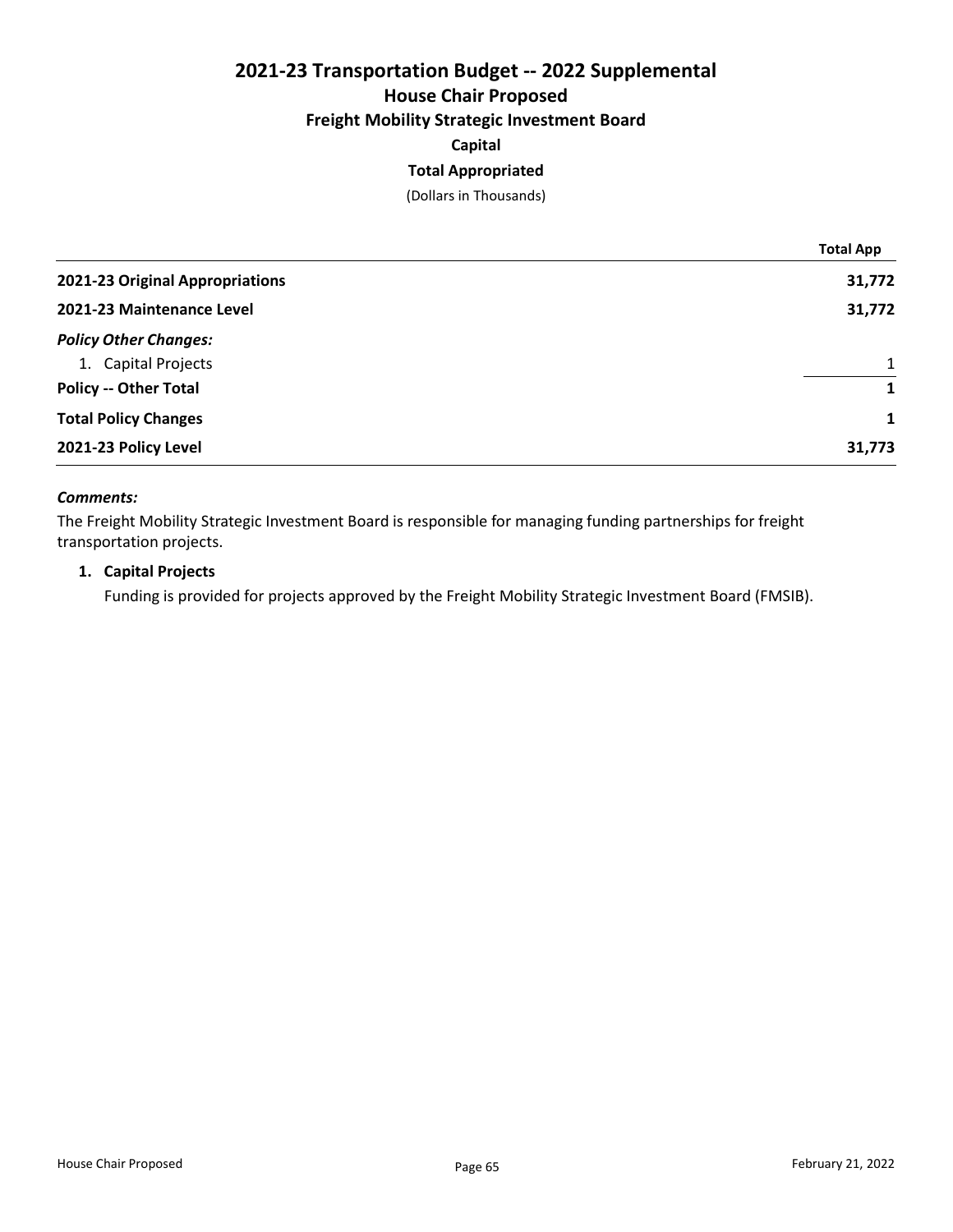(Dollars in Thousands)

|                                  | <b>Total App</b> |
|----------------------------------|------------------|
| 2021-23 Original Appropriations  | 1,346            |
| 2021-23 Maintenance Level        | 1,346            |
| <b>Policy Comp Changes:</b>      |                  |
| 1. WFSE General Government       | 15               |
| 2. Non-Rep General Wage Increase | 5                |
| 3. Updated PEBB Rate             | 3                |
| <b>Policy -- Comp Total</b>      | 23               |
| <b>Total Policy Changes</b>      | 23               |
| 2021-23 Policy Level             | 1,369            |

## Comments:

The Department of Agriculture's Motor Fuel Quality Program regulates the use and accuracy of all commercial motor fuel weighing, measuring, and counting devices, such as gas pumps, in the state. The program also monitors motor fuel quality by analyzing fuel samples for octane rating and other product quality factors.

### 1. WFSE General Government

Funding is provided for changes to compensation and fringe benefits in the collective bargaining agreement including a general wage increase of 3.25 percent for FY 2023 and a lump sum payment for employees who were employed continuously starting on or before July 1, 2021 through June 30, 2022.

#### 2. Non-Rep General Wage Increase

This adjusts the employer funding rate for public employee insurance benefits to reflect updated plan experience. It increases the rate by \$37 per month in the second fiscal year.

#### 3. Updated PEBB Rate

This adjusts the employer funding rate for public employee insurance benefits to reflect updated plan experience. It increases the rate by \$37 per month in the second fiscal year.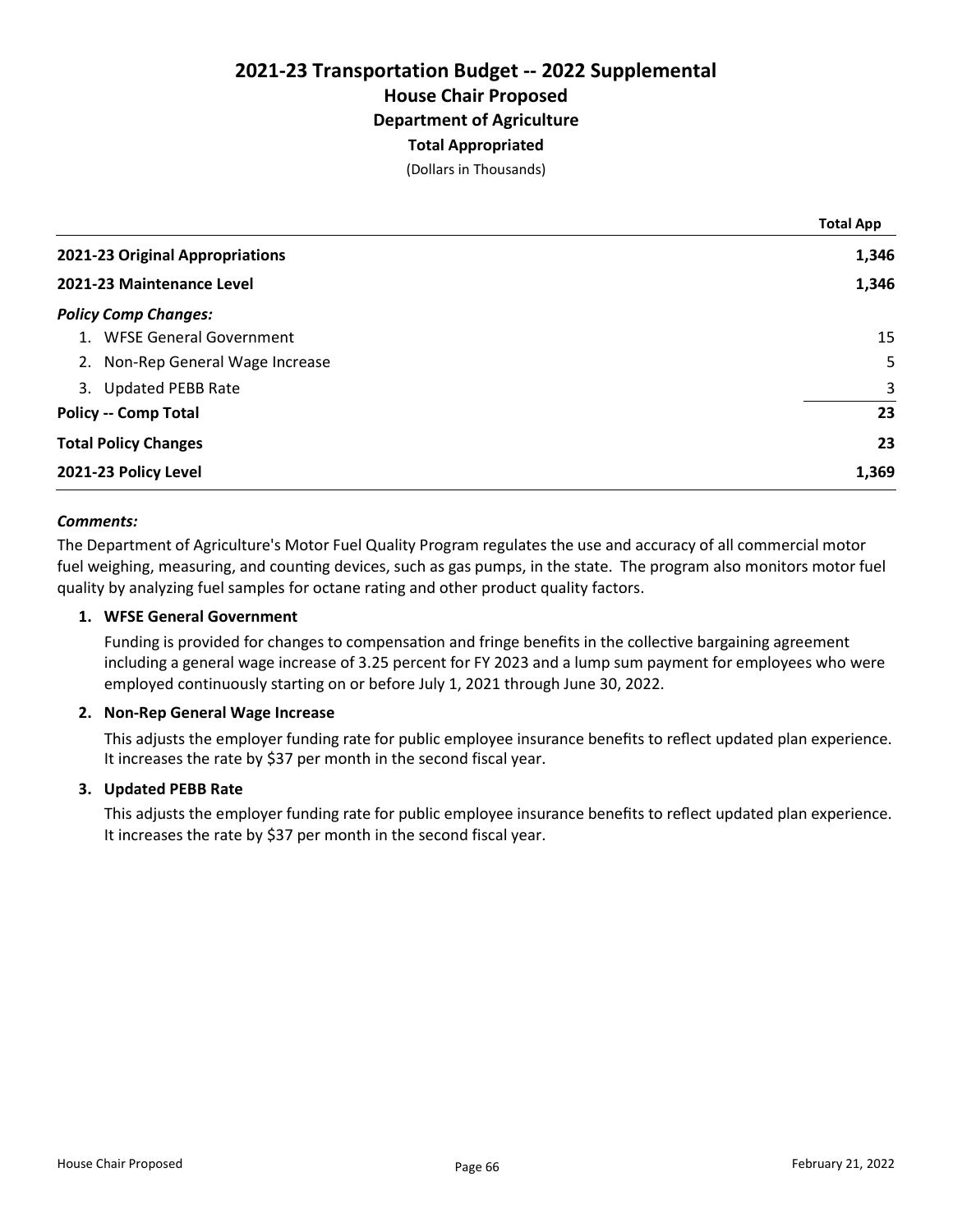## 2021-23 Transportation Budget -- 2022 Supplemental House Chair Proposed State Employee Compensation Adjustments Total Appropriated

(Dollars in Thousands)

|                                 | <b>Total App</b> |
|---------------------------------|------------------|
| 2021-23 Adjusted Appropriations | 33,957           |
| 2021-23 Maintenance Level       | 29.927           |
| 2021-23 Policy Level            | 29,927           |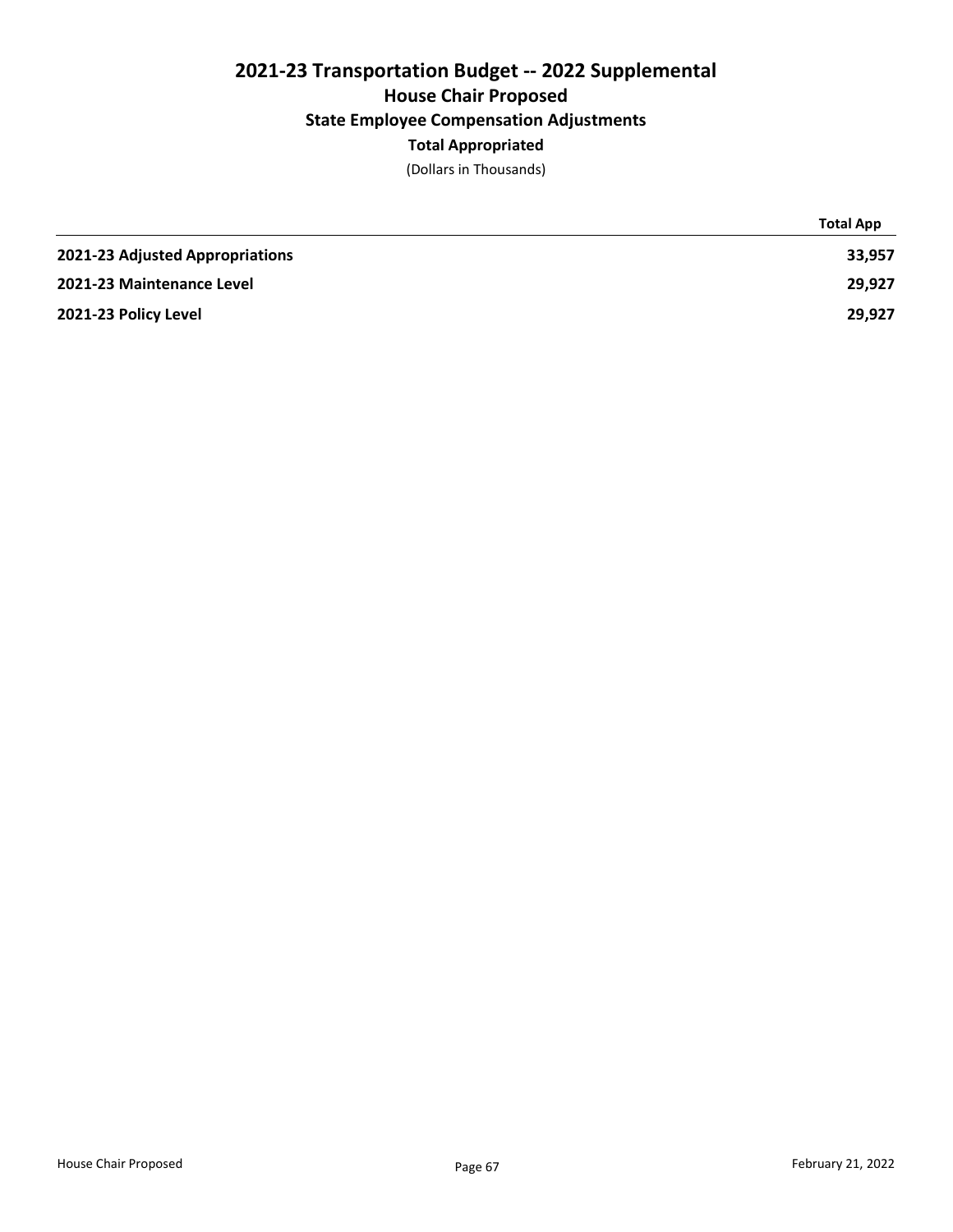## 2021-23 Transportation Budget -- 2022 Supplemental House Chair Proposed Bond Retirement and Interest Motor Vehicle Fuel Tax Debt Total Appropriated

(Dollars in Thousands)

|                                 | <b>Total App</b> |
|---------------------------------|------------------|
| 2021-23 Original Appropriations | 1,630,881        |
| 2021-23 Maintenance Level       | 1,536,793        |
| <b>Policy Other Changes:</b>    |                  |
| 1. Underwriter's Discount (New) | 6,481            |
| 2. Debt Service (New)           | 19,763           |
| <b>Policy -- Other Total</b>    | 26,244           |
| <b>Total Policy Changes</b>     | 26,244           |
| 2021-23 Policy Level            | 1,563,037        |

## Comments:

Washington State sells bonds through the Washington State Treasurer's Office for the financing of large transportation projects. The bonds are twenty-five year bonds with selling costs and underwriter discounts payable at the time of sale.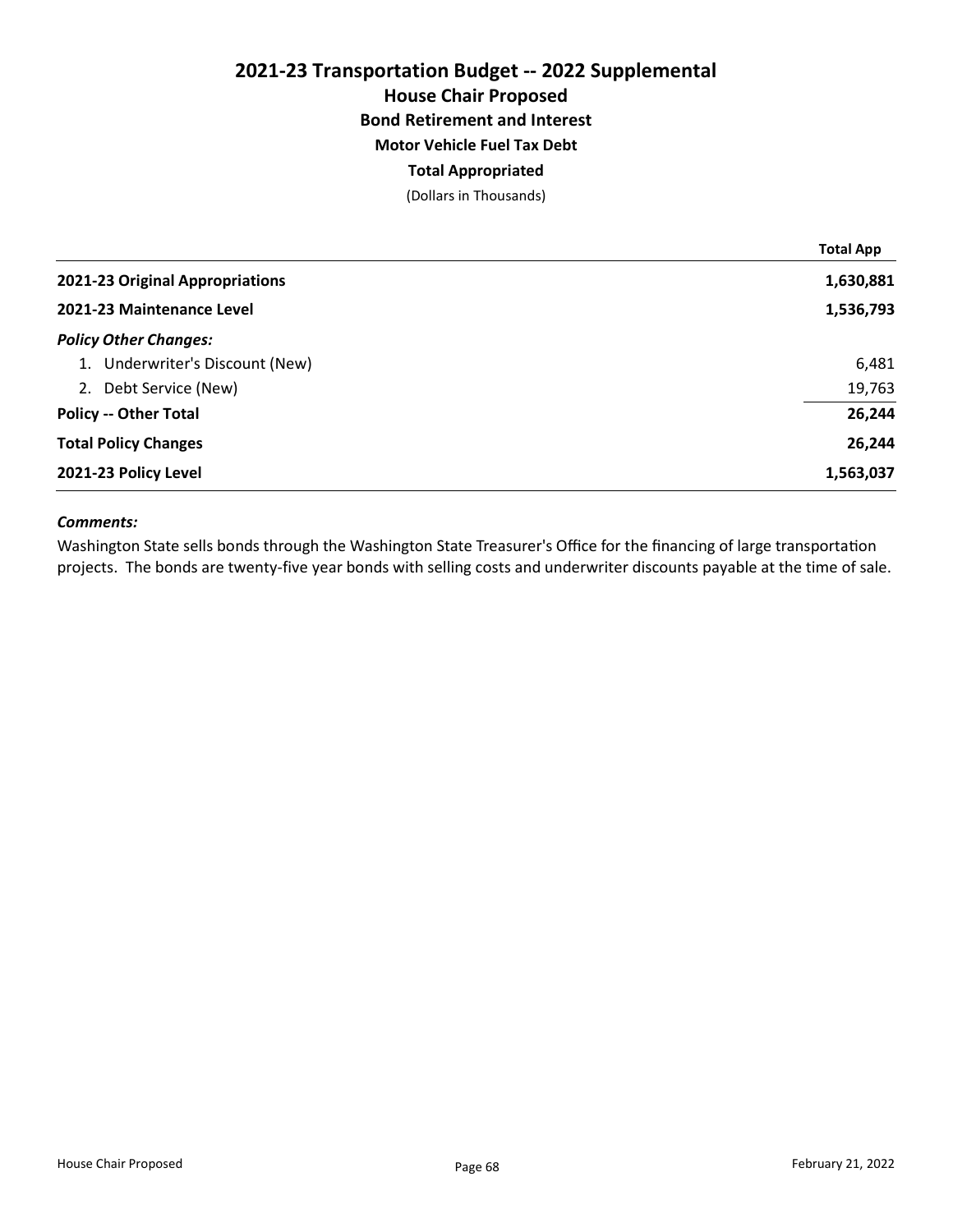# 2021-23 Transportation Budget -- 2022 Supplemental House Chair Proposed Bond Retirement and Interest Other Revenue Bonds

## Total Appropriated

(Dollars in Thousands)

|                                 | <b>Total App</b> |
|---------------------------------|------------------|
| 2021-23 Original Appropriations | 224,501          |
| 2021-23 Maintenance Level       | 224,501          |
| 2021-23 Policy Level            | 224,501          |

#### Comments:

Washington State sells bonds through the Washington State Treasurer's Office for the financing of large transportation projects. The bonds are twenty-five year bonds with selling costs and underwriter discounts payable at the time of sale.